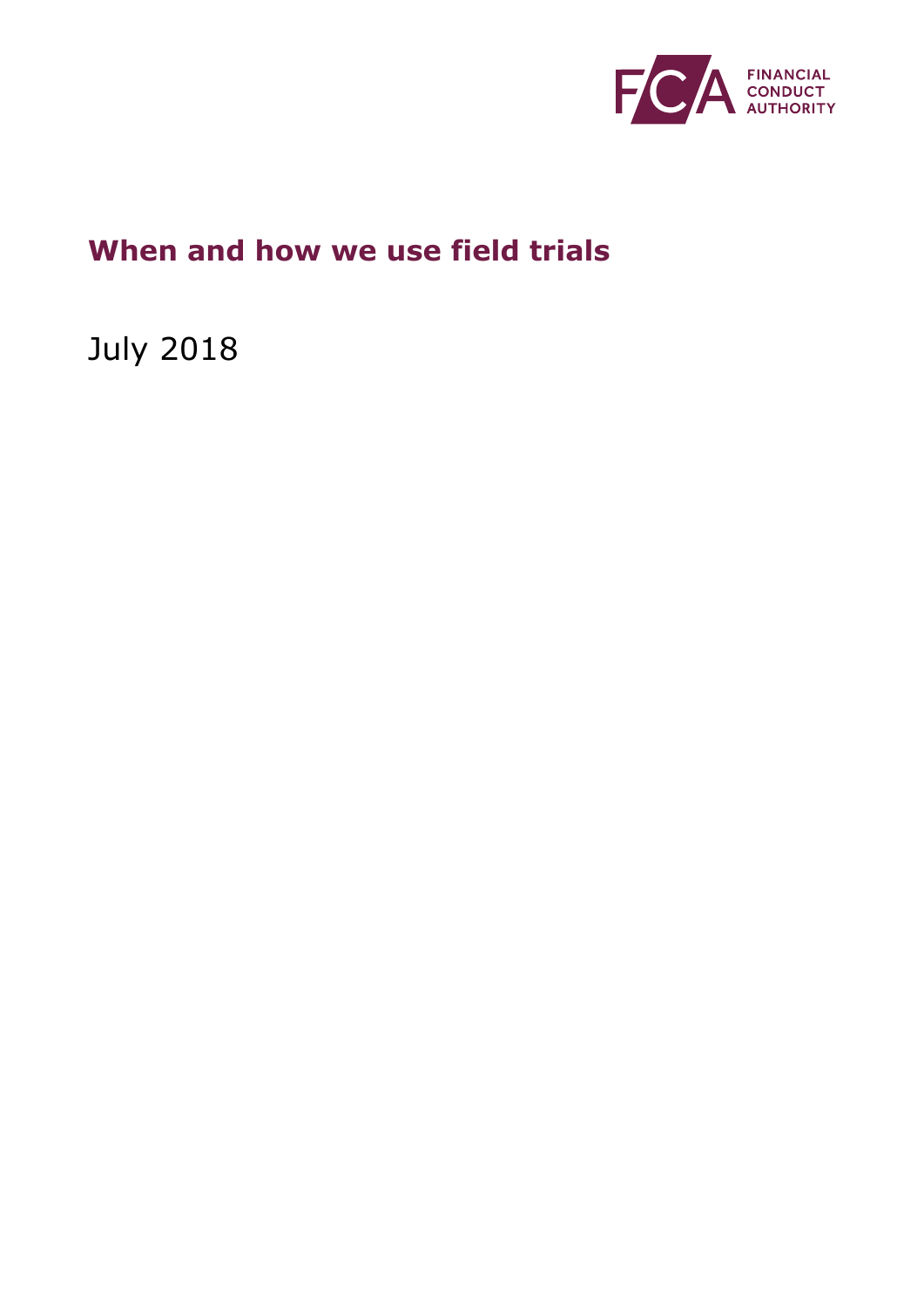# **Contents**

|             | 1 Executive Summary                                 | $\mathcal{L}$ |
|-------------|-----------------------------------------------------|---------------|
| $2^{\circ}$ | Introduction                                        | 4             |
| 3           | When are we likely to use field trials?             | 8             |
|             | 4 How we run field trials                           | 14            |
|             | Annex 1: References<br>Annex 2: Trial Analysis Plan | 22<br>24      |
|             | Annex 3: Ethics policy and procedure                | 35            |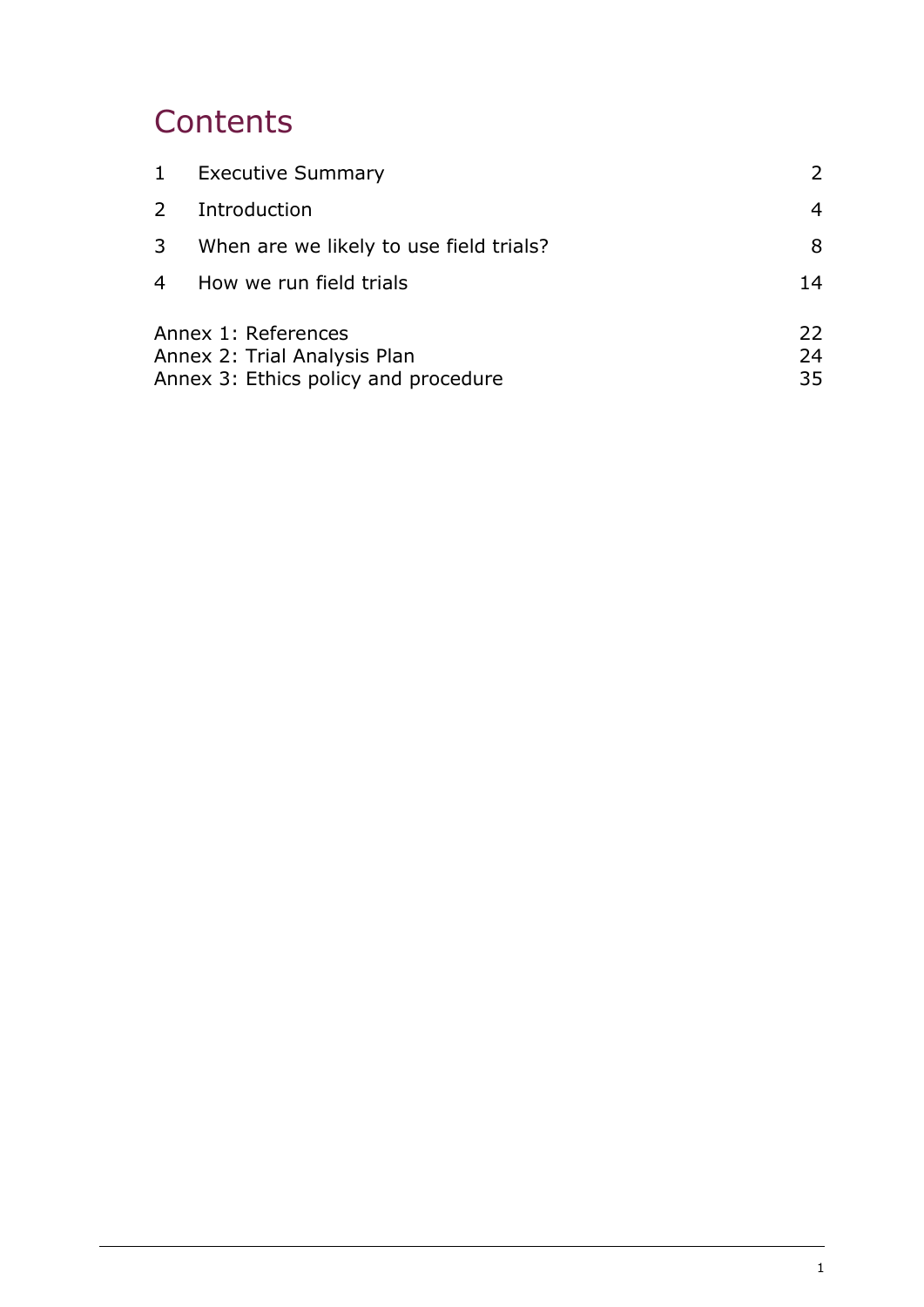# <span id="page-2-0"></span>**1** Executive Summary

- 1.1 Field trials are real-life experiments which test directly whether proposed interventions actually work. This makes them powerful tools for gathering evidence for making policy. But, as with all research methods, they come with costs, such as time and resource. This paper explores the circumstances in which we would be more, or less, likely to consider the use of a field trial and gives an overview of how we would normally carry out a trial.
- 1.2 Field trials (a type of randomised controlled trial or RCT) help us to understand the causal impact of our policies. In an RCT, we divide the population to be tested randomly into two or more groups. One group receives service as usual (the control group) and the other receives the new intervention (the treatment group). Because the groups contain people who should be roughly similar to each other on average, we can then compare the difference in outcomes between the treatment and control group. This difference is a precise measure of causation, telling us exactly what effect our intervention has had.
- 1.3 As part of our decision making framework, which is set out in the FCA Mission, we explore remedy tools after identifying harm and diagnosing a problem. Field trials help us to assess what remedies are likely to be effective, because they allow us to test them on a subset of real consumers making real decisions. They are also the best way to estimate causation, as they control for other factors which might affect consumer decisions; many other research methods simply identify correlations. However, field trials can take time – usually months, if not years - and require the cooperation of financial service providers. Costs are often lower than other research activities, depending on the amount of in-house expertise. In many cases, other methods may be more suitable and proportionate to inform policymaking.
- 1.4 We ask three main questions when deciding whether to carry out a field trial:
	- 1. Is a field trial possible and appropriate? For example, does it test consumer behaviour in a representative setting and a timely fashion?
	- 2. Is evidence from a field trial important for the policy decision? We are more likely to consider a field trial an important part of the evidence base when there is little existing evidence, when other methods are less suitable and when the proposed intervention would pose high costs.
	- 3. Is a field trial proportionate? We will only conduct field trials when it means we are using our resources in an efficient and economical way and we are imposing burdens which are proportionate to the expected benefits.
- 1.5 We undertake a number of steps when carrying out a field trial, which are set out in Chapter 4. First, we aim to diagnose the problem and design remedies which address this as closely as possible. We then call for partners, with whom we work closely to discuss trial parameters and get feedback on treatment designs. We document our plans through the trial protocol, which includes undertaking an ethics review and developing a pre-commitment to analysis. After carrying out the trial, we analyse the results, conduct quality assurance, and communicate them to the firm, before publication. We then collect feedback and review the lessons we have learned.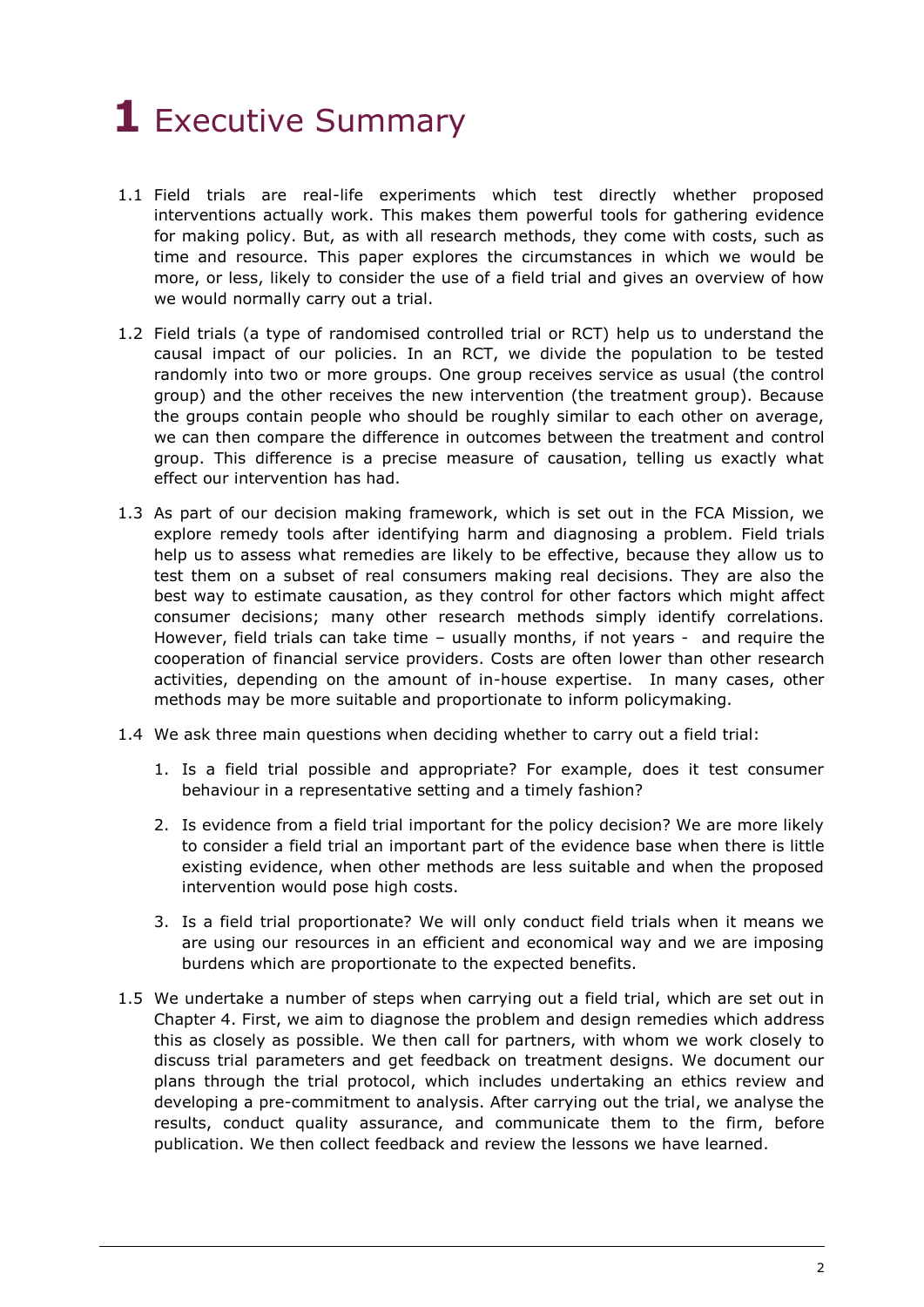1.6 By setting out the factors we consider when deciding whether to conduct a field trial and explaining the steps that we go through, we hope to provide industry with clarity about our approach.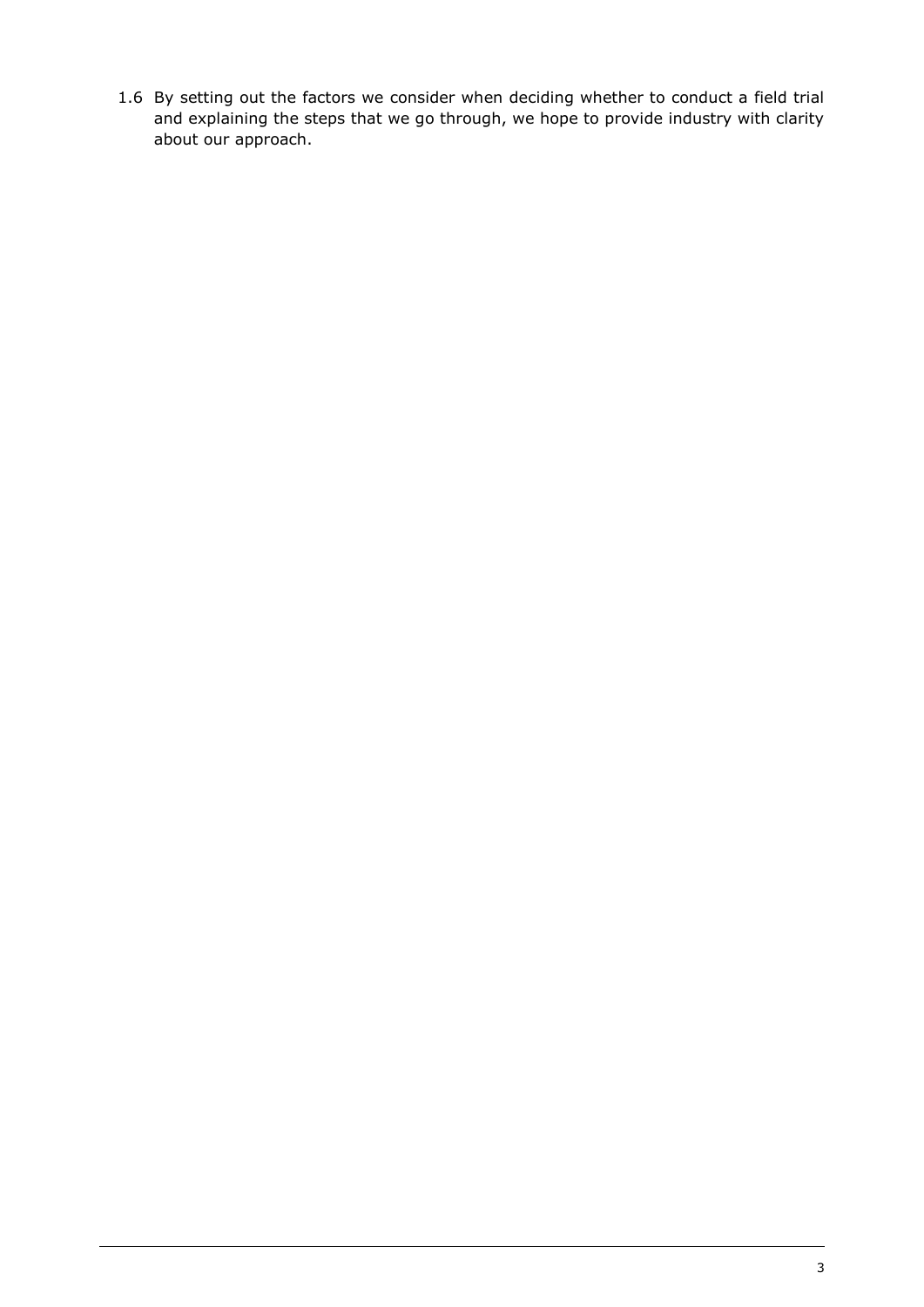# <span id="page-4-0"></span>**2** Introduction

2.1 'Our Mission 2017' commits the FCA to using its regulatory tools to prevent and reduce harm in a cost-effective way and thereby create public value. We have adopted a decision-making framework to focus decisions on public value, as shown in Figure 1.





- 2.2 We identify and diagnose harm, and decide whether it is cost effective to use remedial tools (e.g. new policies, disclosure, price caps) to address that harm. Deciding when these will be cost effective, or effective at all, is one of the toughest challenges we face as a regulator. There are a number of ways we can assess remedies to decide if they will be effective. Field trials - randomised controlled trials conducted in the real world - are one part of a broader set of evidence-gathering techniques that we can use to help develop policy. We have used these to provide evidence for policymaking in the savings, general insurance and pay-day loans markets, among others.
- 2.3 The FCA makes rules based on all the evidence available from a variety of sources. Field trials will not always be a suitable or necessary part of that evidence base. Alongside this paper we are publishing a document on 'How we analyse the costs and benefits of our policies' and an Occasional Paper on economic welfare estimates for regulation, both of which are relevant to this paper and to how evidence informs our decision making.<sup>1</sup>
- 2.4 As well as thinking about rules before we make them, the FCA is committed to evaluating our interventions after we have implemented them, where possible and

<sup>&</sup>lt;sup>1</sup> See<https://www.fca.org.uk/publications/corporate-documents/how-analyse-costs-benefits-policies> and Lee (2018)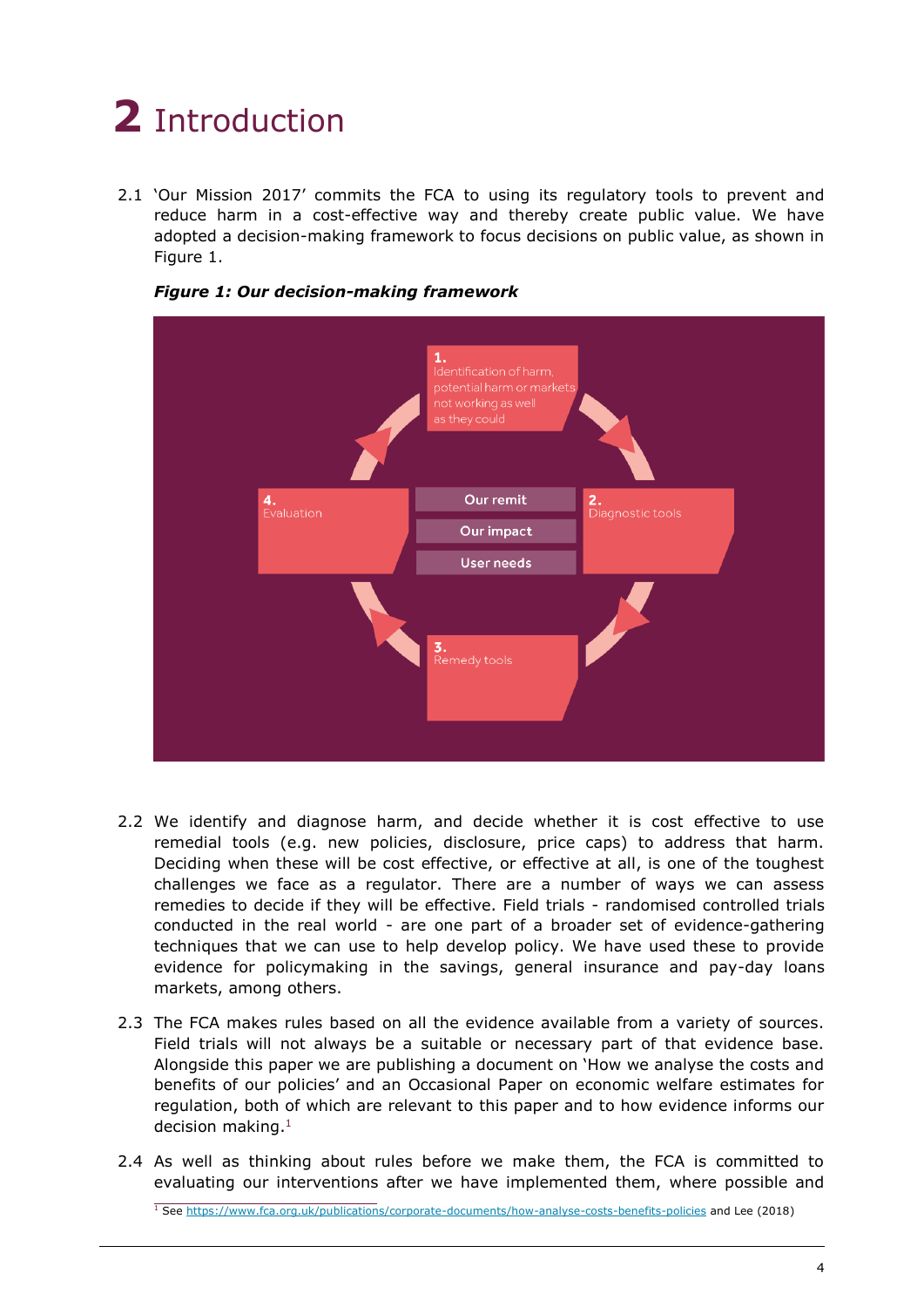relevant. We recently published a Discussion Paper on our ex-post impact evaluation framework.<sup>2</sup> Where field trials are not feasible, it may be appropriate to stagger rollout of the intervention using a stepped wedge to assess any changes in behaviour and outcomes.<sup>3</sup> A further approach to minimise ineffective policy, is to implement sunset clauses that are triggered in certain circumstances (for example unless an evaluation has found the policy to be effective in some predefined way).

2.5 Field trials provide the FCA with robust causal estimates of the effectiveness of our interventions in the real world. Importantly, they are the only way we can get such estimates before implementing a policy, unless, by chance, one or more firms have changed their behaviour and we are able to examine the outcomes in the data we collect. Field trials are therefore regarded as the one of the strongest research methods available to practitioners and academics.<sup>4</sup>

## *1.1 Box 2.1: Field trials, causality and the external validity of research*

#### Field trials and causality

One of the most difficult challenges for a researcher is to estimate causality. Many research methods can show us correlations, such as as spending increasing when consumer confidence increases. These cannot usually tell us what caused what however. This is important in policy as we want to know the causal impact of our policies.

Randomised controlled trials (RCT), of which field trials are one type, help us to answer this. In an RCT, we divide the population to be tested randomly into two or more groups. One group receives service as usual (the control group) and the other receives the new intervention (the treatment group). Because the groups contain people who should be roughly similar to each other on average, we can then compare the difference in outcomes between the treatment and control group. This difference is a precise measure of causation, telling us exactly what effect our intervention has had.



*1.4 Figure 2: A basic randomised controlled trial*

<sup>2</sup> Discussion Paper on ex post impact evaluation framework - <https://www.fca.org.uk/publication/discussion/dp18-03.pdf> <sup>3</sup> See for example Hussey and Hughes (2006).

<sup>4</sup> RCTs are the only policy evaluation type to achieve the highest level of 5 on the Maryland scale.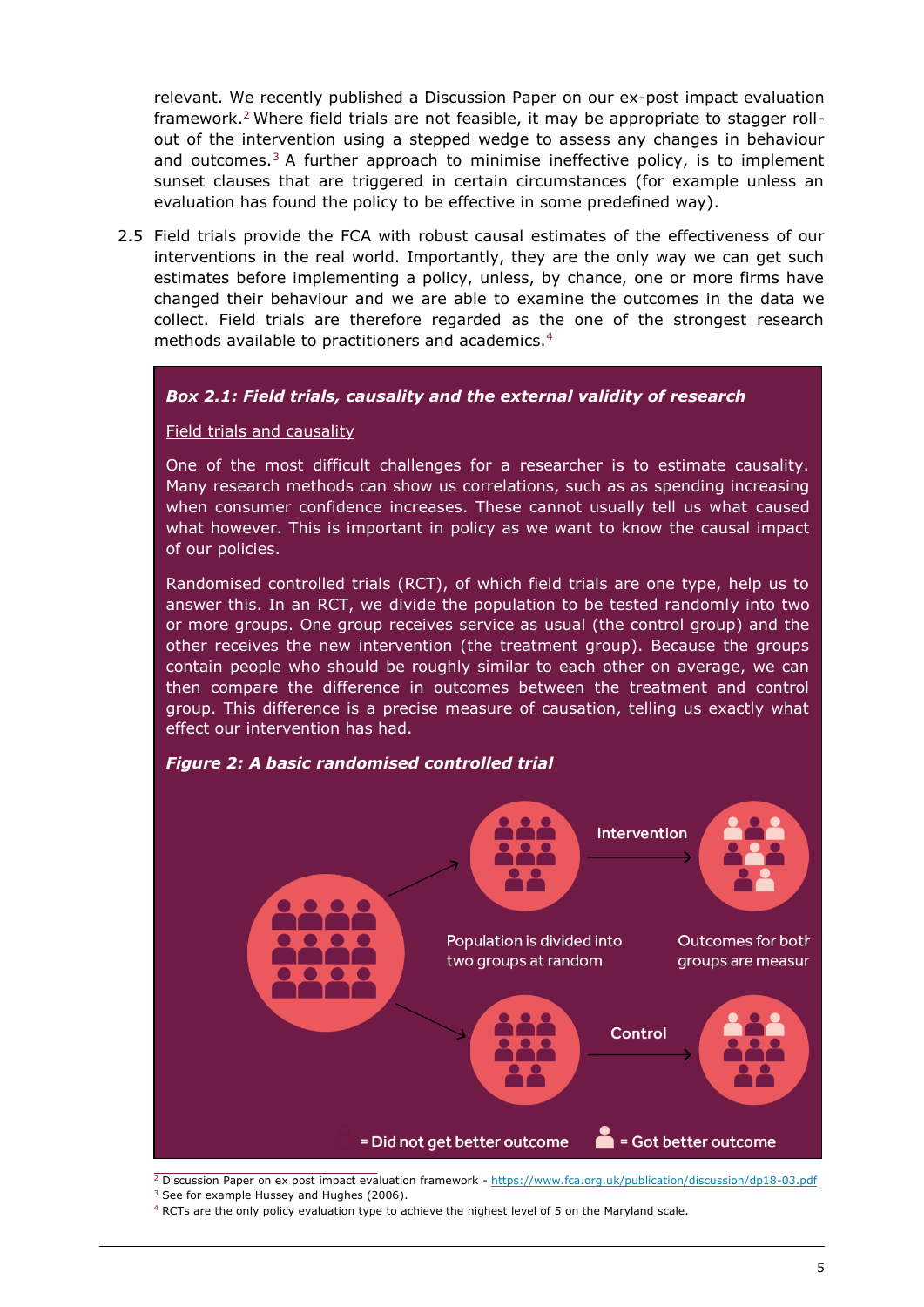Field trials are RCTs that are carried out on people making real-life decisions who are usually unaware they are part of an experiment. This is important, because if they were aware, they might change their behaviour, for example to look better in the eyes of others (social-desirability bias). It also helps to avoid the problem of self-selection; people who volunteer to take part in experiments are often unrepresentative of the wider population.

Internal and external validity

Research is more useful to the FCA if it maximises internal and external validity.

**Internal validity** describes whether the effects seen in an experiment are truly caused by the intervention that is tested, or whether they are due to something else. As discussed above, RCTs tend to be internally valid as they standardise the conditions seen in the different intervention groups (eg using the same envelopes for all letters in a mail-out) and therefore control for other factors that might affect the outcome.

**External validity** describes how far the effects observed can be generalised to other contexts. Field trials tend to have high external validity because they observe the behaviour of people making real decisions in their natural environments. This helps avoid:

- consumers making hypothetical decisions (as in laboratory or online experiments)
- having to rationalise how they are thinking about particular decisions (as in focus groups or other survey tools) or
- 2.6 Field trials have been used to inform many of the world's most difficult policy challenges over the last few decades. They provide robust evidence on policies without wide-scale implementation and avoid many of the pitfalls of using historical data to evaluate policies. For example, the use of field trials was instrumental in identifying the effect of job seeker training in the 1970s and 1980s where selfselection into training programmes had previously prevented an unbiased evaluation.<sup>5</sup> This can be a powerful research tool to ensure that interventions are effective in the real world, before being rolled out to the market.
- 2.7 As well as helping policy makers understand what does work, field trials can also deter us from interventions that don't work, or that are even harmful. For example, in the medical domain for many years steroid injections were a standard and common treatment for head injuries. Only many years later, through the use of a randomised controlled trial (this time using a placebo), did it emerge that the use of steroids had actually been harming patients. $6$  And more recently field trials have contributed to advances in understanding what is effective and what is not in education and health policy, among others.
- 2.8 Field trials are now commonplace in assessing changes to central government policy. The Behavioural Insights Team (part owned by the Cabinet Office) started 163 trials

 $5$  LaLonde, 1986; and Wandner, 2010.

<sup>6</sup> CRASH Trial Collaborators. (2005).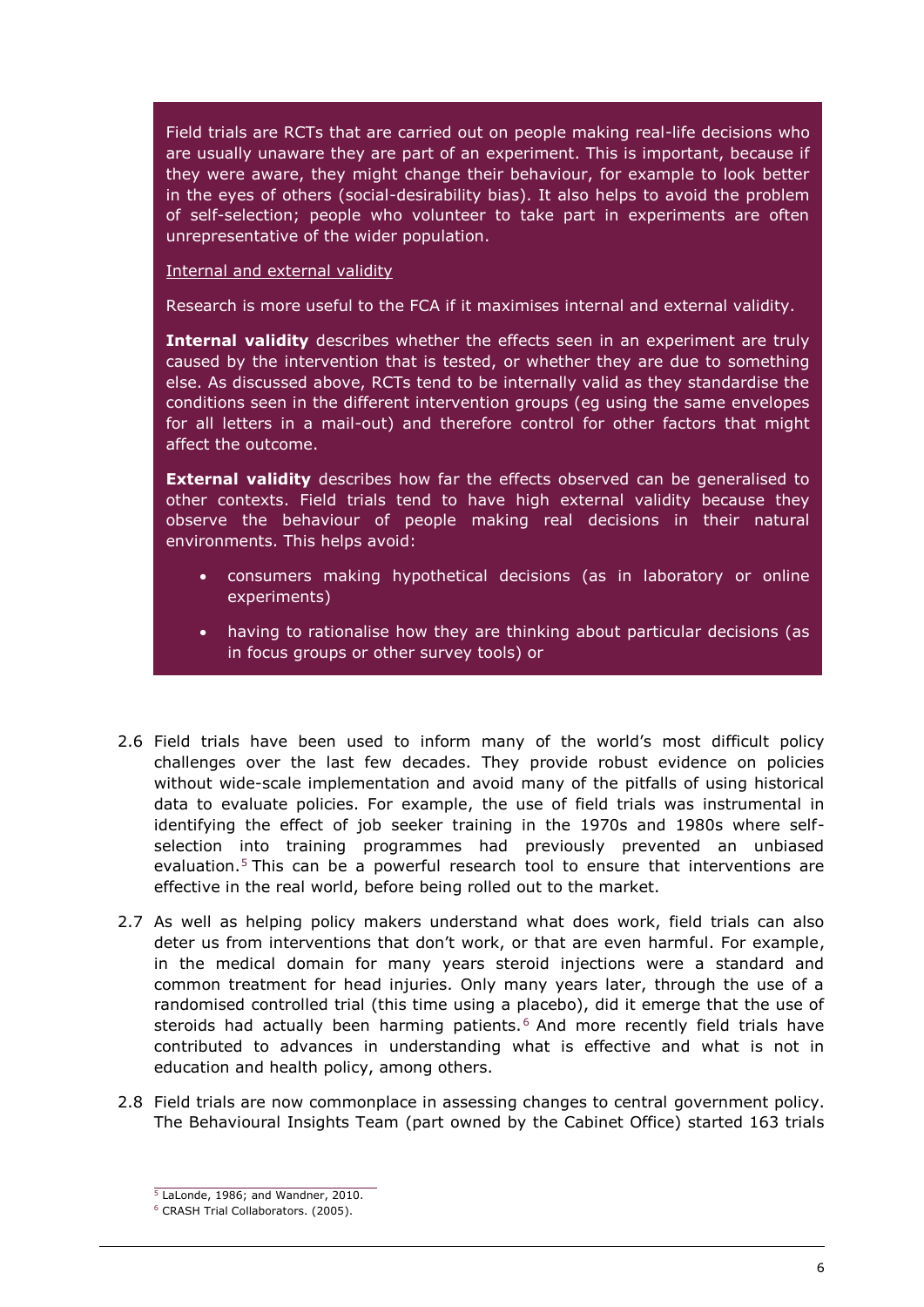in the 12 months covered in their 2016/17 report.<sup>7</sup> Increasingly other regulators in the UK and overseas have also begun to apply these methods. $8$ 

- 2.9 In addition, developments in our understanding of consumer decision-making from fields such as behavioural economics and psychology show that rational models of consumer decision making can no longer be relied on to accurately predict consumer decisions in the real world.<sup>9</sup> This more nuanced understanding of human behaviour emphasises the importance of context, calls for policy makers to test ideas in the context in which they are going to be implemented. The combination of behavioural economic theory and experimentation has been crucial in the last five years in helping to 'consider how real consumers and firms make decisions in practice'.<sup>10</sup>
- 2.10 Since 2013 we have carried out field trials in areas such as redress<sup>11</sup>, general insurance<sup>12</sup>, cash savings<sup>13</sup>, pensions<sup>14</sup>, mortgages<sup>15</sup>, credit cards<sup>16</sup> and current accounts<sup>17</sup>. During this time the FCA has developed and refined its approach to field trials, how they can be integrated into regulatory policymaking and how they can be supplemented by other research methods. From these experiences we have a deeper understanding of when field trials may be appropriate, as well as learning how best to combine them with econometric analysis of historical data and online experiments.
- 2.11 Despite these clear benefits, field trials, like all research methods, require time and resource and this can present challenges.  $18$  We need to prioritise those policy decisions where field trials will be most helpful in allowing us to fulfil our duties and generate public value. In Occasional Paper 23 the authors discussed some of the logistical and methodological challenges faced when running field trials.<sup>19</sup> This paper looks beyond the simple logistical challenges, and sets out a range of factors that help us decide when we might use field trials to support our decision making. In addition, we also provide a simple step-by-step guide to a typical field trial, so that firms, consumer groups and other stakeholders understand how we conduct this type of research.
- 2.12 This paper focusses on field trials because they are a relatively new technique for developing regulatory policy and the FCA's use of them often requires some interaction or collaboration with the financial services industry. We hope being clear about when and how we use them will give firms a sense of our expectations and procedures, and the situations and circumstances when trials are more or less likely to form part of our evidence base.
- 2.13 The paper is laid out as follows: Chapter 3 covers some broad principles on the use of trials in the FCA, specifically around feasibility, importance and proportionality ("when to trial"). Chapter 4 provides a blueprint for successful deployment of field trials as part of regulatory policy development ("how to trial").

<sup>7</sup> <http://www.behaviouralinsights.co.uk/publications/the-behavioural-insights-team-update-report-2016-17/>

<sup>&</sup>lt;sup>8</sup> For example the UK Competition Network's initiative to develop a knowledge base on demand side issues; CMA's recommendation to use field trials in both energy and banking markets and OECD's report into behavioural insights for policy. OECD estimate there are now 130 distinct teams working across the globe.

See Erta, Hunt, Iscenko and Brambley (2013)

<sup>&</sup>lt;sup>10</sup> FCA Mission, 2017

 $11$  Adams and Hunt (2013) <sup>12</sup> Adams, Baker, Hunt, Kelly and Nava (2015)

 $^{13}$  Adams, Hunt, Vale and Zaliauskas (2015) and Adams, Hunt, Palmer and Zaliauskas (2016)

<sup>&</sup>lt;sup>14</sup> Adams and Ernstsone (2018)

<sup>15</sup> Smart (2016)

<sup>16</sup> Adams, Guttman-Kenney, Hayes and Hunt (forthcoming)

<sup>17</sup> Adams, Grubb, Kelly, Nieboer and Osborne (2018)

<sup>&</sup>lt;sup>18</sup> There is ongoing debate and critique of experimental methods. For example Deaton and Cartwright (2017).

<sup>19</sup> Smart (2017)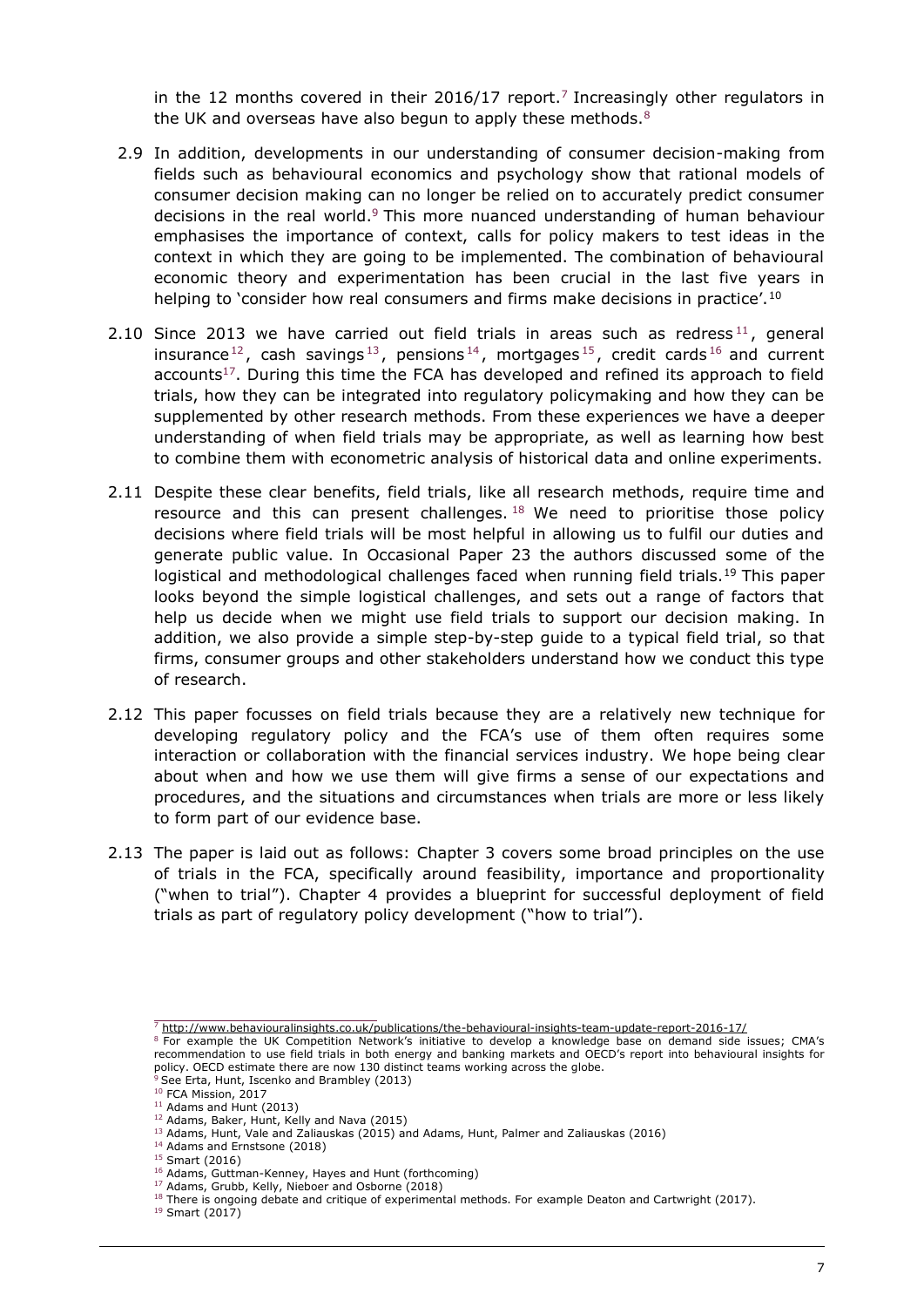# <span id="page-8-0"></span>**3** When are we likely to use field trials?

- 3.1 The FCA Mission notes, 'when we assess harm and regulatory benefit, we consider how real consumers and firms make decisions in practice, using a range of empirical techniques, from focus groups to randomised controlled trials.'
- 3.2 We published 44 consultation papers in 2017, many of which contain multiple policy proposals. While field trials are a powerful research tool to understand the effects of our interventions, it would not be an efficient use of our resources nor a proportionate burden to expect collaborating firms to carry, to run large scale, multifirm field trials for every new policy proposal. We should prioritise our and the industry's resources to focus activity where it is most needed. How should the FCA trade-off the costs and benefits of field trials compared with those of other activities it could undertake? When do the benefits of using a field trial outweigh the cost?
- 3.3 This chapter sets out some high-level factors that we take into account when considering whether to use field trials in policy development. These are not hardand-fast rules, and the type and extent of evidence needed for each policy is judged on a case-by-case basis. Sometimes field trials may not be suitable. There may be times when we need to implement policy quickly and choose not to use field trials even if they might be possible. Sometimes we would prefer to run a trial, but firms are unwilling or unable to test the interventions we want in the timescales we have set out. At other times, other analytical tools may be sufficient to allow us to reach well-informed policy decisions.
- 3.4 We ask three questions when deciding whether to run a field trial:
	- **Is a field trial possible and appropriate?** This means:
		- i. that the causal chain should involve **changing consumer behaviour**
		- ii. that the field trial should **sufficiently recreate the policy intervention** on the relevant population
		- iii. that we should be able to observe **relevant outcomes** from the trial in a **timely fashion** (for example, balanced against ongoing harm)
	- **Is evidence from a field trial important for the policy decision?** We are more likely to consider a field trial an important part of the evidence base:
		- i. the less **existing evidence** tells us about the effectiveness of the intervention
		- ii. the less suitable **alternative research methods** are
		- iii. the higher the estimated costs of **our intervention**
	- **Is a field trial proportionate?** We will only conduct field trials when it means we are using our resources in an efficient and economical way. Burdens imposed by a field trial should be proportionate to the anticipated benefits.
- 3.5 We discuss each of these questions in turn, providing details on the factors which we consider important and giving examples where possible.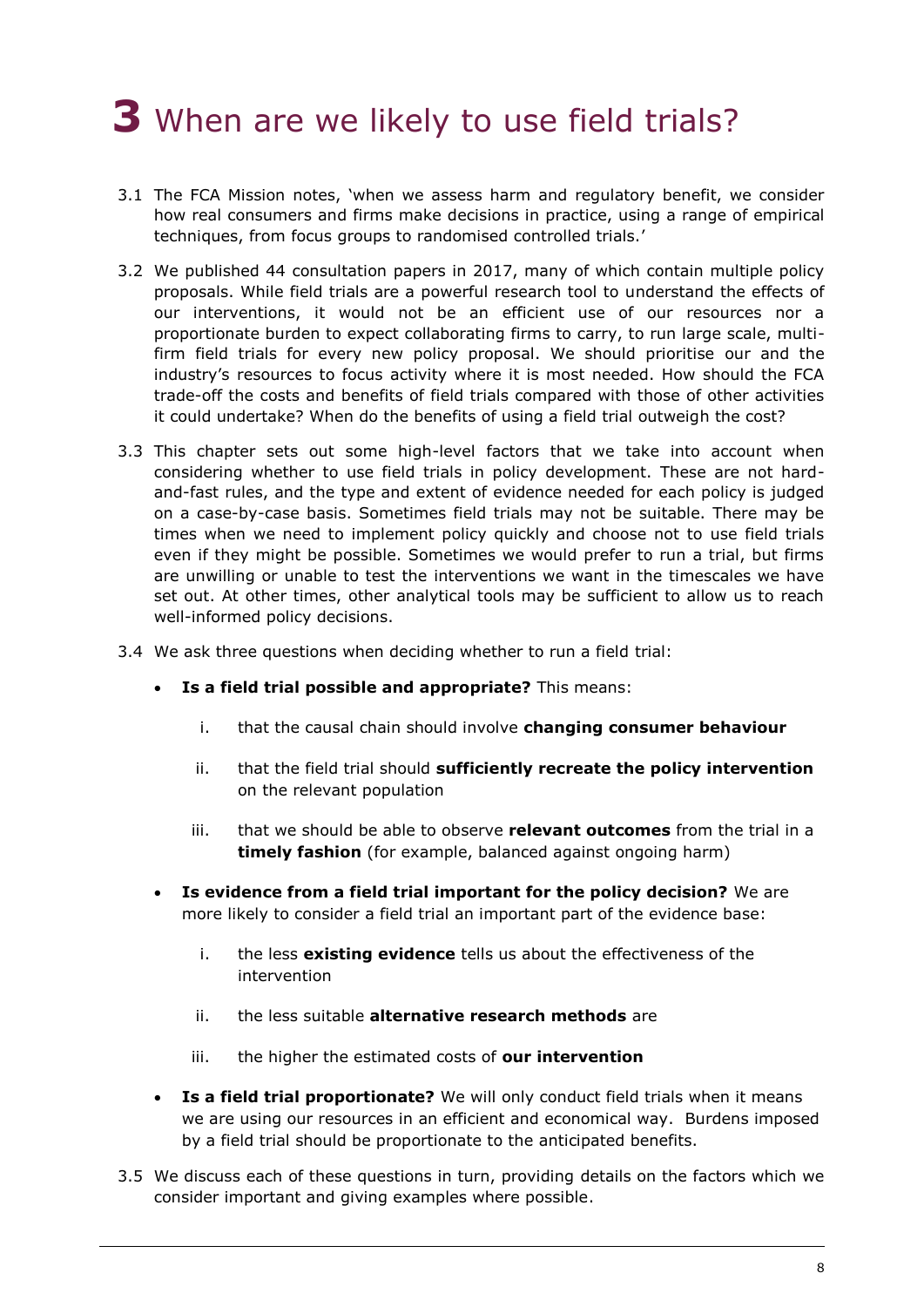# **Is a field trial possible and appropriate?**

## **(i) Does the causal chain involve changing consumer behaviour?**

- 3.6 Field trials can be helpful and relevant when assessing policy, depending on the precise policy in question. In general, field trials are most useful to the FCA in testing policies intended to influence consumer behaviour.
- 3.7 Some policies are intended to change firm behaviour directly to protect consumers indirectly. For example, setting prudential capital requirements or setting the standards by which firms must look after client money requires firms to change but does not directly affect consumer behaviour. In most of these cases, firms must change their behaviour to match the rules, or risk facing legal action from the FCA. Given the lack of discretion, we would not expect much variation in how firms respond to these rules, so running field trials would not teach us very much.
- 3.8 If the causal chain for a proposed policy shows that it will only be effective if all the firms in a market were to implement it, a field trial is unlikely to test whether it works. For example, consider the market-wide standardisation of cost information for a particular product. The intention of this policy is to help consumers search and shop around across the market. Running a field trial with a subset of firms in the market does not sufficiently recreate the policy of market-wide standardisation, and running a field trial across the whole market could be prohibitively complex and expensive to coordinate. If so, an alternative analytical option could be to run an online hypothetical experiment, where the online environment recreates the search and shopping environment and tests different standardised cost measures within that.<sup>20</sup> Whether or not field trials or alternatives such as online experiments are appropriate can be informed by the causal chains we have in mind when designing our policy.

## **(ii) Can a field trial recreate the proposed policy?**

- 3.9 At a very practical level, we should only seek to test options that can be codified into rules, guidance or voluntary agreements. Options tested should also comply with current and proposed legislation, be aligned with wider FCA policy intentions, and not be at odds with the actions of other policy-making bodies.  $21$
- 3.10 We are more likely to consider a field trial where the context of the trial can be designed so that it is similar to the actual market for which we plan to make rules.<sup>22</sup>
- 3.11 We look for cases where:
	- The sample for the trial is similar to the **target population**. For example, testing retirement planning aids on people approaching retirement is more helpful than the same trial run with university students.
	- The **decision** in the trial is similar to the targeted decision we wish to influence through policy. For example, testing how we can encourage shopping around in the home insurance market is generally a similar process of decision making to shopping around in the general insurance market. But testing how we can encourage shopping around at renewal might be very different to encouraging good purchases at point of sale. The decisions are contextually different.

 $20$  The FCA have commissioned several of these types of studies including to inform the development of income drawdown cost metrics, pay day lending price comparison sites, annuity quote comparisons and fund cost disclosure.

 $21$  The FCA Sandbox is an exception to this, as we may choose to waive rules in order to conduct a Sandbox test using a field trial

 $22$  In technical terms the extent to which research findings generalise to other settings is known as external validity.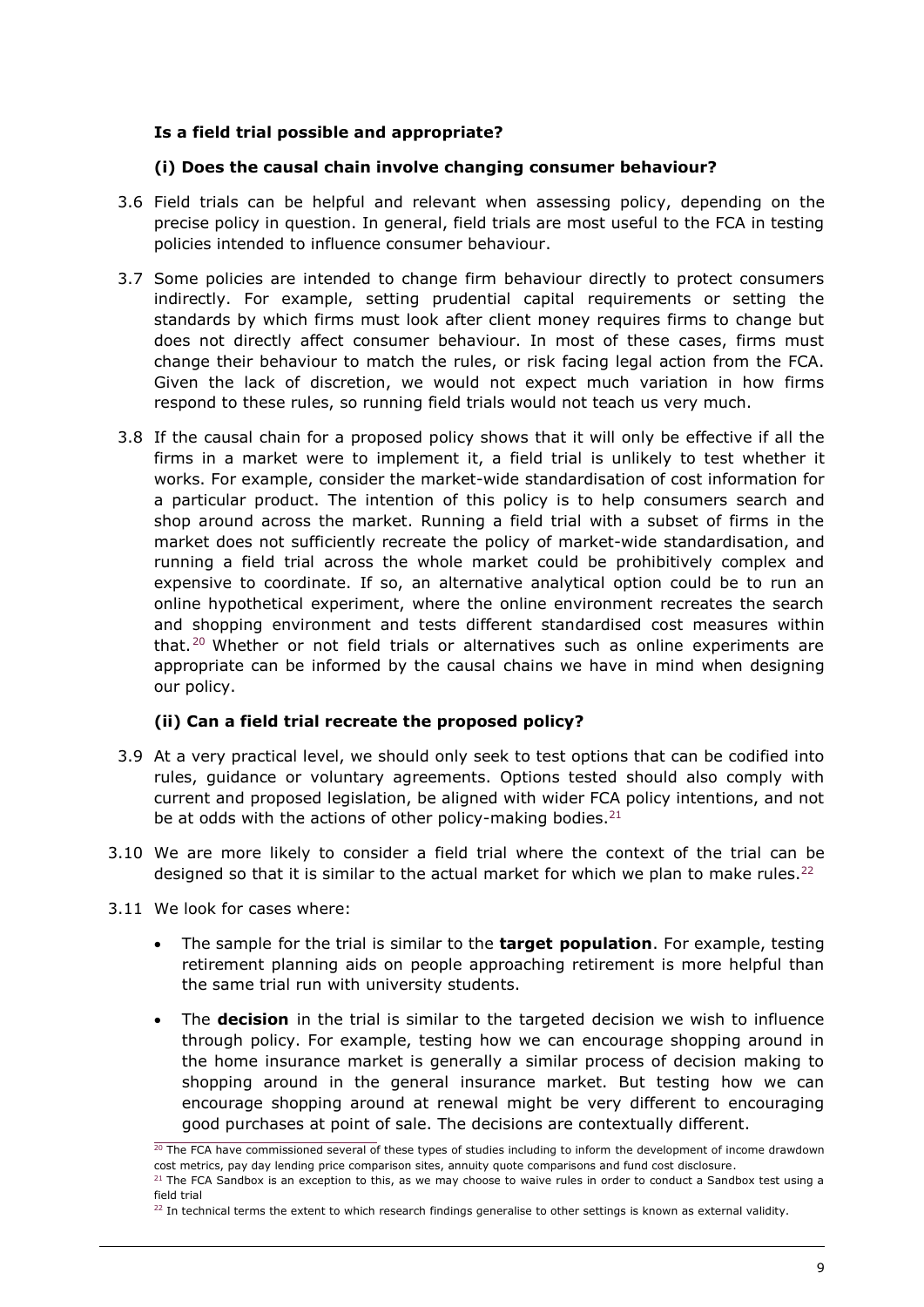• The **environment, context and implementation** in the trial is similar to the market-wide environment and context. For example, a trial run during the Christmas holidays may not give a true representation of consumer behaviour all year round.

# **(iii) Are relevant outcomes observable (in the timeframe available)?**

- 3.12 When designing field trials we always need to keep in mind the desired outcomes of our policy and how we would measure these as part of a field trial. When we assess our remedies or evaluate our rules, we rarely observe the final outcomes that we are most interested in, such as consumer welfare or social value directly. Instead, we have to infer these from a range of objective and subjective outcomes that we can observe. The same is true for field trials. When designing field trials we need to be sure that the outcomes we seek to measure are relevant and available.
- 3.13 The closer a field trial outcome is to our policy outcome of interest, the more likely we are to consider a field trial. A very direct example is the field trial conducted to investigate consumer responses to redress letters. Here the intended outcome is to maximise redress for consumers who were mis-sold financial services. A field trial was used to improve engagement with the letters and increase response rates.<sup>23</sup> A more nuanced example might be to encourage increased competition in an effort to drive down prices and push up quality. One way to do this might be to encourage consumers to shop around or switch their provider. In that case, an RCT using switching as an outcome measure would be relevant. Although this is an intermediate outcome towards lower prices and improved quality, it is a crucial part of the causal chain of the intervention.
- 3.14 There might be situations where outcomes at the individual level and over a relatively short time period do not capture all of the potential outcomes. For example, a simple message sent to consumers to save a certain proportion of their income might help individuals to save and we can measure this in an RCT. But an RCT would not be able to tell us the impact of the policy being rolled out nationally and the message becoming a widely accepted social norm. Or, in another situation, we might think that the effect of information on consumers gets stronger the more often they see it, so seeing the same disclosure year after year will mean an individual gets better at finding a good deal. In both cases, an RCT will underestimate the total impact of the policy. We need to take these into account when thinking about the outcomes we measure, the time period we measure them over, and the causal chains we have in mind for the policy.
- 3.15 Importantly, outcomes should also be measurable within the time available to make policy. If we only observe outcomes from a field trial several years after an intervention, then this might not be an appropriate area for a field trial. This depends on the extent of ongoing harm in the market and therefore the urgency of trying to reduce that harm. There may be some circumstances where we judge the ongoing harm to consumers to be sufficiently high that waiting for the results from a field trial would not be beneficial. In other words, the added benefits of certainty we may have in our policy through use of trials are outweighed by the losses consumers suffer while the policy is being tested.<sup>24</sup>
- 3.16 However we need to be careful when implementing policy quickly without testing. If harm is high, then quickly implementing an untested intervention may be worse than waiting for the results of further research. For example, an untested, but wellintentioned, disclosure may turn out to be ineffective but we might only find out

<sup>&</sup>lt;sup>23</sup> See Adams and Hunt (2013) for more details.

<sup>&</sup>lt;sup>24</sup> In extreme circumstances if we judge the potential harm to consumers to be very high then we may choose to use our early intervention powers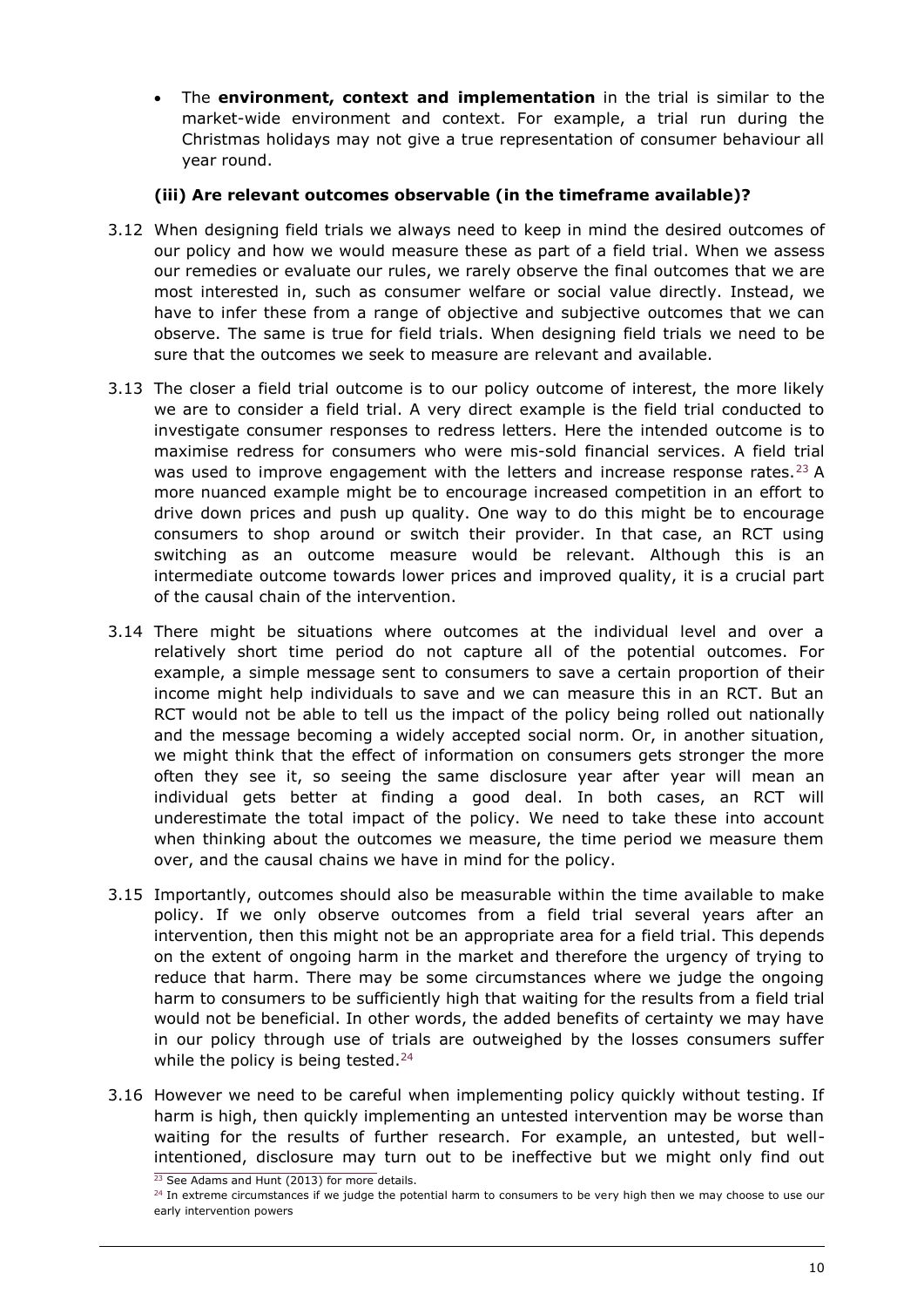much later by conducting an evaluation after the fact (ex-post), during which the harm has persisted. It could even turn out to be harmful, and result in a decrease in of the desired behaviour. In the cash savings market study we used a field trial to test several different disclosures and found that they were broadly ineffective at encouraging switching between providers in the easy access cash savings market, despite our intuition and expectation that they would help.<sup>25</sup> This has led us to rethink the policy to ensure that we sufficiently address the identified harm. Without the trial we could have made disclosure rules and then assumed that they would fix the problem. This adds weight to the importance of our ex-post impact evaluation framework.

3.17 It is important to consider the extent to which there is sufficient sample to test interventions, and that the different groups receiving the control and treatment interventions can be effectively separated. If only a very small number of people would be affected or there is a possible crossover between those who receive the treatment and those that don't, then a field trial might not be the best approach.

## **Is evidence from a field trial important for the policy decision?**

#### **(i) What does the existing evidence tell us?**

- 3.18 Efficient use of our resources means we should only dedicate additional resource to understand the effects of policy where that will help to determine our course of action. If the existing evidence we have demonstrates that the costs of the policy are known to be small and the benefits are large, then conducting further research would not be a proportionate use of resources. This concerns the proportionality of additional research to understand the net effects of policy, rather than the proportionality of the policy itself.
- 3.19 When assessing the existing evidence it is important to consider how confident we are in the research that generated the evidence we rely on. As discussed in Box 2.1 in Chapter 2, the internal and external validity of that research for a particular policy proposal allows us to assess the strength of the available evidence.<sup>26</sup> The strength of the existing evidence will determine the extent to which running further research, including field trials, would provide important additional evidence for our decision making. In particular, and as discussed, existing evidence should be compared to the evidence that field trials can provide, namely precise estimates of the consumer response to an intervention. Theoretical arguments need to be carefully applied to make sure that we do not over- or under-weight existing evidence, and that the conclusions are appropriately applied to current policy.
- 3.20 We also need to consider prior field-trial research that is directly relevant. If we have direct, robust, field-trial evidence on a proposed policy, further trials to understand the impact of minor additions or changes to the policy are unlikely to provide substantive new evidence that is worth the additional effort. For example, we undertook extensive analysis to assess the effectiveness of disclosure in the cash savings market. We found that disclosure had limited effects on internal switching and no effects on external switching. We considered making small changes to the disclosure but did not think the additional information we would gain from running a field trial using those changes would be sufficient to justify the additional resources. In that case, in light of the existing field trial evidence we concluded that disclosure

<sup>&</sup>lt;sup>25</sup> See Adams, Hunt, Palmer and Zaliauskas (2016) and CSMS Final Report

 $26$  An important complication for reviewing existing research is the distorting effect of publication bias. Publication bias refers to the phenomenon of academic journals being biased towards publishing research which display positive (and therefore interesting) tests of hypotheses. See Smart (2016) for more.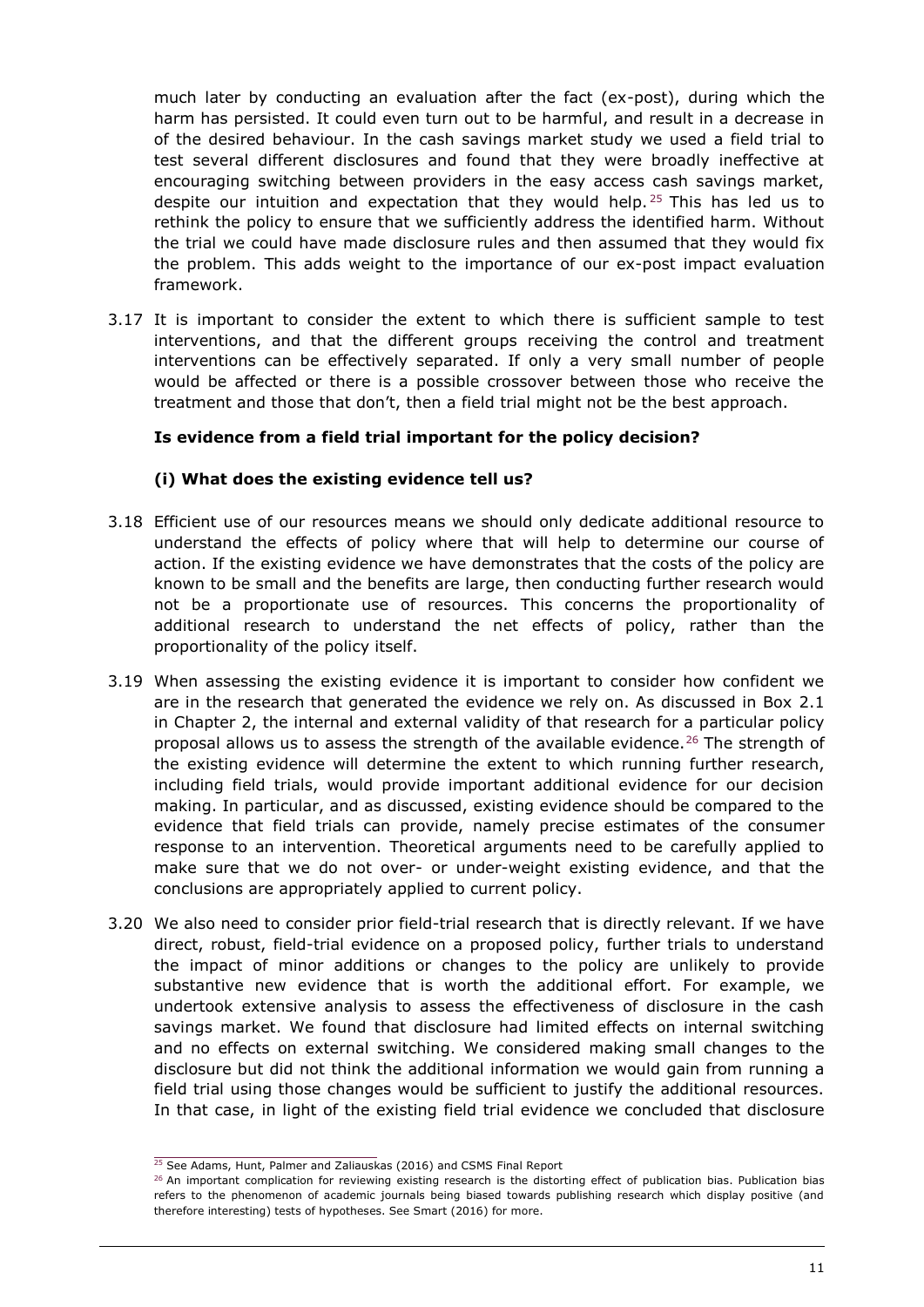would not be sufficient to tackle the identified harm to inert customers and therefore began to explore alternative remedies.

# **(ii) What other types of research might provide better evidence?**

- 3.21 We undertake research to get evidence about how well a proposal is going to work. The value of any piece of research is the marginal increase in evidence over the next best form of research. So when we think about the value of field trials, we have to think about alternative options that could provide evidence that is good enough for that purpose. A number of other research options allow us to diagnose and evaluate remedies, and there are many ways the FCA can diagnose the causes of harm, develop potential remedies and evaluate their effectiveness. Occasional Paper 13 considers a wide range of research tools and their relative strengths and weaknesses.<sup>27</sup> Two of the best alternatives to field trials are natural experiments and online/laboratory experiments, which we discuss briefly here.
- 3.22 In some circumstances we may be able to use **natural experiments** from past policy changes to evaluate the market-wide impact of these changes. While this might not perfectly match the new policy options being considered, we can use theory to extrapolate carefully where possible and to define the boundaries of how to use the results. If firms have tried something sufficiently similar to the proposed policy, and it has been rolled out in stages to random parts of their customer base, then it may be possible to use that firm's granular data of consumer outcomes to estimate the causal impact of the change on those customers under those circumstances. We could then try to use existing knowledge to understand whether to expect a similar impact on the wider market population. Careful application of theory can help us understand the extent to which we can extrapolate findings from one firm to the wider market.
- 3.23 We can also use **laboratory/online** experiments to understand consumer decision making. In some circumstances, lab experiments may be preferable to field experiments. For example and as noted previously, if we want to understand the effect of standardisation on search and shopping behaviour, then a lab or online experiment is a suitable place to test different ways to standardise information. They may also be more helpful than field trials when trying to diagnose problems, as they allow a far greater degree of control and observation. However in some circumstances they may not be appropriate. For example if the diagnosis of harm has indicated that consumers do not normally pay attention or that they often fail to take action, then we might be concerned that evidence developed in a lab would find large positive effects which would be unrealistic in a real-world environment. A lab experiment would therefore not have sufficient external validity.<sup>28</sup>

## **(iii) Costs of implementing the policy**

- 3.24 If an intervention is highly costly to implement for firms then this is likely to improve the case for undertaking a field trial. This is because the costs of implementation should be considered as a reduction in public value, and for more expensive policies we should be more confident in the benefits of our interventions. Put another way, we can compare the cost of doing the trial against an estimate of the resources wasted if the policy were implemented but had no effect.<sup>29</sup>
- 3.25 Another cost of implementing policy is the potential for it to have unintended consequences. Such unintended consequences can be important and relevant in <sup>27</sup> Iscenko, Andrews, Dambe, and Edmonds (2016)

<sup>&</sup>lt;sup>28</sup> Lunn and Choisdealbha (2017) and Iscenko, Duke, Huck and Wallace (2014) discuss in more detail when lab experiments can be usefully deployed

 $29$  This type of reasoning has been adopted by others, for example see Haynes, Service, Goldacre, & Torgerson, (2012)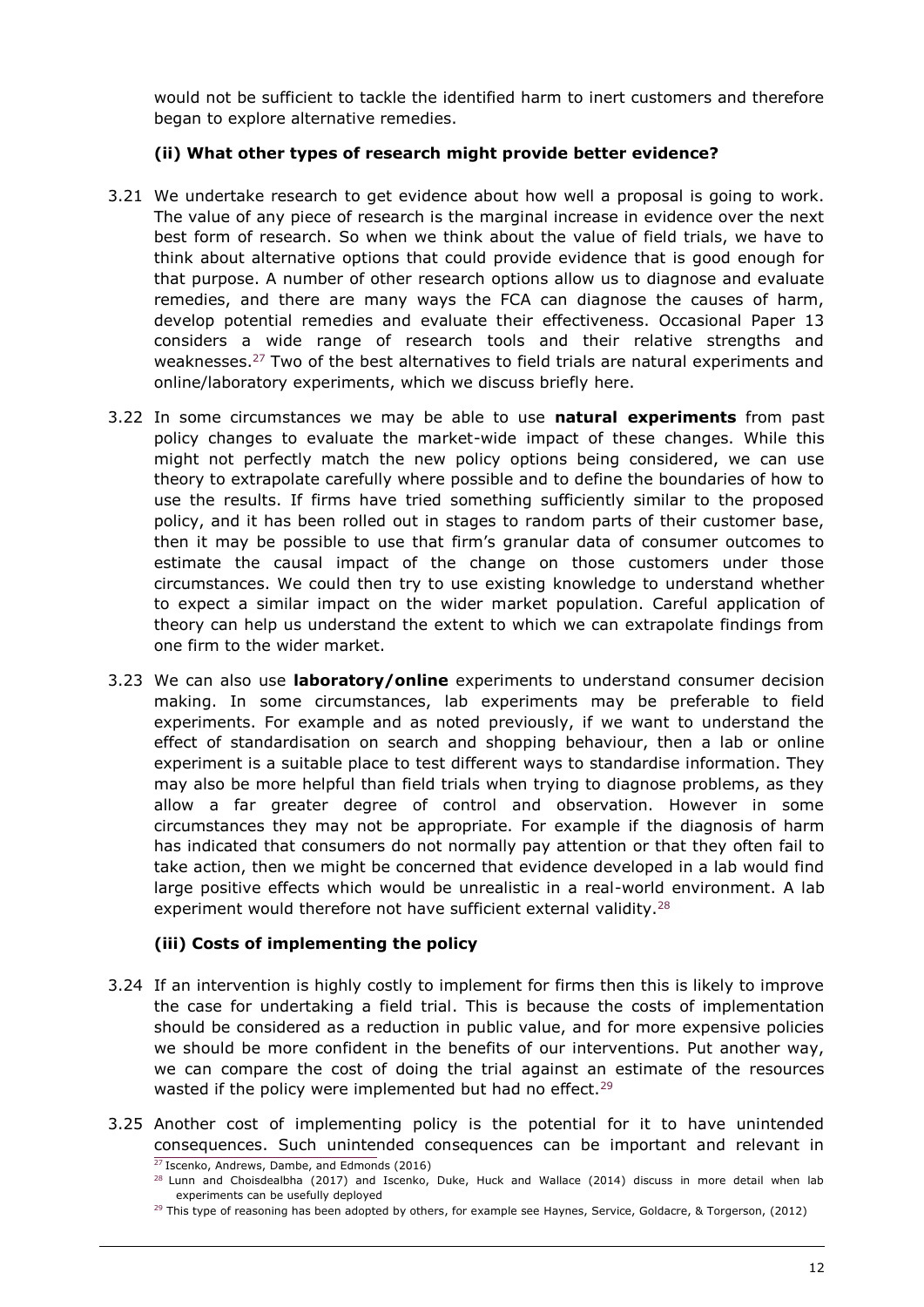determining the overall benefits of a policy. If the intervention is quite radical, then there may be a risk that consumers respond in unexpected and unpredictable ways that are detrimental. Using field trials enables us to identify any unexpected behaviour before the intervention is rolled out to the entire market, avoiding those unintended consequences.

- 3.26 The proportionality of each field trial will be considered on its own merits, in light of the facts and circumstances of that particular field trial and the specific proposed policy being considered.
- 3.27 In discharging our general functions (which include activities relating to rule-making, such as field trials) under the Financial Services and Markets Act 2000, we must act, as far as reasonably possible, in a way that is compatible with our statutory objectives, and have regard to the regulatory principles in section 3B FSMA including:
	- a) the need to use our resources in the most efficient and economical way
	- b) the principle that a burden or restriction which is imposed on a person should be proportionate to the benefits, in general terms, which are expected to result from the imposition of that burden or restriction.
- 3.28 These principles relate to the general question of the type and extent of the research we undertake. They provide us with a framework for thinking about the marginal costs of further research. The most efficient and economical use of resources relates closely to the feasibility and impact considerations mentioned previously.<sup>30</sup> Where there are alternative research methods that would enable us to assess the effectiveness of our proposals sufficiently, then it may not be an efficient or economical use of FCA resources to conduct additional research (of any kind) to further increase certainty of our assessment.
- 3.29 Given that firms usually agree to take part in field trials voluntarily, section 3B(b) is unlikely to be relevant, but we would take the principle into account in respect of expectations of firms and the exercise of other compulsory evidence-gathering powers we may use to complement field trials, such as information requests to firms.
- 3.30 As a public authority, the FCA must act rationally, follow proper procedures and satisfy itself of appropriate matters in exercising its functions. As field trials involve working with firms it may not be proportionate to expect firms to carry out field trials if the benefits from running a field trial (in terms of the value of additional information in forming our assessment of the policy) are unlikely to outweigh the costs.

<sup>&</sup>lt;sup>30</sup> Iscenko, Andrews, Danbe and Edmonds (2016) set out that "the resources that regulators spend on impact assessments must be proportionate to the problem at stake, the costs of additional analysis and the incremental improvement in certainty about the outcome of the intervention."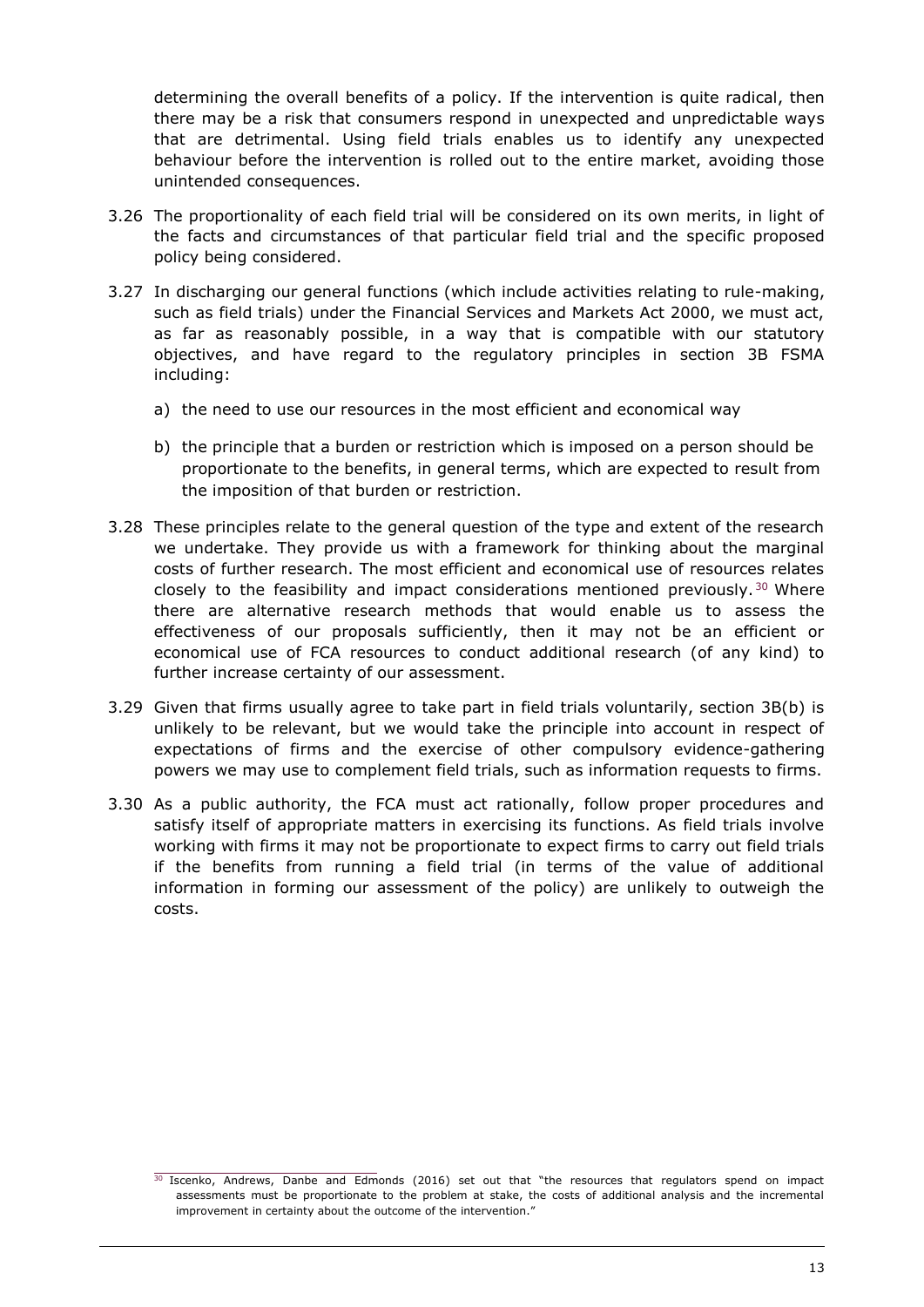# <span id="page-14-0"></span>**4** How we run field trials

4.1 To help regulated firms understand the steps we go through when conducting this type of research, this chapter provides a high-level overview of the process. It will be of interest to the regulated firms we may collaborate with when conducting field experiments, but also to other regulators and practitioners who want to conduct field trials for policy development, especially in regulated markets. We have had to simplify the steps for the purposes of this paper, and individual field trials may have different or additional steps in the process. Some of the early steps concerning the diagnosis of the problem are also covered in Occasional Paper 13.<sup>31</sup>





# **1. Problem diagnosis**

- 4.2 Even before considering which research tools to use to assess policy, it is important to ensure that policy proposals are designed to tackle the root causes of problems. This is true for all policy proposals, not only those that are to be tested in field experiments. OP13 has a full list of research tools that can help diagnose problems within markets, including:
	- detailed data analysis (particularly at the individual level and using natural experiments where possible)
	- qualitative and quantitative survey techniques
	- online or lab experiments as well as existing theoretical and empirical literature. <sup>31</sup> Iscenko, Andrews, Dambe and Edmonds (2016)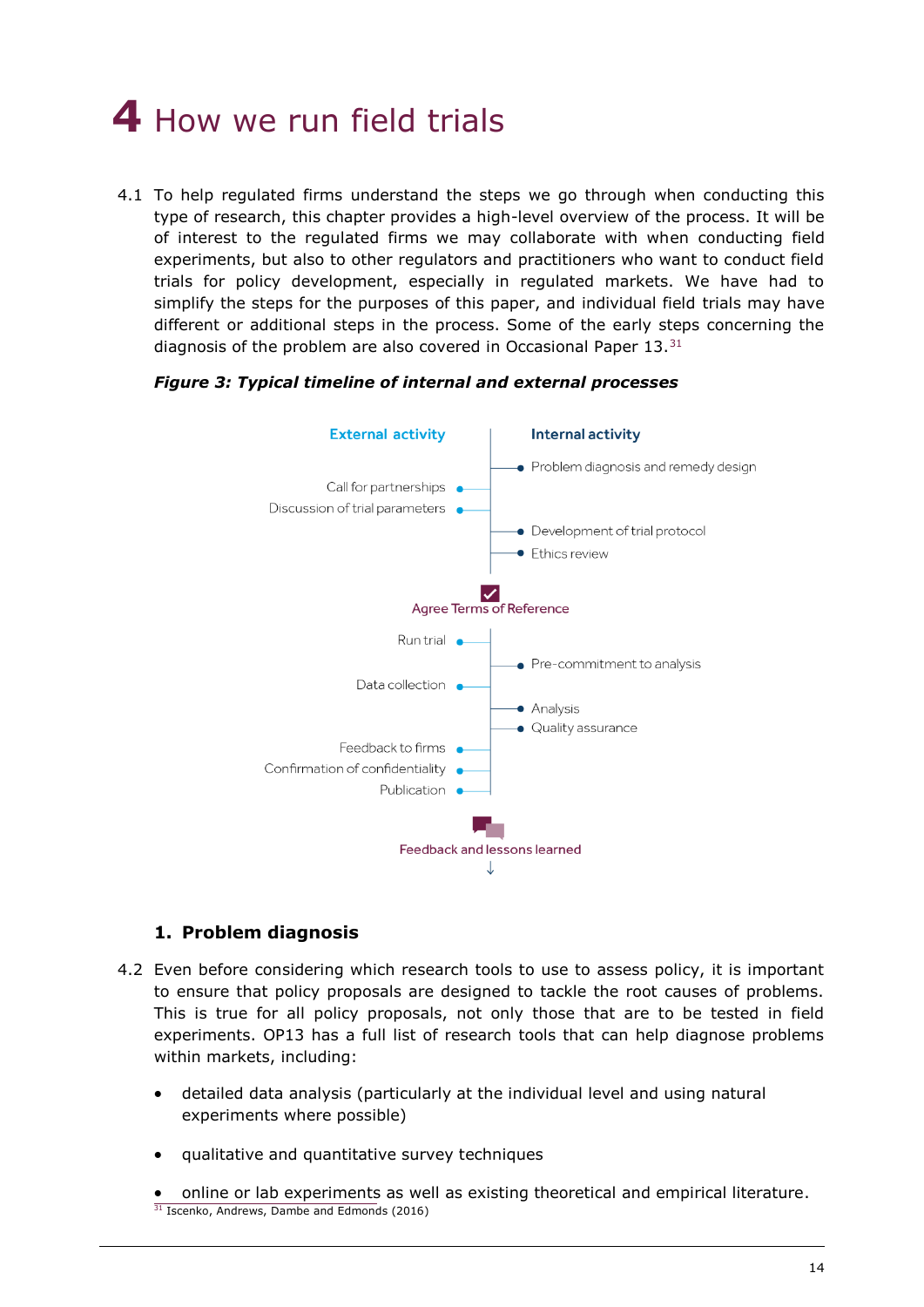4.3 For example, the FCA used a field experiment in the early stages of the cash savings market study to understand whether consumer attention was a problem (Adams, Hunt, Vale & Zaliauskas, 2015).

# **2. Remedy design**

- 4.4 A clear diagnosis of the problem helps us to develop potential remedies. The process for developing and refining these into feasible policy options to test in a field trial (or through other research methods) will vary depending on the specific problem, the market and the available evidence. We also consider whether field trials are a feasible and appropriate research tool to investigate the efficacy of the proposed policy. To do so, we will look at the factors discussed in Chapter 3 of this paper.
- 4.5 If we decide a field trial is appropriate, then we will undertake preparatory research to design and refine interventions to make them as effective as possible in the field. This includes:
	- looking at existing behaviour from micro-level datasets
	- qualitative and ethnographic research
	- quantitative surveys
	- lab experiments
	- design and user experience testing and
	- pilots or other forms of prototyping
- 4.6 As a field trial is a relatively complex process, upfront work ensures we get the most out of the trial. For example, by collecting data in advance, we can understand the existing consumer outcomes in the market and use this to inform our sample size calculations. Or we might use online testing and experiments to improve and refine our treatments to ensure consumers comprehend them. Finally, we might use an iterative policy design process to ensure that we design the interventions with end users in mind. In some cases, this research might lead us to change our policy plans and/or choose not to undertake a field trial.

# **3. Call for partnerships**

- 4.7 For most retail consumer products, the FCA does not have a direct link or communication channel with consumers. Our rules dictate how firms behave and we protect consumers by the boundaries and requirements we set in those rules. Given this indirect influence on consumers, if we decide that field trials would provide useful evidence we would seek partners in the appropriate industry. So far, we have worked with over a dozen different firms to deliver trials and this approach to collaboration has worked well.
- 4.8 When we seek collaboration from industry to conduct a field trial, we will issue a general call for partnerships to firms within the relevant market. This will either be published alongside any related market study or policy papers, as with the Credit Card Market Study, or we will approach firms in the particular market directly, as we did for our research into general insurance automatic renewal. Where we publish the request, we often follow up directly with firms in the market.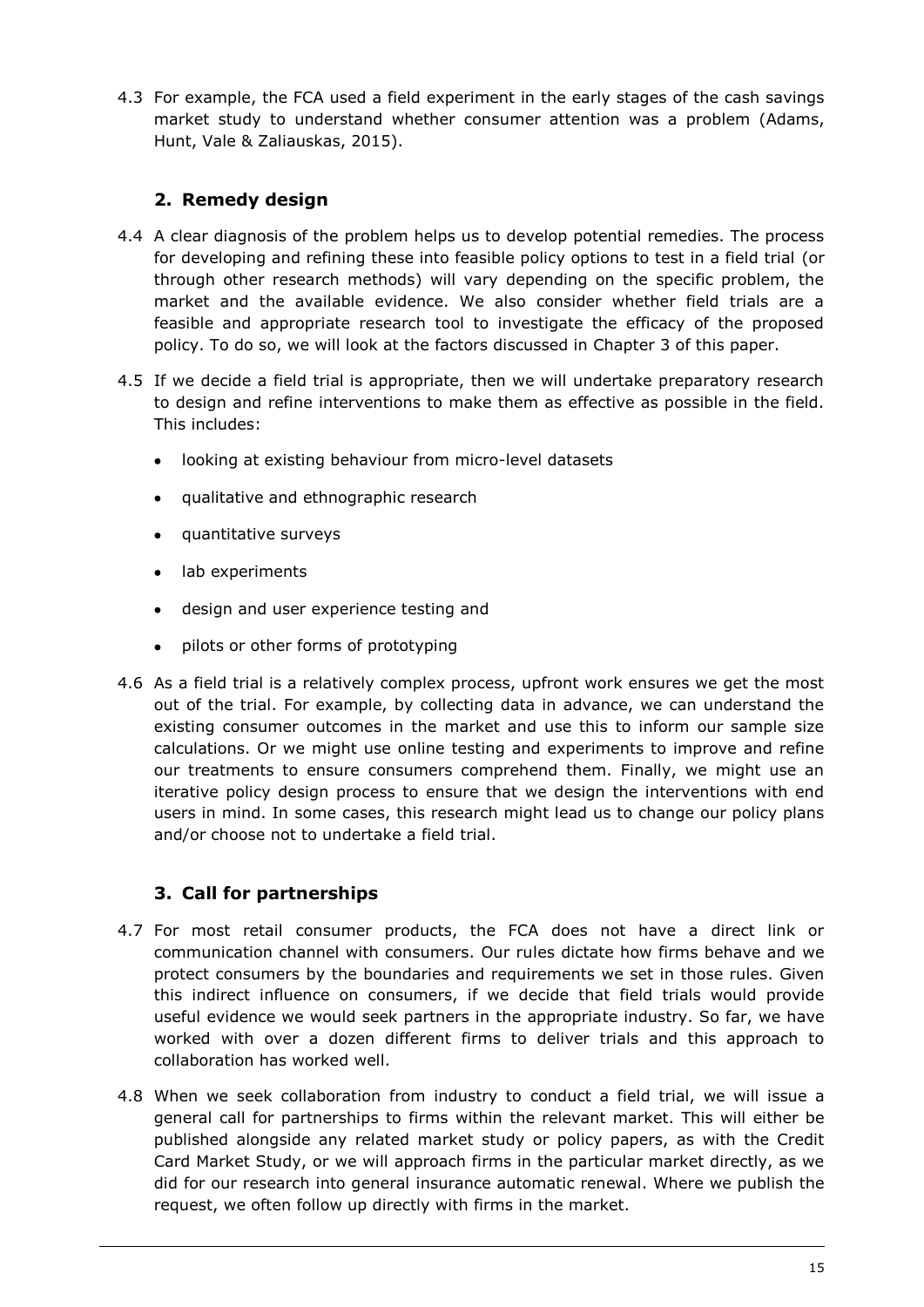- 4.9 We cannot always conduct trials with all the firms who express interest. Working with additional firms requires additional resource and so we tend to work with the largest and most representative firms where possible. Some firms will not have a sufficiently large or representative customer base to allow for a rigorous test with acceptable sample sizes. If a firm has too few customers, this would prevent us proceeding with a field trial. If they serve only a particular subset of consumers, we could consider trialling with the firm, although we would have to be particularly careful about drawing conclusions from the results about the wider market.
- 4.10 Where we are unable to find appropriate partners to run field trials with us, this does not mean that we will abandon or delay the development of policy. In this case we use other research methods as far as possible to understand the impact of our policy options. We move ahead when we feel we have undertaken sufficient inquiry and have a good case for the policy.
- 4.11 Likewise, we will not work with firms to test policy options which are not close enough in design or intent to the intended policy. Firms can choose to run their own experiments (either lab or field) on approaches which they think might improve customer and market outcomes, and we welcome them sharing the results with us. However we do not think it is an efficient use of FCA resources to help run field trials with firms on options that are tangential to policy options being proposed or developed by the FCA.
- 4.12 So far, collaboration with industry has worked effectively and firms have reported a positive experience in working with us. We wish to maintain this positive working relationship and will continue to invite participation from industry on projects.

# **4. Discussion of trial parameters**

4.13 Once we have initial expressions of interest from firms we will enter into a period of discussion to ensure that firms understand what the field trial requires in terms of systems changes, timescales and data sharing. We will draw up a detailed Terms of Reference for the field trial. It will be unique to each individual firm in the trial and will detail what we will expect from the firm and what the firm can expect from us. This will set out relevant details such as outcomes we are seeking, how we will randomise, what sample sizes are required, treatments to be tested, how to ensure external validity, data to be collected and data sharing arrangements.

# **Outcomes**

4.14 We define the outcomes we seek through our treatment both in terms of overall changes in consumer behaviour as well as detailed changes in specific administrative data. As noted, it is important to ensure that the outcomes we measure as part of the trial are related to the overall objective of the policy and to our mission to generate public value. Where appropriate we define and rank multiple outcomes in terms of primary and secondary outcomes of interest.

## **Randomisation**

4.15 A crucial part of field trials is to ensure that treatment and control conditions are delivered randomly to participants. In most projects we agree with the partner firm that the FCA research team will undertake the randomisation to ensure that it is done correctly. This requires participating firms to securely share non-personal details of customers with us. We then stratify (where appropriate) and randomise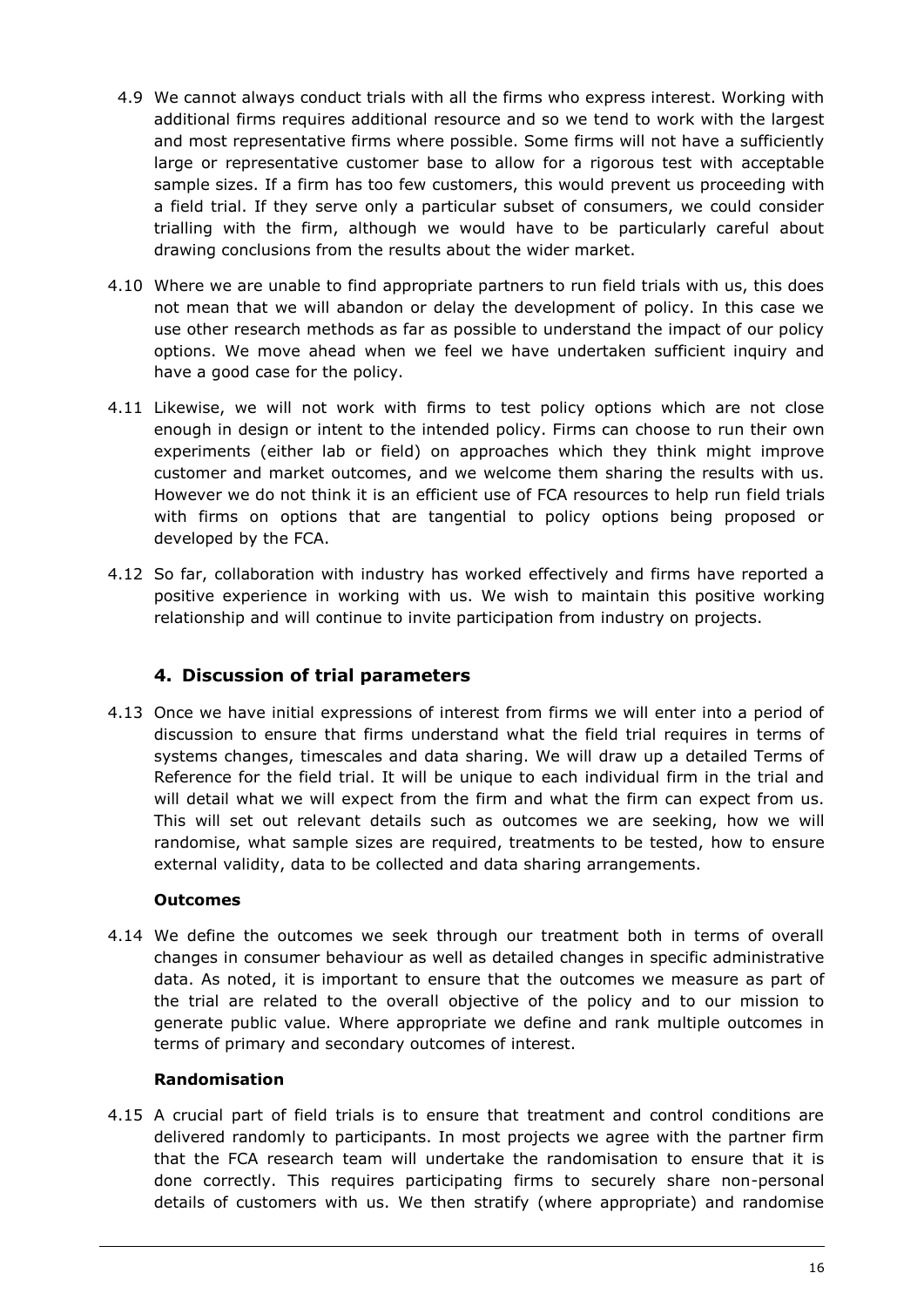before sending back to firms unique consumer identifiers with an indicator of which treatment each customer receives. In some cases we do allow firms to randomise based on agreed systems and processes. If this is the case then we document these thoroughly in the Trial Analysis Plan to ensure we have a record of the approach. In both cases the randomisation procedure and how it is implemented is checked thoroughly to ensure there are no mistakes which would undermine the validity of the trial.

# **Sample size**

4.16 We will agree with the firm upfront the number of individuals to be included in the trial and in the different intervention groups. This is so that we have sufficient information (power) to be confident in the results of the trial. We need to balance the need to have a sufficient sample size for our research with the impact on the partner firms, so we do not ask for more sample size than is strictly needed for our analysis. The sample size we require will depend on the number of different intervention groups we are testing, the expected outcomes in the control group, the power we wish to have (typically we target 80% power) and the size of the effect that we believe is relevant for the policy. Where we already have an estimate the costs of the intervention, then we can use this to determine the size of the effect that we would need to make the benefits of the policy outweigh the costs. In other cases we may have to use reasonable estimates of what would be an economically meaningful change in outcomes.<sup>32</sup>

# **Treatments**

4.17 We will share and discuss treatment designs with collaborating firms. This will include taking on feedback from designers and potentially conducting qualitative reviews with the firms customers to refine treatment design. We will also work with firms to help implement treatment designs within the brand guidelines of those firms where appropriate. As noted in Section 3, we will not compromise the policy intent of our designs.

# **Maximising external validity**

4.18 As discussed in Box 2.1 in Chapter 2, external validity is a general term meaning the extent to which the results of a study can be generalised to other people in other situations. This is particularly important for using field trials in the development of policy because we need to be relatively certain of the impact of our intervention once a policy is rolled out. External validity is influenced by a number of factors:

# **External validity > The sample of customers in the experiment**

- 4.19 Picking a specific subset of consumers will give you detailed information on the responses of that subset but might not able to be generalised to the wider population. This may be appropriate, and more cost efficient, if we are developing a policy aimed at a specific target group, however in most cases we are most interested in market-wide effects.
- 4.20 Therefore, when choosing the firms to work with for trials, and the samples of consumers within those firms, we are careful to choose samples which are as representative as possible of the wider market at which the policy is aimed. Or, where we deviate from this for a specific purpose, we are clear about what we are doing, why we believe the benefits outweigh the loss of representativeness, and

<sup>&</sup>lt;sup>32</sup> See Bloom (2008) for more detail.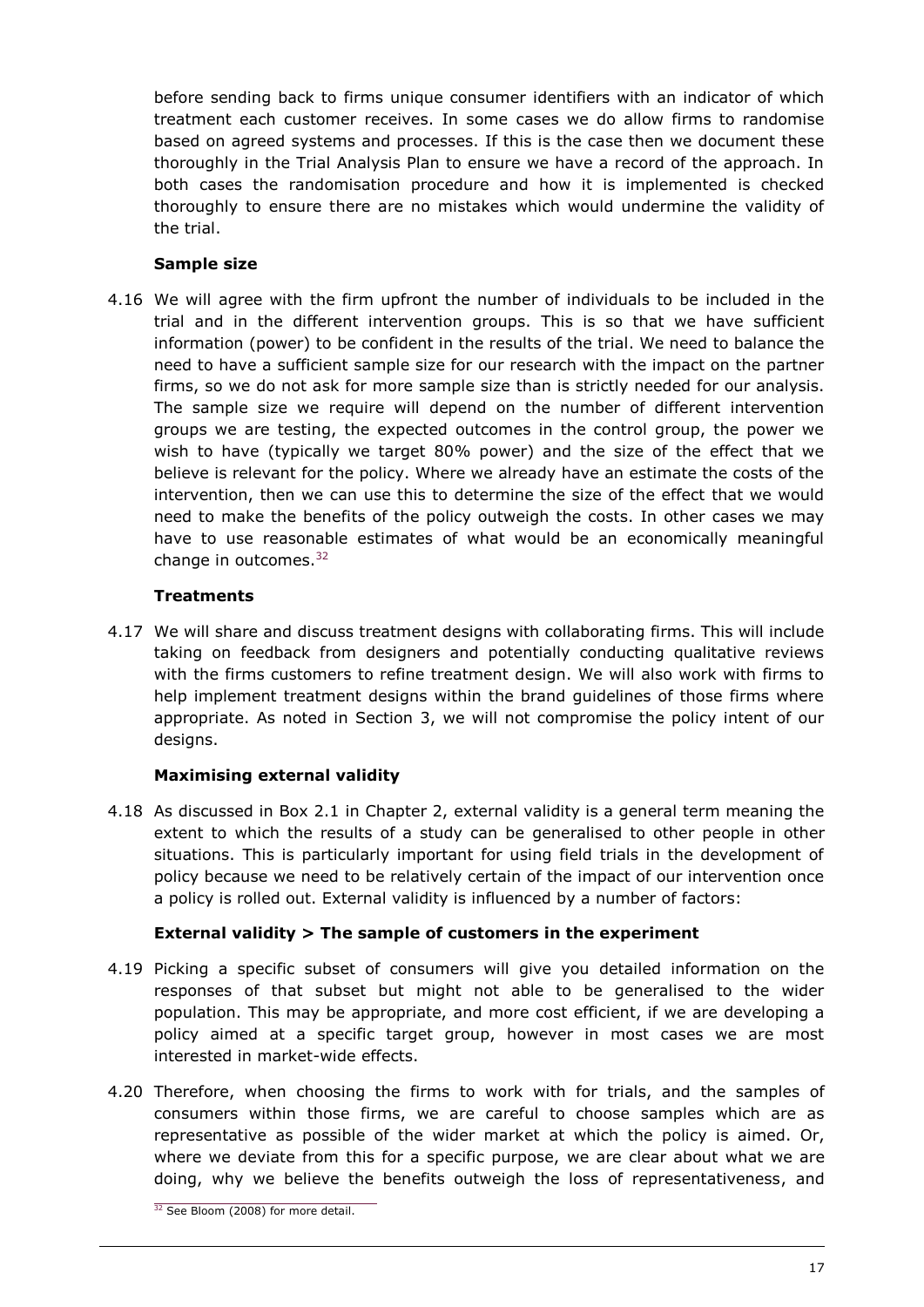what it might mean for the target population. In addition, where we can, we make direct comparisons of the test sample with the market population.

# **External validity > Firm specific factors**

- 4.21 Specific characteristics of a firm we are working with on a trial can influence consumer behaviour, and therefore mean that the results from a trial with one firm can be hard to apply to other firms, or to the market as a whole. For example, consider a trial to promote switching between car insurance providers. Here, trialling the intervention with a provider that actively targets older consumers might not provide results which we can use for the wider market.
- 4.22 As we currently rely on voluntary participation from firms, it is possible that there might be a correlation between the type of intervention we're trialling and the willingness to participate. If so, then the effects found with a specific firm may not generalise to the wider population. For this reason, where possible we try to test identical or substantively similar interventions with multiple firms. Where this is not possible, trials may still prove beneficial, but care should be taken to identify and highlight in advance any idiosyncrasies of the firms that we partner with.

# **External validity > The environmental context**

4.23 Where possible, trials should be designed to limit the extent to which environmental factors might make results less valid. This means taking the reality of the wider environmental context into account. A trial in which customers are contacted during the Christmas or summer holidays is likely to underestimate how they respond during other times of the year. Therefore it might not represent the average or expected response if we were to apply the policy across a whole year. Researchers should think carefully about the environmental context and try to collect information that might account for it, or at least help to interpret the results in a different context.

It is not always possible to avoid environmental factors completely when undertaking research. For example the cash savings market study was conducted during an unusual period of historically low interest rates which depressed the monetary incentive to switch accounts. Arguably this affects our ability to extrapolate the results of our trial to the future when interest rates might rise. To overcome this we looked at whether those individuals with high balances, and therefore more to gain, were more likely to switch. We used this to help decide whether the intervention would be more effective when interest rates rose.

# **5. Ethics review**

- 4.24 We have developed an ethics policy which all researchers conducting human subject research need to read, understand and apply. This is used alongside an ethics process that researchers must complete. The process is designed to prevent unethical research being conducted, for example that might involve deception or misuse of participants' data, and to ensure that potentially high-risk cases are judged by external parties, rather than the research team. The policy and the ethical process form are included as Annexes 1 and 2 to this paper for reference and in case others wish to use them.
- 4.25 We are aware that the process outlined does not have the same level of scrutiny as the independent review boards or other ethical procedures used by academics. This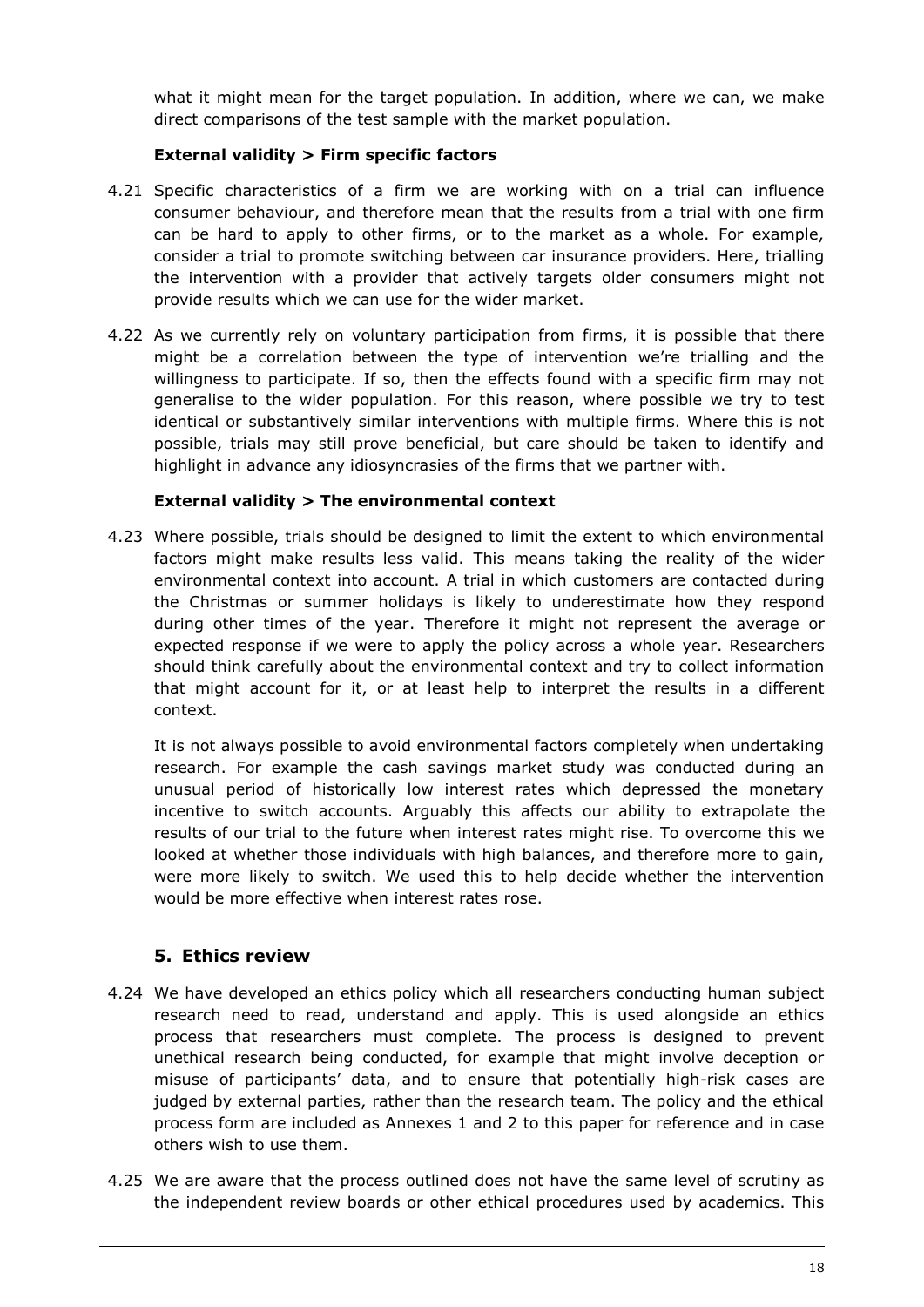is partly because the FCA already has a legal obligation to protect consumers as well as to handle data correctly under the GDPR. We believe this obligation and our public service function more broadly means the risk of unethical research is lower. Moreover, we do ensure that there is senior staff oversight and sign-off of our field trials to ensure that the research team is acting ethically.

# **6. Agreement of Terms of Reference**

4.26 Once discussions have concluded between the FCA and the collaborating firm, we will finalise and agree a Terms of Reference. This agreement will be prepared in parallel to other work happening internally to the FCA including the Trial Analysis Plan. Once the Terms of Reference and the Trial Analysis Plan have been agreed, we will sign both documents off at an appropriate level of seniority. We encourage the firm to do the same. It is important that both the FCA and the firm are clear on what is required and when to ensure that expectations are set and agreed from the outset to avoid any subsequent misunderstanding.

# **7. Pre-registration**

4.27 Where possible we consider pre-registering or pre-committing the trial protocol or analysis plans before we begin collecting data for a trial. Pre-registration restricts researchers in what they can analyse, reducing the scope for selectively presenting the results. The purpose is to make clear our aims and objectives and the main outcomes we will be assessing. This reduces the risk of changing the outcomes we're interested in after the fact to fit any positive results we obtain. It is not always possible to pre-register our research with external bodies, especially where it relates to confidential policy development. However, where this is the case, we can use other internal and external mechanisms to commit ourselves to the consumer outcomes we will measure in the trial.

# **8. Run trial**

4.28 Once the terms of reference are agreed (and in parallel to internal FCA work to precommit to trial outcomes), the firm will implement the trial according to the details specified in the Terms of Reference. This can involve close coordination with the FCA team to ensure correct implementation and to check in regularly to ensure any problems are dealt with promptly.

# **9. Data collection process**

- 4.29 We collaborate with firms to agree a secure process for transferring data to the FCA to be analysed. This will normally include sharing dummy datasets so that both parties are certain what is being shared and so that FCA can prepare the relevant analysis. Real versions are checked to ensure the data is not corrupt and that the groups are balanced across the different intervention groups.
- 4.30 Security of proprietary and personal data is of the utmost importance to the FCA and to the partners we work with. We only collect data where absolutely necessary and minimise the extent of the personally identifiable information we hold. Data is encrypted and there are a number of different approaches we can use including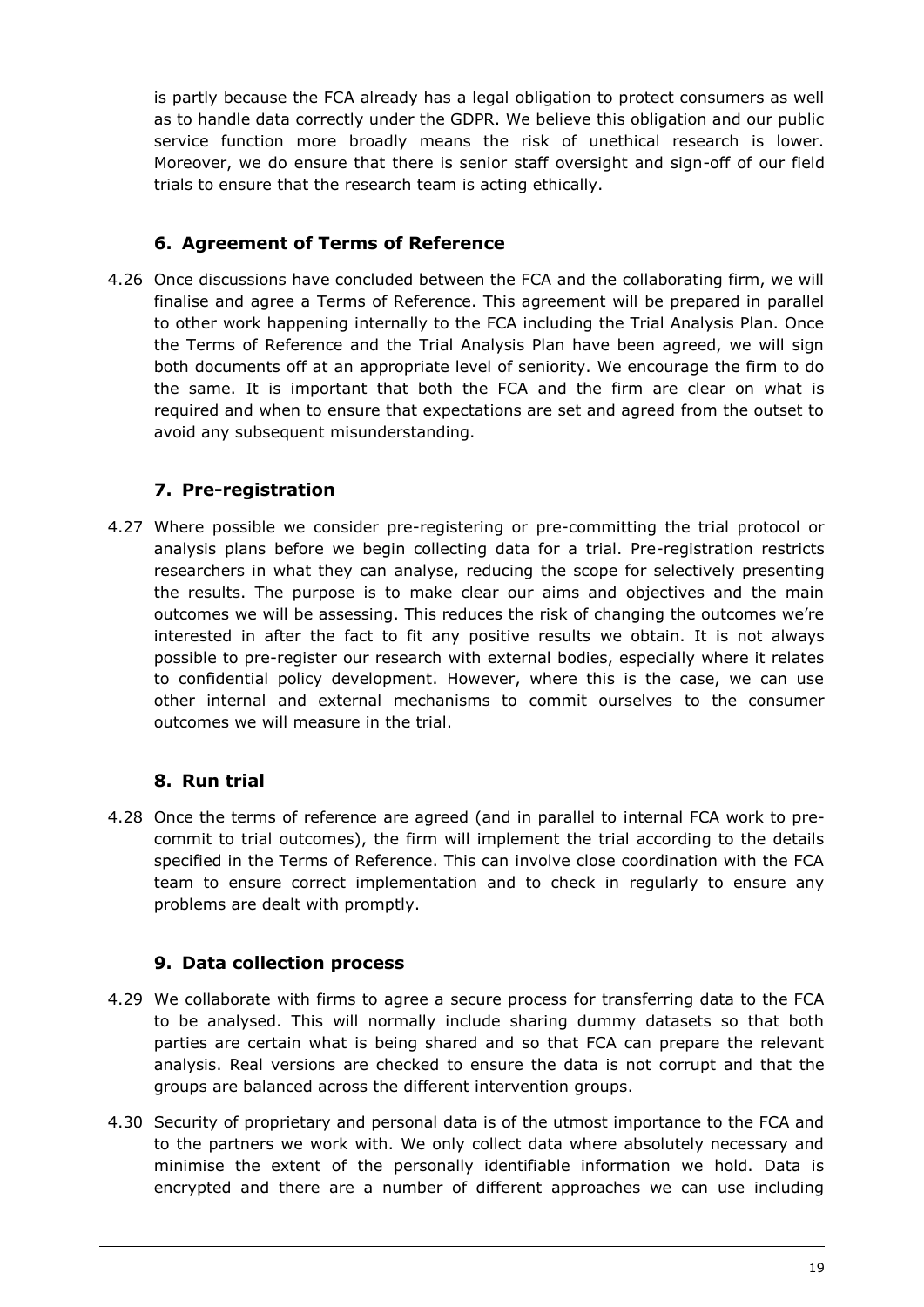encrypted hard drives or Secure File Transfer Protocol (SFTP) to ensure this works for our partners.

# **10. Quality Assurance**

- 4.31 We frequently collaborate with academics on our projects to ensure our methods are state of the art. Where we do not work with them directly we might still seek the advice of senior academics in a particular field. Regardless of any academic involvement during the trial, when analysing and writing up the results we always ensure an independent academic reviews our work, to ensure we have analysed and interpreted the results correctly. Academics working on FCA projects are under strict non-disclosure and confidentiality agreements.
- 4.32 There are other ways in which FCA researchers monitor the quality of our work, such as checking that randomisation has been implemented properly and the interventions are being carried out as expected. Monitoring as things go into the field is important to ensure that the trial is proceeding as expected. Throughout the project, the project team face theoretical and analytical challenge from senior staff, as well as conducting cross-team reviews of analytical code.

# **11. Feedback to firms**

4.33 As we analyse a particular trial we discuss any emerging findings from a specific firm with each participating firm. This is a chance for the firm to understand the impact of the interventions they have tested and to question the FCA researchers. It also allows us to ensure that our understanding of the firm's data is correct and to hear if there are specific nuances in the firm that we need to take into account.

# **12. Confirmation of confidentiality**

- 4.34 Before publication we share the relevant, firm-specific, sections with each firm involved in the trial. This is to ensure that the collaborating firm is happy that the material does not disclose anything confidential about it. We ask for email confirmation of this. Results from one firm's trial are not shared with other firms also involved in the research. Nor do we share the broader conclusions or regulatory implications that we make as a result of the range of research in any one project.
- 4.35 Note that we never publish or disclose the names of collaborating firms unless specifically requested, and then only after publication. Firms should not volunteer their own names in advance of publication as this may restrict what information we can later include as part of the analysis of the trial, which reduces its public value.

# **13. Publication**

4.36 As noted in OP23, we strive to publish all of our research, whether experimental or not, and regardless of what we find. This fits with our FSMA Principles of openness and disclosure, and of transparency. And it is good research practice, ensuring we're adding to the body of available knowledge, even when we do not find interesting results or find results that do not support our expectations.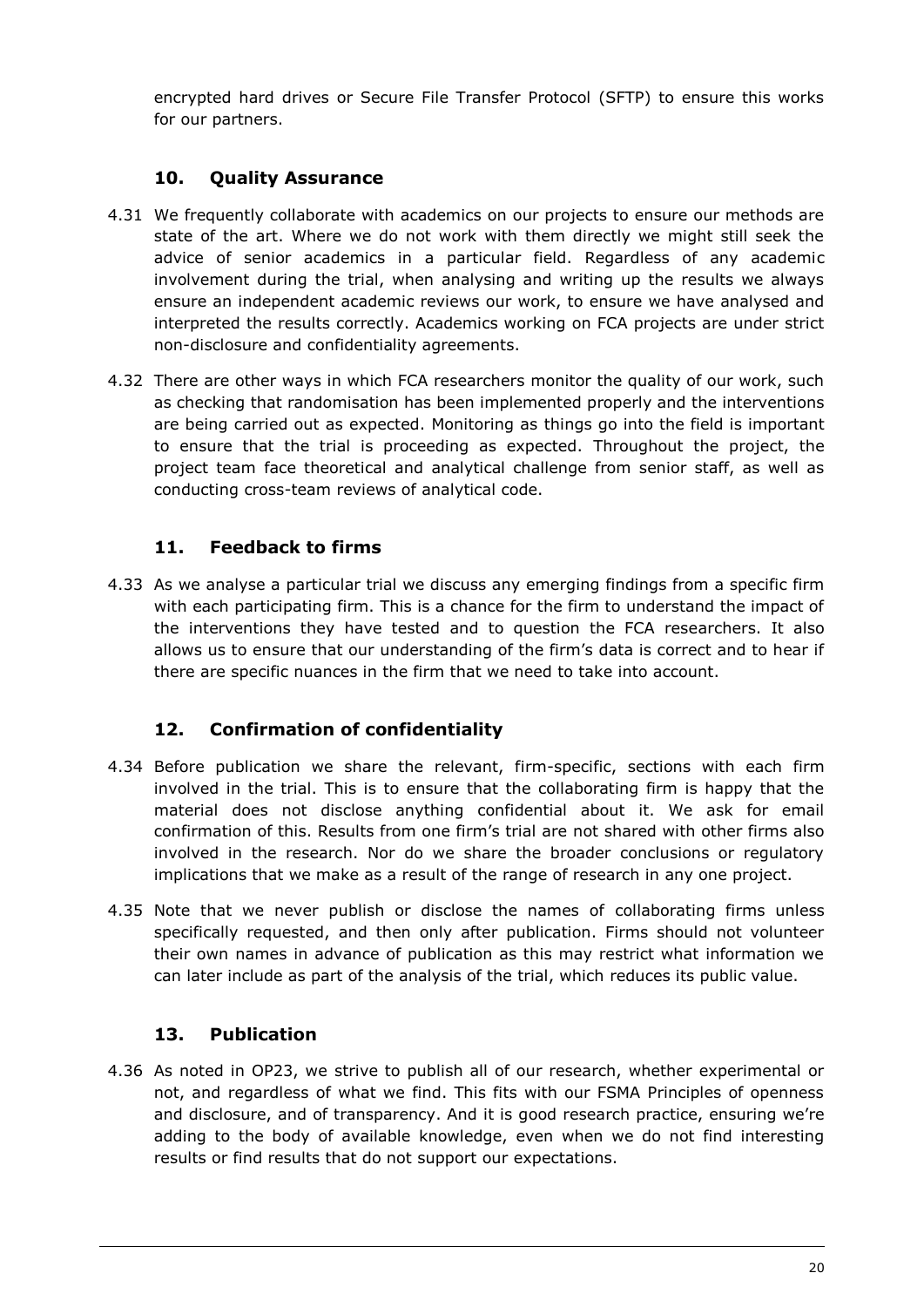# **14. Feedback and lessons learned**

4.37 We always seek feedback from firms that we partner with to understand how the research process was for them and how we can improve our ways of working. This is important to ensure we learn from firms' experiences and for us to adapt accordingly.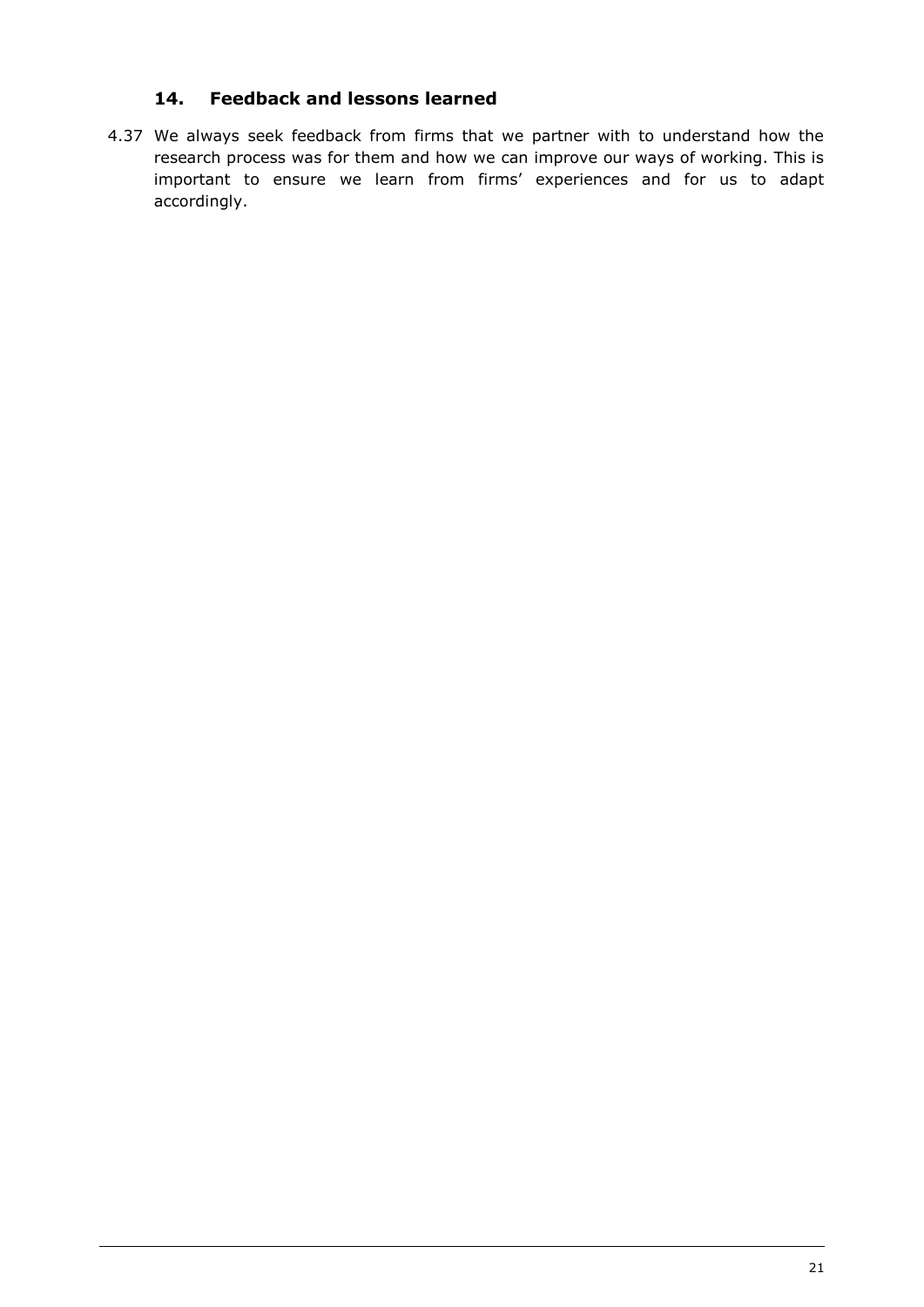# <span id="page-22-0"></span>Annex 1: References

Adams, P., & Hunt, S. (2013). Encouraging consumers to claim redress: evidence from a field trial. *Financial Conduct Authority.*

Adams, P., Hunt, S., Vale. L. & Zaliauskas, R. (2015). Stimulating interest: Reminding savers to act when rates decrease. *Financial Conduct Authority*

Adams, P., Baker, R., Hunt, S., Kelly, D. and Nava, A. (2015) Encouraging consumers to act at renewal. Evidence from field trials in the home and motor insurance markets. *Financial Conduct Authority*

Adams, P., Hunt, S., Palmer, C., & Zaliauskas, R. (2016). Attention, search and switching: Evidence on mandated disclosure from the savings market. *Financial Conduct Authority*

Adams, P. & Ernstsone, E. (2018) Testing retirement communications: Waking up to get wise. *Financial Conduct Authority*

Adams, P. Grubb, M.D., Kelly, D., Nieboer, J. & Osborne, M. (2018) Time to act: A field experiment on overdraft alerts. *Financial Conduct Authority*

Bloom, H. S. (2008). The core analytics of randomized experiments for social research. *The Sage handbook of social research methods*, 115-133.

CRASH Trial Collaborators. (2005). Final results of MRC CRASH, a randomised placebo-controlled trial of intravenous corticosteroid in adults with head injury outcomes at 6 months. *The Lancet*, 365(9475), 1957-1959.

Deaton, A., & Cartwright, N. (2017). Understanding and misunderstanding randomized controlled trials. *Social Science & Medicine*.

Duke, C., Huck, S., Iscenko, Z., & Wallace, B. (2014). How Does Selling Insurance As an Add-On Affect Consumer Decisions? A Practical Application of Behavioural Experiments in Financial Regulation.

Erta, K., Hunt, S., Iscenko, Z., & Brambley, W. (2013). Applying Behavioural Economics at the Financial Conduct Authority. *Financial Conduct Authority.*

Haynes, L., Service, O., Goldacre, B., & Torgerson, D. Test, learn, adapt: developing public policy with randomised controlled trials. *Cabinet Office.*

Hussey, M. A., & Hughes, J. P. (2007). Design and analysis of stepped wedge cluster randomized trials. *Contemporary clinical trials*, 28(2), 182-191.

Iscenko, Z., Andrew, P., Dambe, K., & Edmonds, P. (2016). Economics for effective regulation. *Financial Conduct Authority*.

LaLonde, R. J. (1986). Evaluating the econometric evaluations of training programs with experimental data. *The American Economic Review*, 604-620.

Lee, W. (2018) Estimating the benefits of interventions that affect consumer behaviour. *Financial Conduct Authority*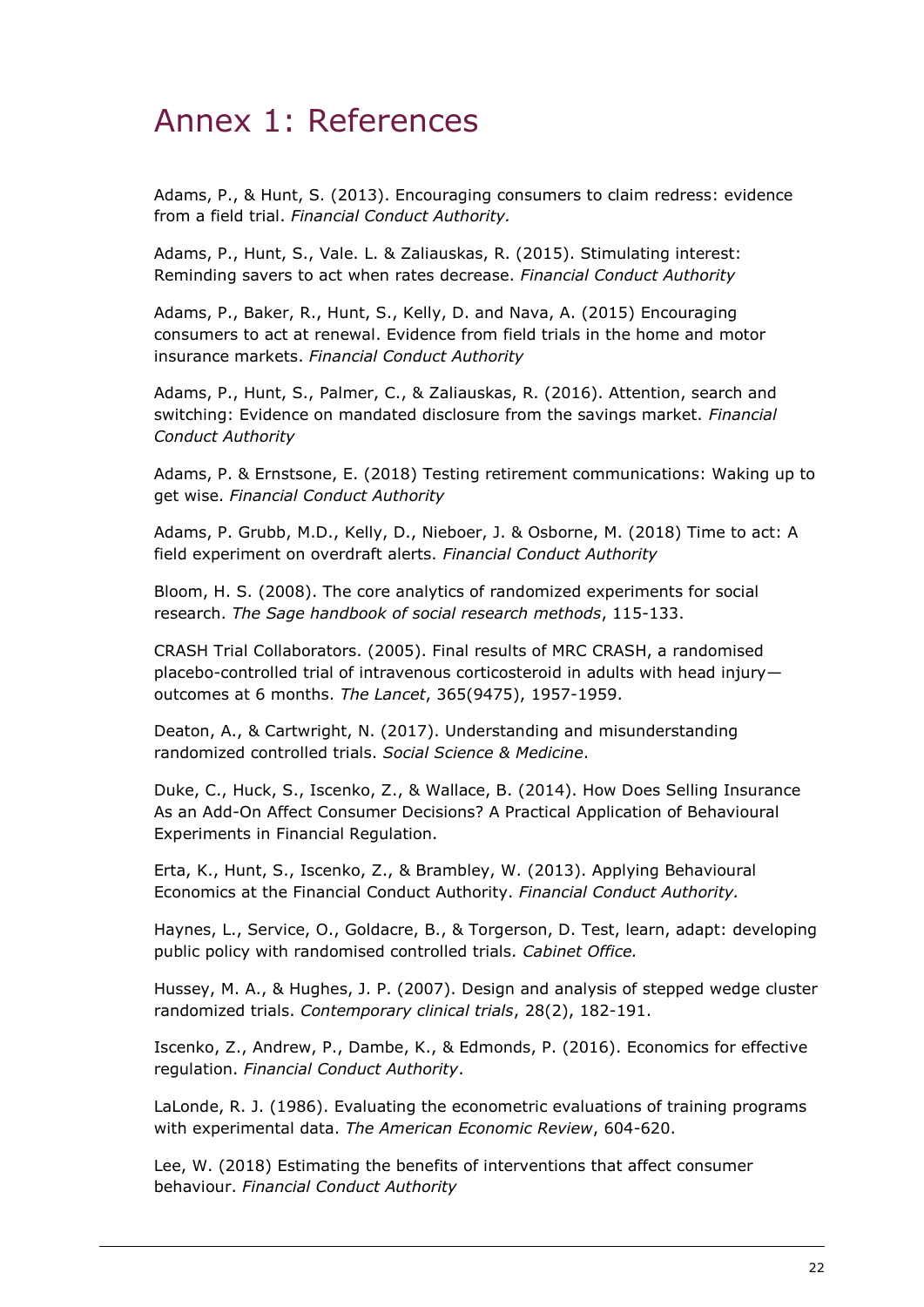Lunn, P.D., & Choisdealbha, Á.N. "The case for laboratory experiments in behavioural public policy." *Behavioural Public Policy* (2018): 1-19.

Smart, L. (2016). Full disclosure: experiments into giving information. *Financial Conduct Authority.*

Wandner, S. A. (Ed.). (2017). Lessons Learned from Public Workforce Program Experiments. WE Upjohn Institute.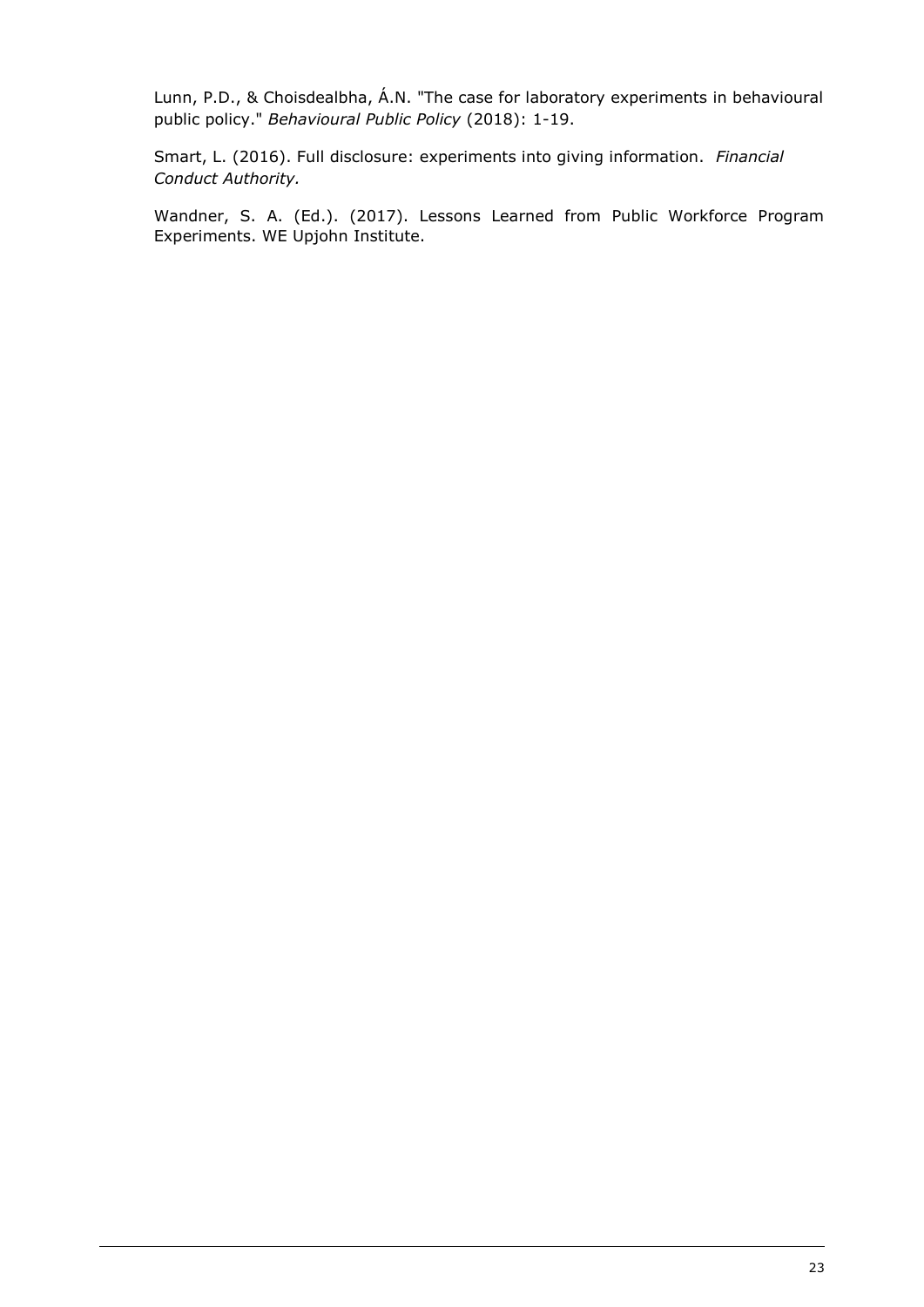# Annex 2: Trial Analysis Plan

**How to use this document:** This template is designed to help plan and record the key steps in a randomised controlled trial. You should fill it out once a decision has been made to run a trial. It ensures that you have a thorough audit trail which can be shared with others working on the project, giving them all relevant information in one document. The project lead should ensure all sections are completed and kept up to date, including links to relevant documents. This template also contains the ethics review template.

It is also intended to **help you design your trial and plan your analysis**. It ensures that you clarify your hypotheses, run your power calculations accordingly, record your statistical models and to distinguish between confirmatory analyses (ie testing a presupposed hypothesis) and exploratory analyses (ie suggested by the data) upfront.

<span id="page-24-0"></span>

| Title of trial:                                                     |                                      |                           |
|---------------------------------------------------------------------|--------------------------------------|---------------------------|
| <b>Stage</b>                                                        | <b>Describe/provide</b><br>rationale | Comments /<br>attachments |
| 1. Trial description                                                |                                      |                           |
| Introduction/background<br>What problem is it setting out to solve? |                                      |                           |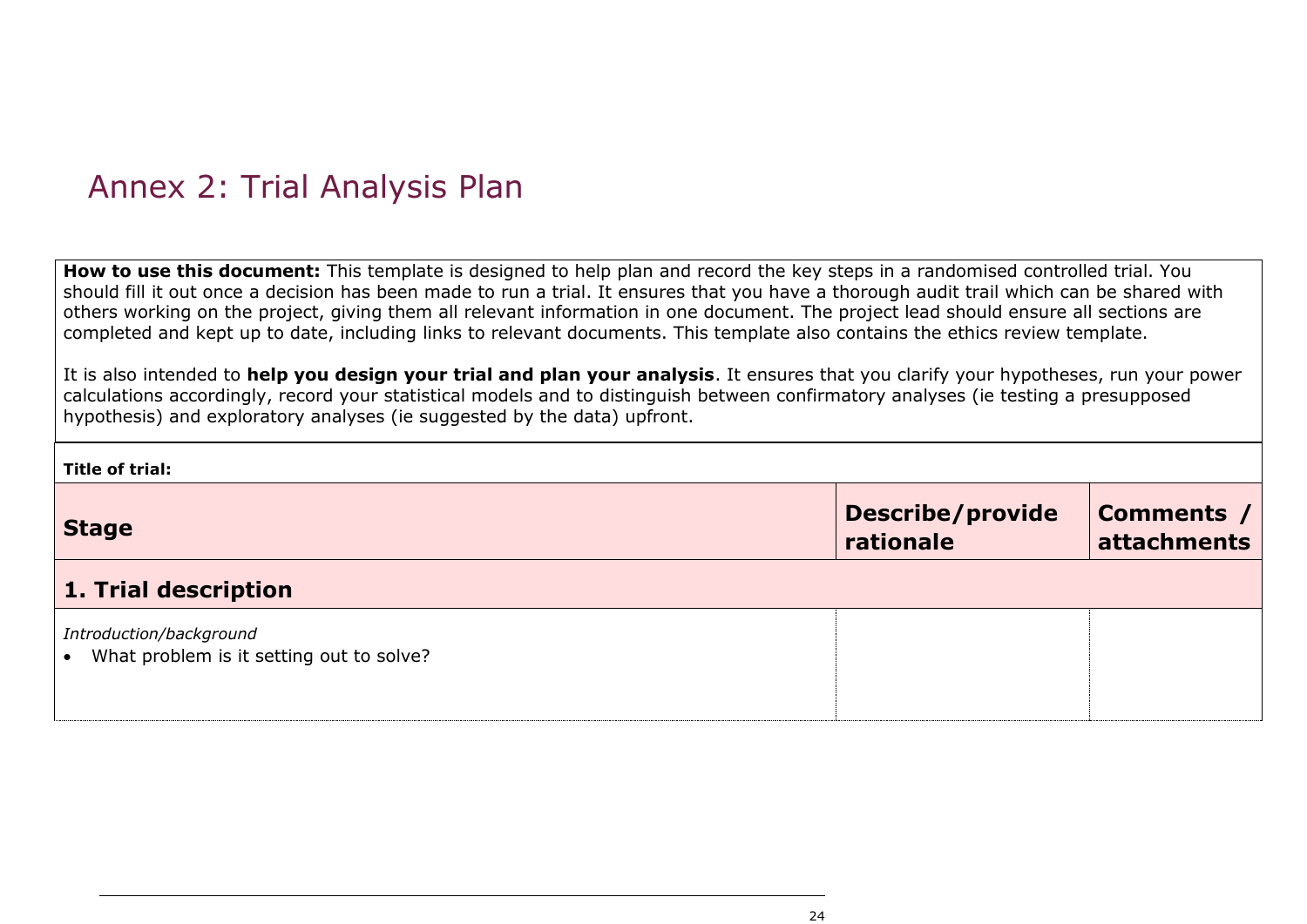| <b>Title of trial:</b>                                                                                                                                                                                                              |                                      |                                                      |  |
|-------------------------------------------------------------------------------------------------------------------------------------------------------------------------------------------------------------------------------------|--------------------------------------|------------------------------------------------------|--|
| <b>Stage</b>                                                                                                                                                                                                                        | <b>Describe/provide</b><br>rationale | Comments /<br><b>attachments</b>                     |  |
| Aims                                                                                                                                                                                                                                |                                      |                                                      |  |
| Primary aim: Short statement on the desired outcomes of the research. i.e. what is<br>$\bullet$<br>to be accomplished. This should focus on the key hypothesis/es you are testing with<br>the trial and what the causal chains are. |                                      |                                                      |  |
| Secondary aims                                                                                                                                                                                                                      |                                      |                                                      |  |
| Any secondary/ exploratory analysis you intend to undertake?<br>$\bullet$                                                                                                                                                           |                                      |                                                      |  |
| 2. Sampling                                                                                                                                                                                                                         |                                      |                                                      |  |
| Population/sampling frame<br>Demographic information for population of interest<br>$\bullet$<br>Rationale for choosing population                                                                                                   |                                      | Link to data /<br>relevant planning<br>documentation |  |
| Sample<br>Which groups will be included and excluded, and why?<br>$\bullet$<br>How will the sample be recruited?<br>$\bullet$                                                                                                       |                                      |                                                      |  |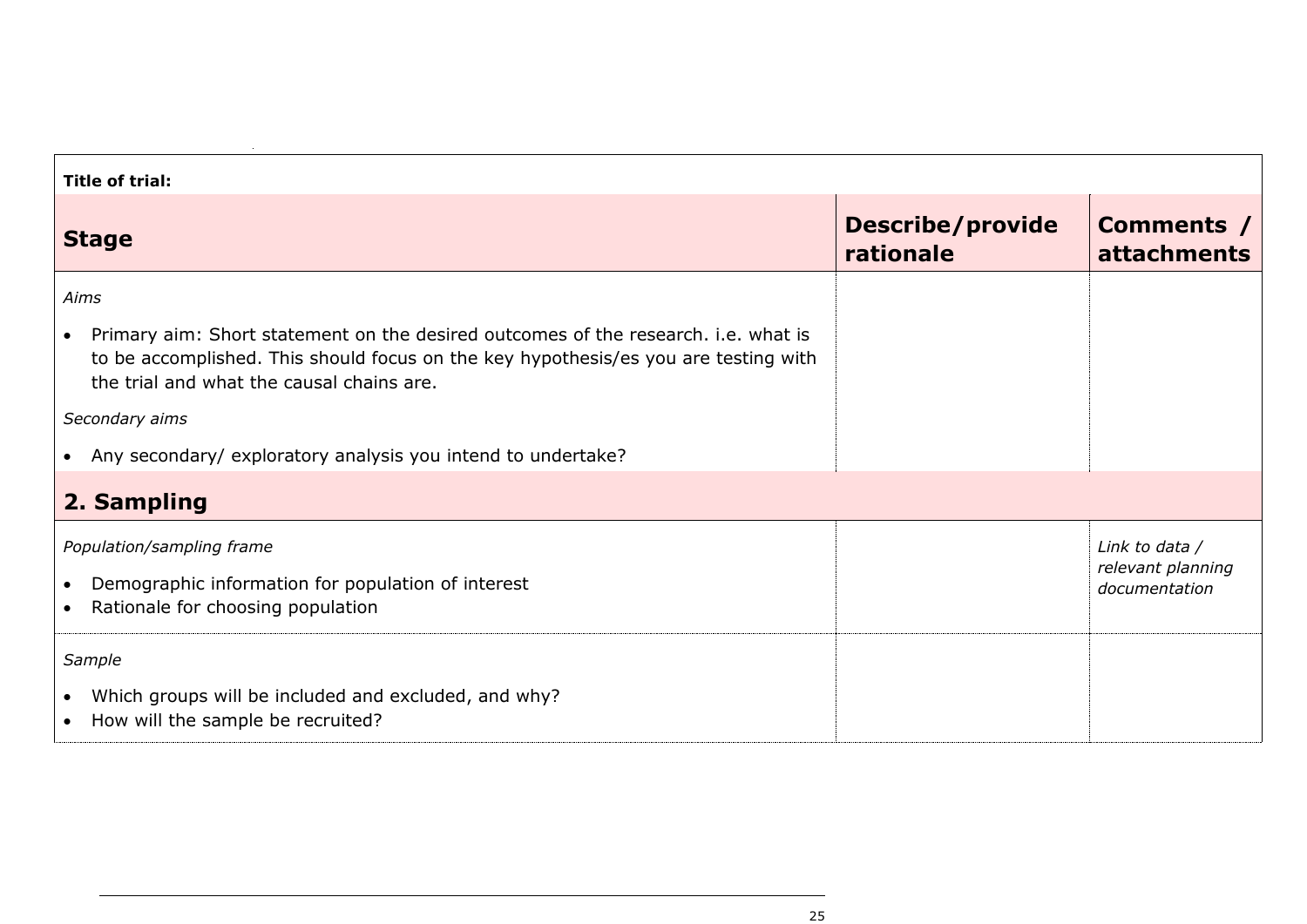| <b>Title of trial:</b>                                                                                                                                                                                                                                                                                                                                                                                                                                                                                                                                                                                                             |                                      |                                                                                                                                                  |  |
|------------------------------------------------------------------------------------------------------------------------------------------------------------------------------------------------------------------------------------------------------------------------------------------------------------------------------------------------------------------------------------------------------------------------------------------------------------------------------------------------------------------------------------------------------------------------------------------------------------------------------------|--------------------------------------|--------------------------------------------------------------------------------------------------------------------------------------------------|--|
| <b>Stage</b>                                                                                                                                                                                                                                                                                                                                                                                                                                                                                                                                                                                                                       | <b>Describe/provide</b><br>rationale | Comments /<br><b>attachments</b>                                                                                                                 |  |
| Power calculations<br>Which outcome is being powered for?<br>What effect size is the study powered for and what is this based on?<br>Sample size?<br>$\bullet$<br>What is the estimated power?<br>$\bullet$<br>Equal/unequal allocation ratios<br>$\bullet$<br>Potential for attrition and plans for addressing it? What checks will be done and what<br>adjustments will be made for non-random attrition? Will sample size be increased for<br>potential attrition? Can you adjust the experimental design to reduce the risk of<br>attrition?<br>Do we expect heterogeneous effects? Why and in which sub-groups? Do we want to |                                      | Link to calculations                                                                                                                             |  |
| power the study for these sub-groups?                                                                                                                                                                                                                                                                                                                                                                                                                                                                                                                                                                                              |                                      |                                                                                                                                                  |  |
| 3. Data sources                                                                                                                                                                                                                                                                                                                                                                                                                                                                                                                                                                                                                    |                                      |                                                                                                                                                  |  |
| Data collection methods and procedures<br>What data will be collected?<br>How will you receive the data and when will you receive interim and final batches?<br>Has the partner confirmed they are able to provide the data in the agreed timetable?<br>$\bullet$<br>If planning to run a survey, then include relevant plans (including the list of<br>$\bullet$<br>questions, how the survey will be delivered and how the sample will be selected).                                                                                                                                                                             |                                      | Provide full data<br>tables that have<br>been agreed with<br>the partner, along<br>with a data<br>dictionary with a<br>description of<br>fields. |  |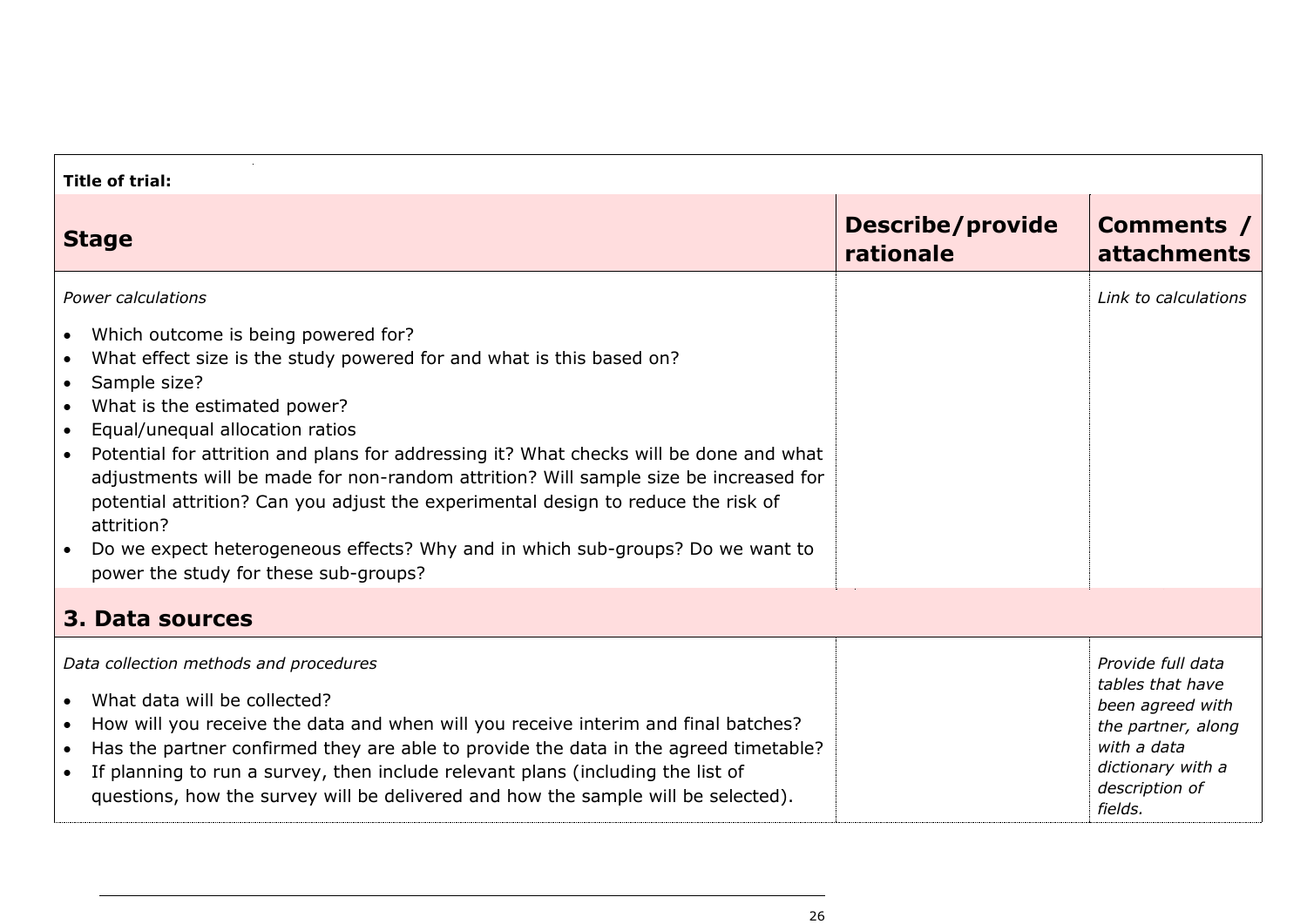| Title of trial: |                                      |                                  |
|-----------------|--------------------------------------|----------------------------------|
| <b>Stage</b>    | <b>Describe/provide</b><br>rationale | <b>Comments /</b><br>attachments |
| 4. Trial design |                                      |                                  |
|                 |                                      |                                  |
|                 |                                      |                                  |
|                 |                                      |                                  |
|                 |                                      |                                  |
|                 |                                      |                                  |
|                 |                                      |                                  |
|                 |                                      |                                  |
|                 |                                      |                                  |
|                 |                                      |                                  |
|                 |                                      |                                  |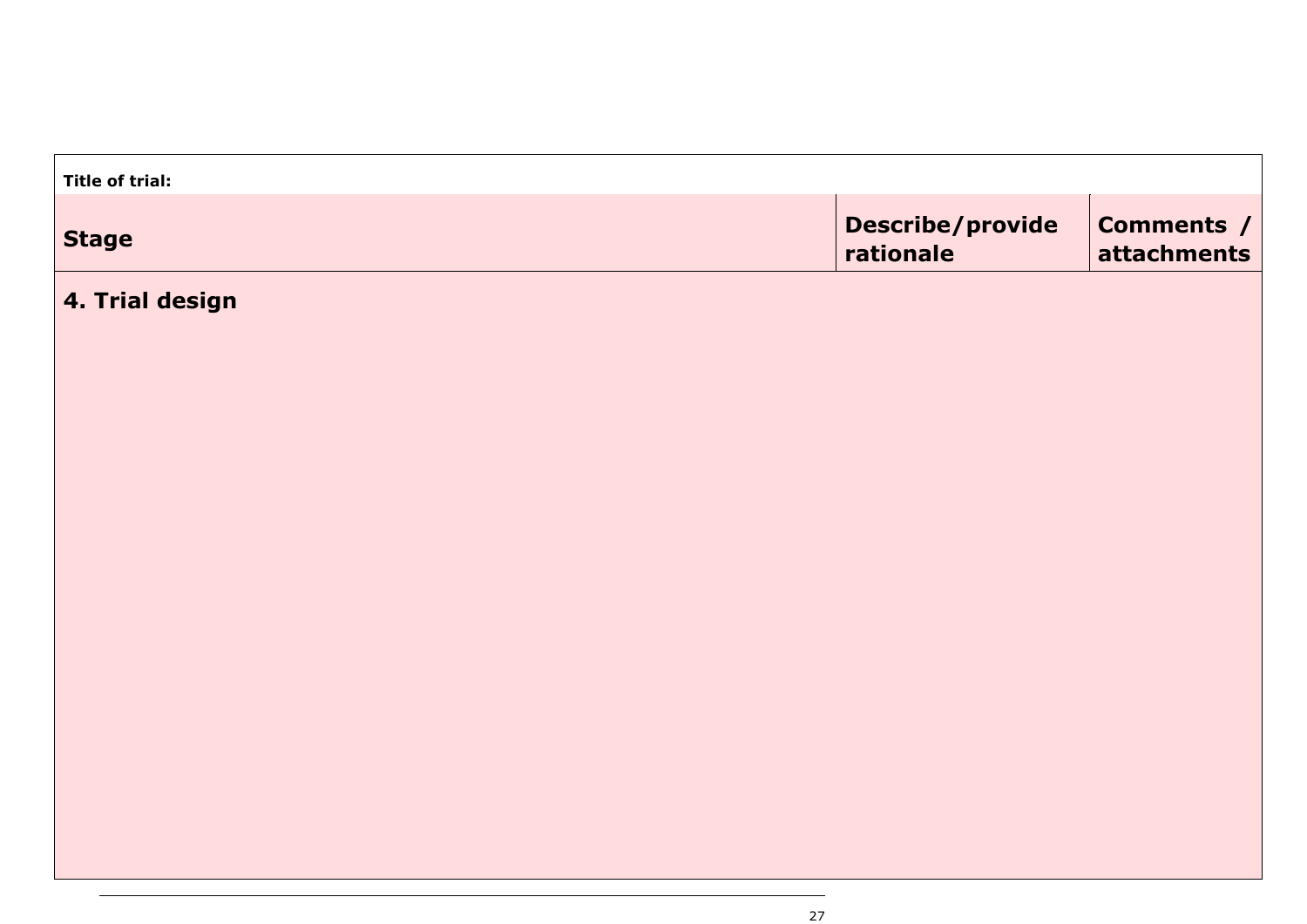| <b>Title of trial:</b>                                                                                                                                                                                                                                                                                                                                                          |                                      |                                  |  |
|---------------------------------------------------------------------------------------------------------------------------------------------------------------------------------------------------------------------------------------------------------------------------------------------------------------------------------------------------------------------------------|--------------------------------------|----------------------------------|--|
| <b>Stage</b>                                                                                                                                                                                                                                                                                                                                                                    | <b>Describe/provide</b><br>rationale | Comments /<br><b>attachments</b> |  |
| Randomisation<br>What is the unit of randomisation?<br>$\bullet$<br>Will the randomisation be clustered? If so, how many clusters?<br>$\bullet$<br>Who will carry out the randomisation and how? If carried out by the partner, state<br>$\bullet$<br>the process and how it will be quality assured.<br>Will the randomisation be stratified? On which variables?<br>$\bullet$ |                                      |                                  |  |
|                                                                                                                                                                                                                                                                                                                                                                                 |                                      |                                  |  |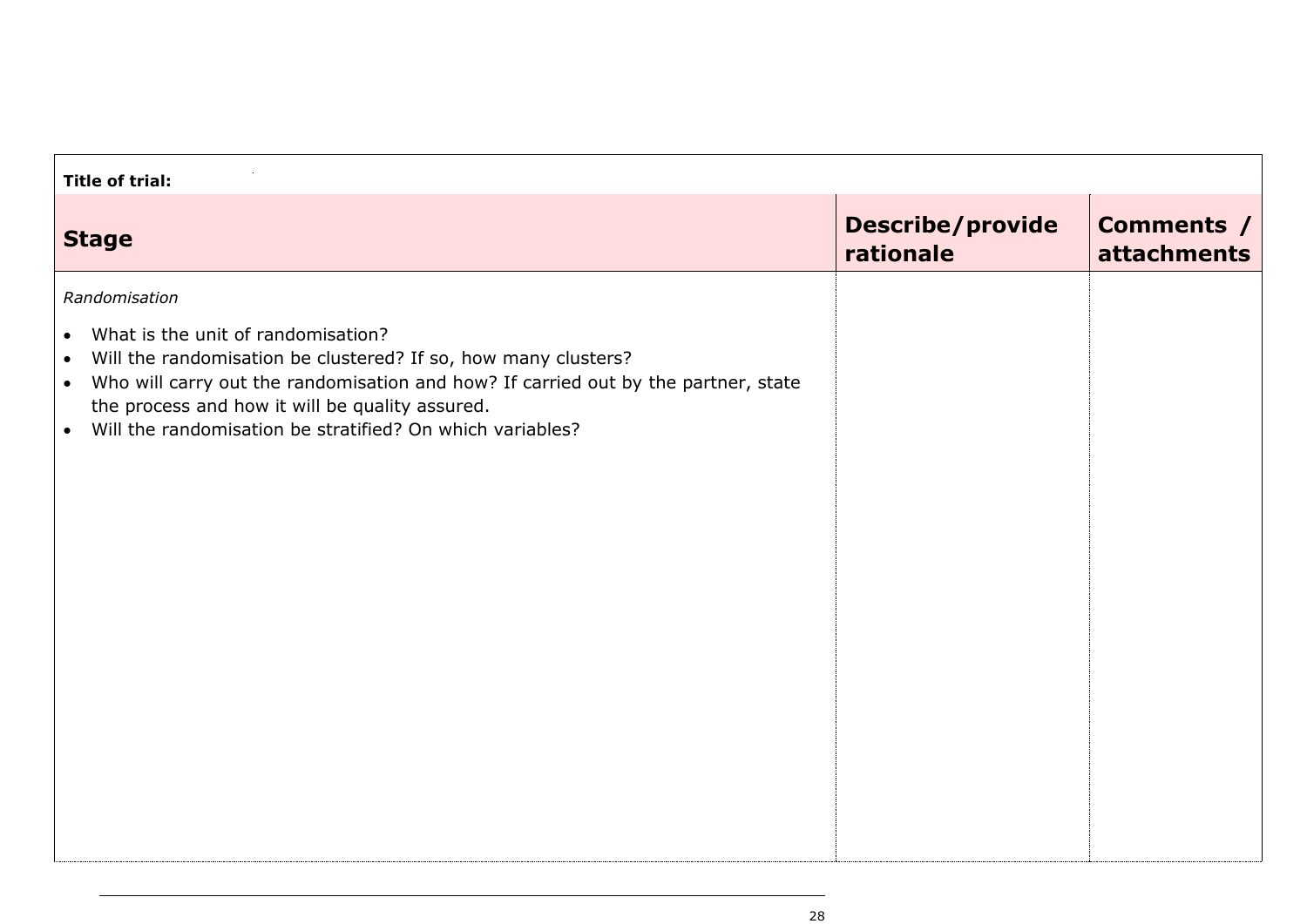| <b>Title of trial:</b>                                                                         |                                      |                                          |
|------------------------------------------------------------------------------------------------|--------------------------------------|------------------------------------------|
| <b>Stage</b>                                                                                   | <b>Describe/provide</b><br>rationale | <b>Comments /</b><br>attachments         |
| Interventions/control<br>Describe the treatment(s) and how they will be delivered<br>$\bullet$ |                                      | Link to copies of<br>signed-off versions |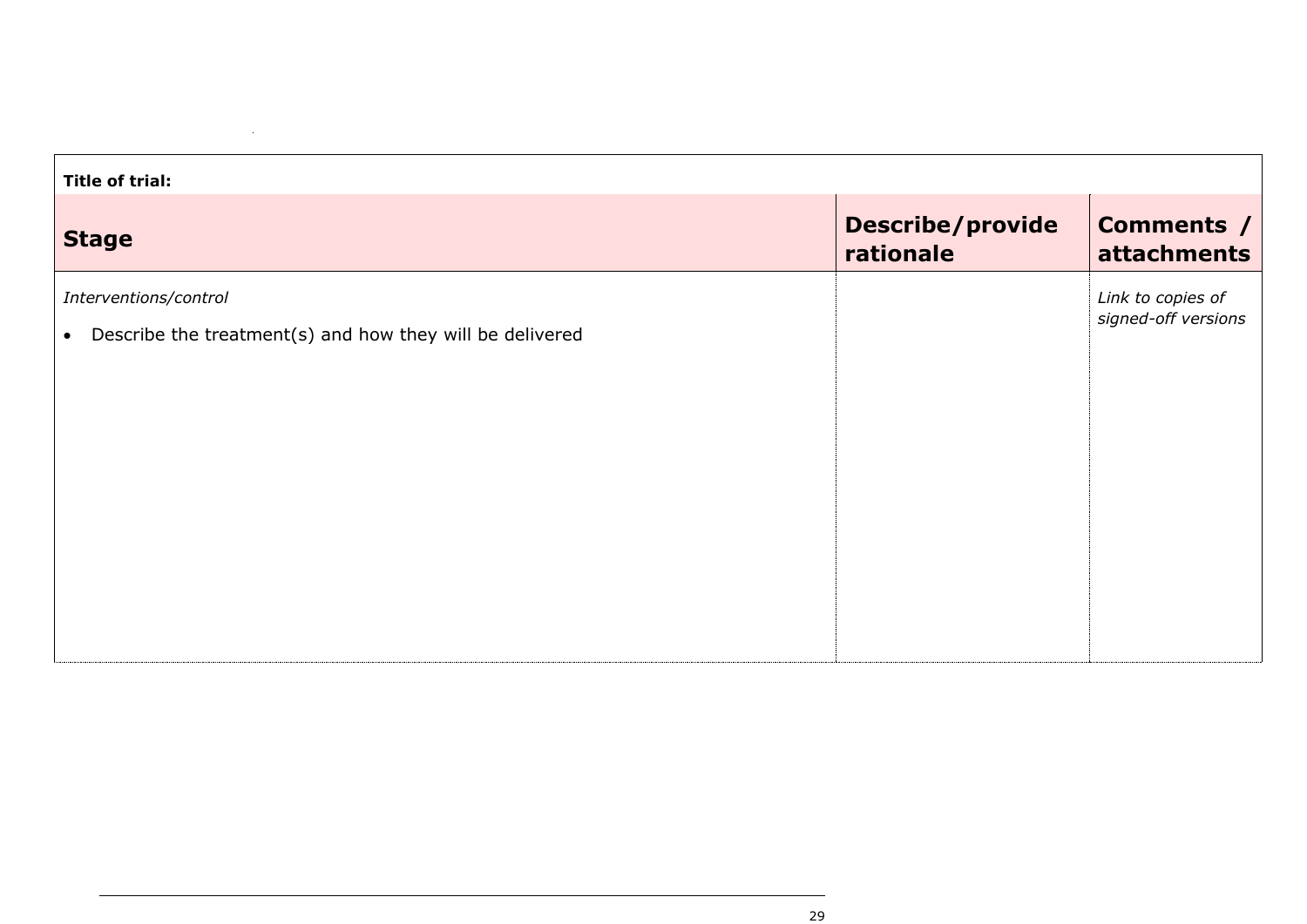| <b>Title of trial:</b> |                                      |                                  |  |
|------------------------|--------------------------------------|----------------------------------|--|
| <b>Stage</b>           | <b>Describe/provide</b><br>rationale | <b>Comments /</b><br>attachments |  |
| Timing of the trial    |                                      |                                  |  |
| • Start/end dates      |                                      |                                  |  |
|                        |                                      |                                  |  |
|                        |                                      |                                  |  |
|                        |                                      |                                  |  |
|                        |                                      |                                  |  |
|                        |                                      |                                  |  |
|                        |                                      |                                  |  |
| 5. Ethics              |                                      |                                  |  |
|                        |                                      |                                  |  |
|                        |                                      |                                  |  |
|                        |                                      |                                  |  |
|                        |                                      |                                  |  |
|                        |                                      |                                  |  |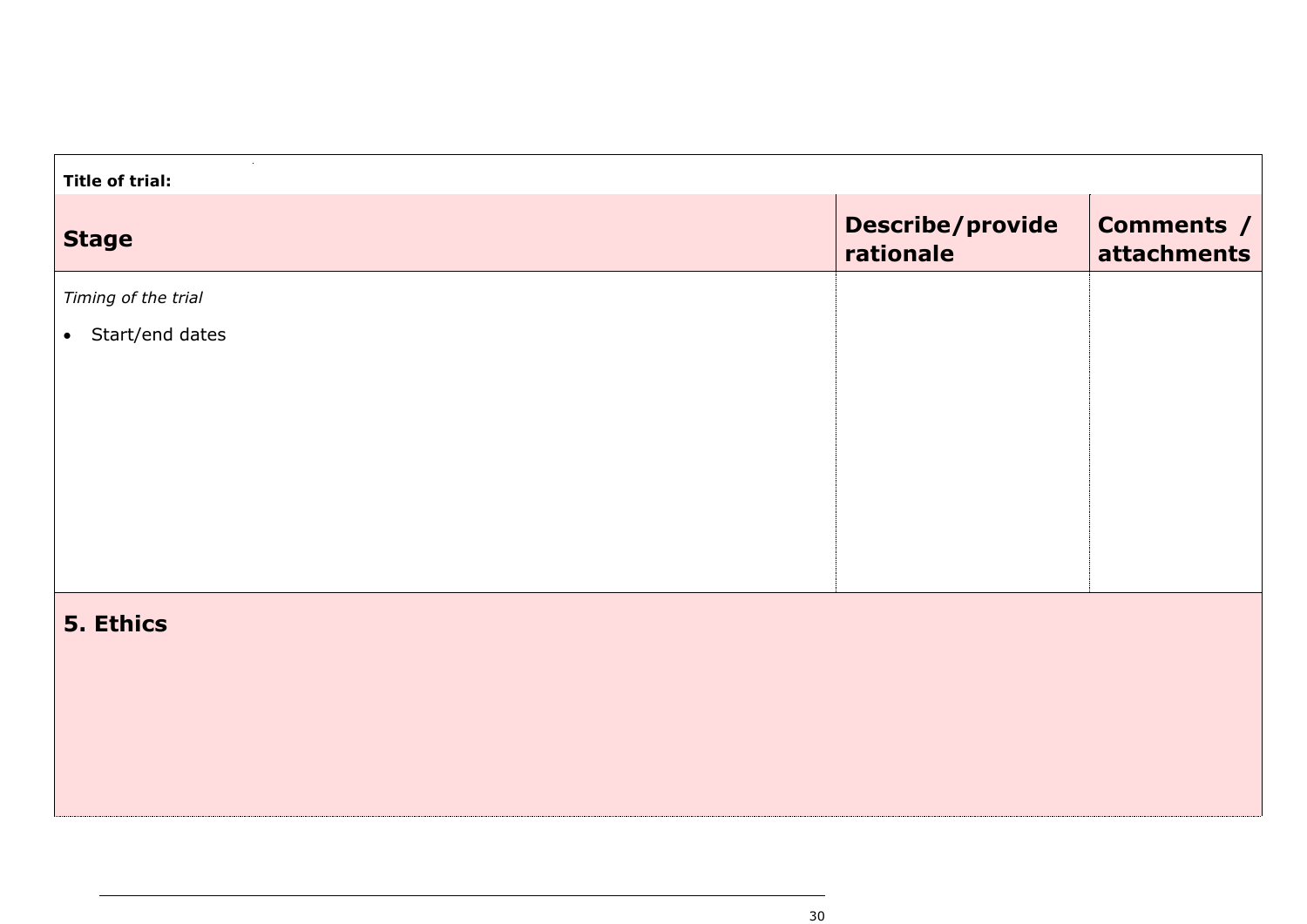| <b>Title of trial:</b>                                                                                                                                                                                                                                                                                                                                                                                                                   |                                      |                                  |  |
|------------------------------------------------------------------------------------------------------------------------------------------------------------------------------------------------------------------------------------------------------------------------------------------------------------------------------------------------------------------------------------------------------------------------------------------|--------------------------------------|----------------------------------|--|
| <b>Stage</b>                                                                                                                                                                                                                                                                                                                                                                                                                             | <b>Describe/provide</b><br>rationale | Comments /<br><b>attachments</b> |  |
| Protecting rights, dignity and welfare of individual                                                                                                                                                                                                                                                                                                                                                                                     |                                      |                                  |  |
| • What are the potential risks (if any) to the rights, dignity and welfare of any<br>individuals involved in the research?<br>How will you ensure that you mitigate any risks? Eg Will you seek informed consent?<br>$\bullet$<br>If not, why?                                                                                                                                                                                           |                                      |                                  |  |
| Balance between individual and society                                                                                                                                                                                                                                                                                                                                                                                                   |                                      |                                  |  |
| What are the benefits and risks to individuals taking part in the research compared<br>with society/science?<br>How will you balance these? Eg. What is the counterfactual if the research is not<br>carried out?<br>Is the trial a pilot?<br>$\bullet$<br>Are the groups involved in the research similar in composition to the groups with the<br>$\bullet$<br>potential to benefit from the output of the research? If not, why not?] |                                      |                                  |  |
| Balance between risks and benefits                                                                                                                                                                                                                                                                                                                                                                                                       |                                      |                                  |  |
| How will you balance the potential benefits against any potential risks? Eg What<br>$\bullet$<br>existing evidence is there for the treatments?                                                                                                                                                                                                                                                                                          |                                      |                                  |  |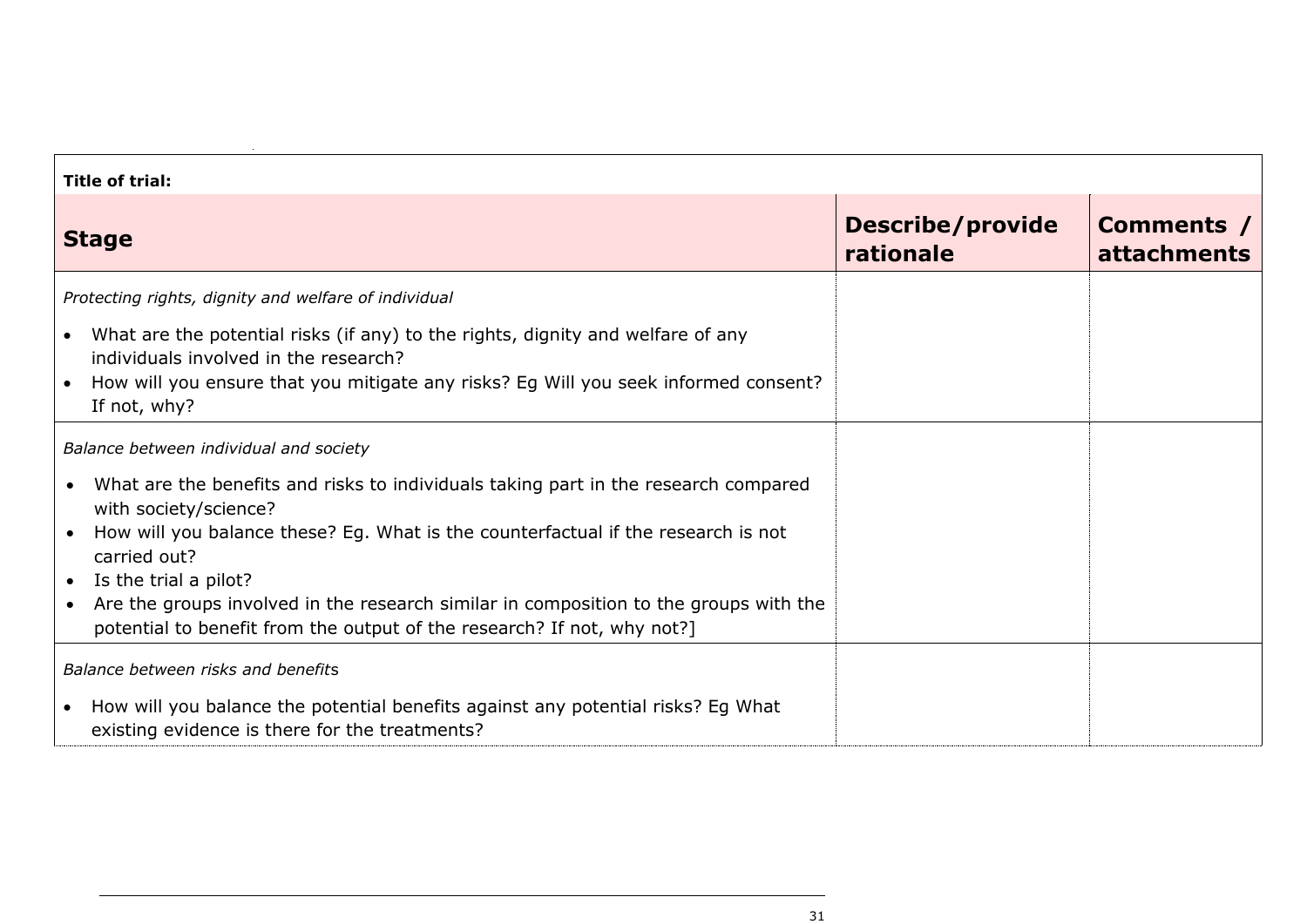| <b>Title of trial:</b>                                                                                                                                                            |                                      |                                  |  |
|-----------------------------------------------------------------------------------------------------------------------------------------------------------------------------------|--------------------------------------|----------------------------------|--|
| <b>Stage</b>                                                                                                                                                                      | <b>Describe/provide</b><br>rationale | Comments /<br><b>attachments</b> |  |
| Responsible and robust research                                                                                                                                                   |                                      |                                  |  |
| How will you ensure that your research is good quality, scientifically rigorous and<br>$\bullet$<br>transparent? Eg Will the research be reviewed by an academic?                 |                                      |                                  |  |
| Additional risk factors                                                                                                                                                           |                                      |                                  |  |
| Does your research involve:                                                                                                                                                       |                                      |                                  |  |
| Vulnerable individuals?<br>$\bullet$<br>Financial inducements?<br>Sensitive data?<br>$\bullet$<br>Secondary use of data?<br>$\bullet$<br>Psychological manipulation?<br>$\bullet$ |                                      |                                  |  |
| If yes, please give details and explain the rationale and any risk mitigation strategies.                                                                                         |                                      |                                  |  |
| 6. Analytical strategy:                                                                                                                                                           |                                      |                                  |  |
| Which variables will you include in balance tests?                                                                                                                                |                                      | Link to code /<br>outputs        |  |
| Analysis plans (to be set out before receiving the data and ideally at the design stage):<br>Specify:                                                                             |                                      |                                  |  |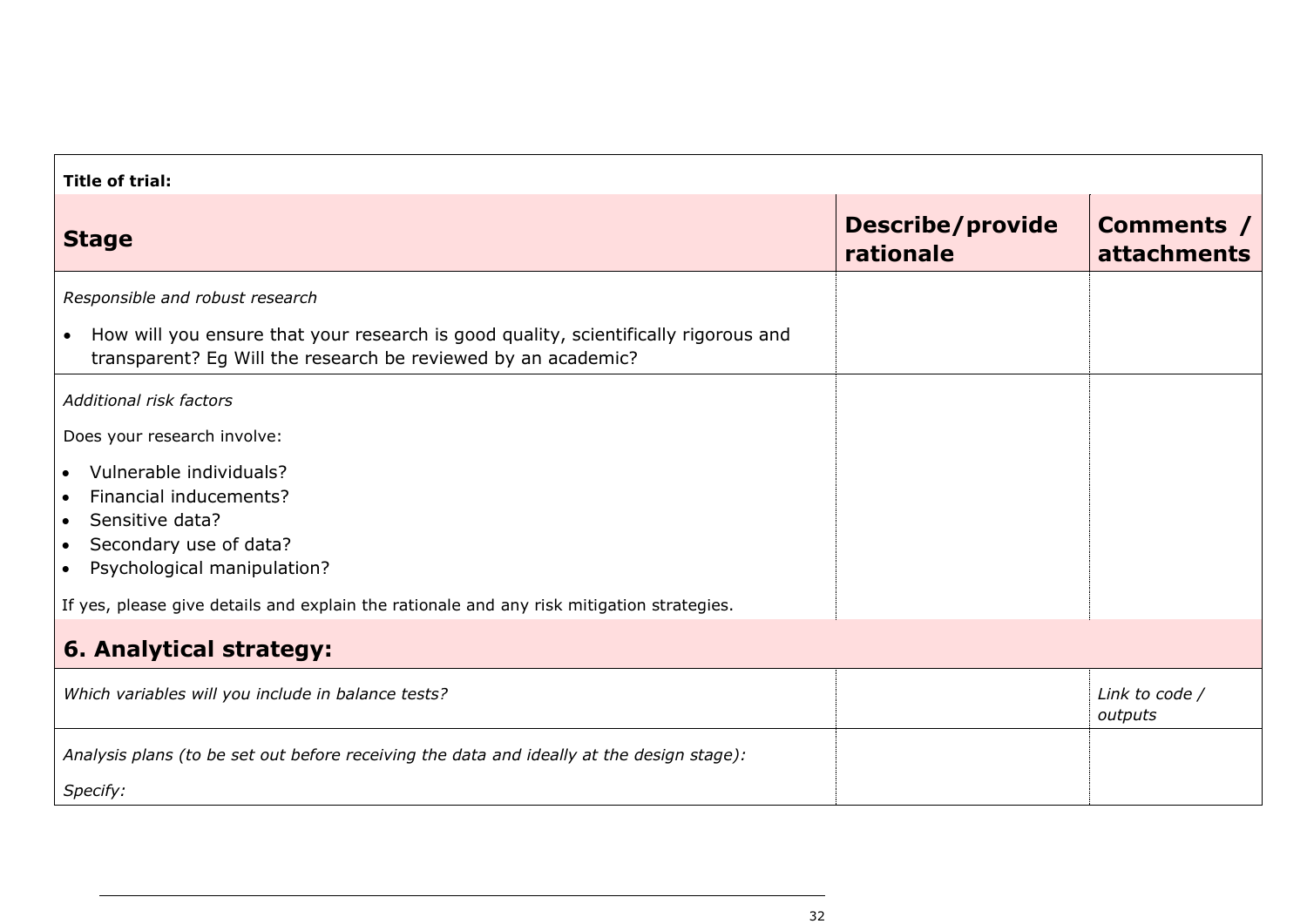| <b>Title of trial:</b>                                                                                                                                                                                                                                                                                                                                                                                                                                                                                                                                                                                                                                                                                                                 |                                      |                                  |  |
|----------------------------------------------------------------------------------------------------------------------------------------------------------------------------------------------------------------------------------------------------------------------------------------------------------------------------------------------------------------------------------------------------------------------------------------------------------------------------------------------------------------------------------------------------------------------------------------------------------------------------------------------------------------------------------------------------------------------------------------|--------------------------------------|----------------------------------|--|
| <b>Stage</b>                                                                                                                                                                                                                                                                                                                                                                                                                                                                                                                                                                                                                                                                                                                           | <b>Describe/provide</b><br>rationale | Comments /<br><b>attachments</b> |  |
| Hypothesis/es being tested<br>$\bullet$<br>Primary (or confirmatory) analysis: this follows from the pre-defined hypotheses that<br>$\bullet$<br>the trial was designed to answer. <sup>33</sup> State exactly what the trial will test, including<br>specification of outcomes.<br>Secondary (or exploratory) analyses: any other tests you will undertake to<br>$\bullet$<br>understand variation in findings, but which you are not testing against a pre-defined<br>hypothesis.                                                                                                                                                                                                                                                    |                                      |                                  |  |
| Analysis plans continued<br>Approach to statistical analysis: Explanation of model approach, including treatment<br>$\bullet$<br>effect equation for your primary and secondary analyses<br>Heterogeneous treatment effects (subgroups): Linked to the choices about sample,<br>$\bullet$<br>which sub-groups are you interested in? Will you test these as part of your primary<br>analyses? Why?<br>Whether the statistical tests are one or two-sided?<br>$\bullet$<br>Treatment compliance: will an intention to treat or treatment on the treated be<br>$\bullet$<br>estimated? If the latter, how will potential bias be accounted for?<br>How will testing of <i>multiple hypotheses</i> will be accounted for (if applicable)? |                                      | Link to code for<br>analysis     |  |
| Checking and cleaning the data                                                                                                                                                                                                                                                                                                                                                                                                                                                                                                                                                                                                                                                                                                         |                                      | Code for data                    |  |

 $33$  It is important to separate confirmatory and explanatory analysis and state them before conducting analysis as your confirmatory analysis will inform your trial design. Doing so also guards against 'p-hacking'. For further reading: <http://ordination.okstate.edu/motivate.htm> and [http://www.koestler](http://www.koestler-parapsychology.psy.ed.ac.uk/Documents/explore_confirm.pdf)[parapsychology.psy.ed.ac.uk/Documents/explore\\_confirm.pdf](http://www.koestler-parapsychology.psy.ed.ac.uk/Documents/explore_confirm.pdf)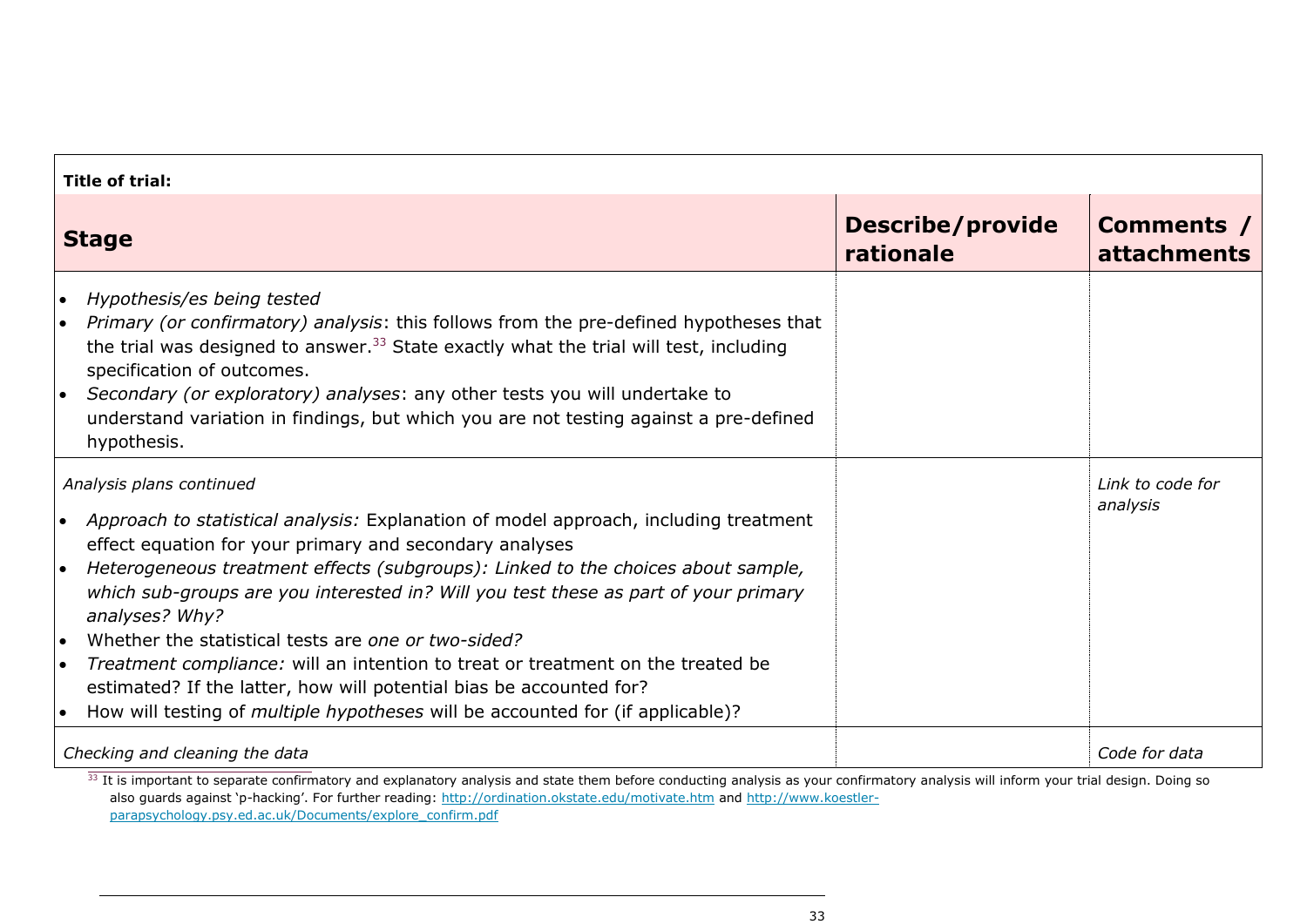| <b>Title of trial:</b>                                                                                                                                                                                                                                      |                                      |                                                                 |  |
|-------------------------------------------------------------------------------------------------------------------------------------------------------------------------------------------------------------------------------------------------------------|--------------------------------------|-----------------------------------------------------------------|--|
| <b>Stage</b>                                                                                                                                                                                                                                                | <b>Describe/provide</b><br>rationale | Comments /<br><b>attachments</b>                                |  |
| Data cleaning. How have outliers, unusual data and gaps been dealt with?<br>$\bullet$<br>How have any new variables been constructed?<br>$\bullet$                                                                                                          |                                      | cleaning /<br>exploration /<br>construction of new<br>variables |  |
| Code and analysis review:                                                                                                                                                                                                                                   |                                      | Comments /<br>amendments from                                   |  |
| • Code QA: who will do it and at what stage?                                                                                                                                                                                                                |                                      | reviewers                                                       |  |
| 7. Use of trial results                                                                                                                                                                                                                                     |                                      |                                                                 |  |
| Application of trial results                                                                                                                                                                                                                                |                                      |                                                                 |  |
| (optional)                                                                                                                                                                                                                                                  |                                      |                                                                 |  |
| • Provide some commentary on the degree of external validity for the trial. Could it be<br>used to help answer other related policy questions?<br>Would it be possible to replicate the trial in other contexts, based on the information<br>provided here? |                                      |                                                                 |  |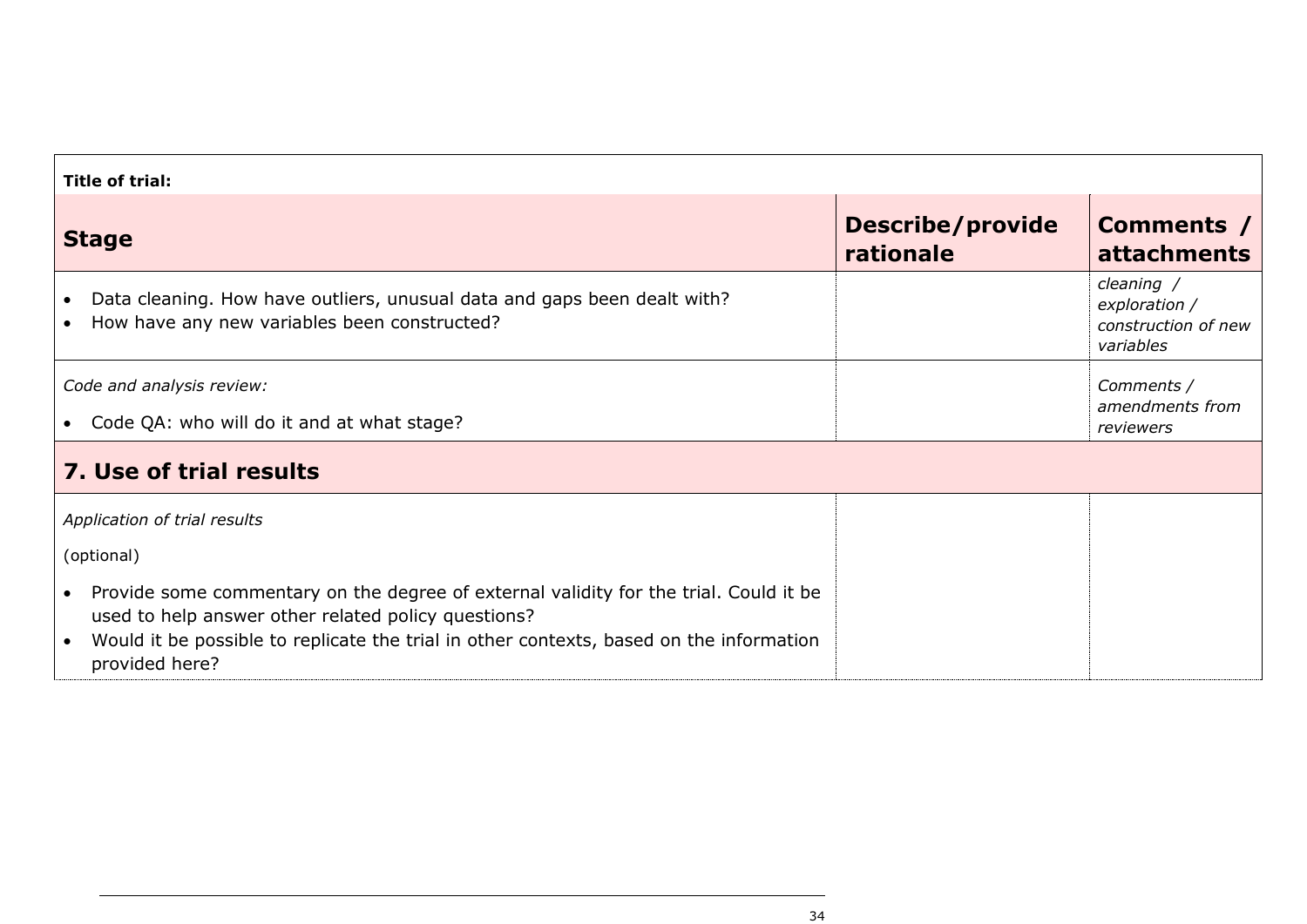# <span id="page-35-0"></span>Annex 3: FCA human research subjects ethics policy and procedure

# **1. Introduction**

This paper describes the ethics policy and procedure for research involving human subjects carried out at the Financial Conduct Authority.

This policy has been created and designed by the Behavioural Economics and Data Science Unit in consultation with Matt Levy at the London School of Economics, John Gathergood of the University of Nottingham.

The policy and procedure is informed by the best practice of thirteen leading universities and other organisations who carry out experimental research, including Harvard, University of Cambridge and Abdul Latif Jameel Poverty Action Lab. It is also informed by a number of academic articles and other relevant sources.

Chapter 2 outlines the FCA's ethics policy for carrying out human subjects research and Chapter 3 describes the procedure that researchers and reviewers should follow. All FCA researchers should read and familiarise themselves with the policy and procedure in this document. From commencement, relevant staff will be required to sign a declaration that they have read and understand the policy and procedure before planning or carrying out experimental research.

The policy and procedure has been tested on a number of live projects and is reviewed at regular intervals to make sure that it is fit for purpose.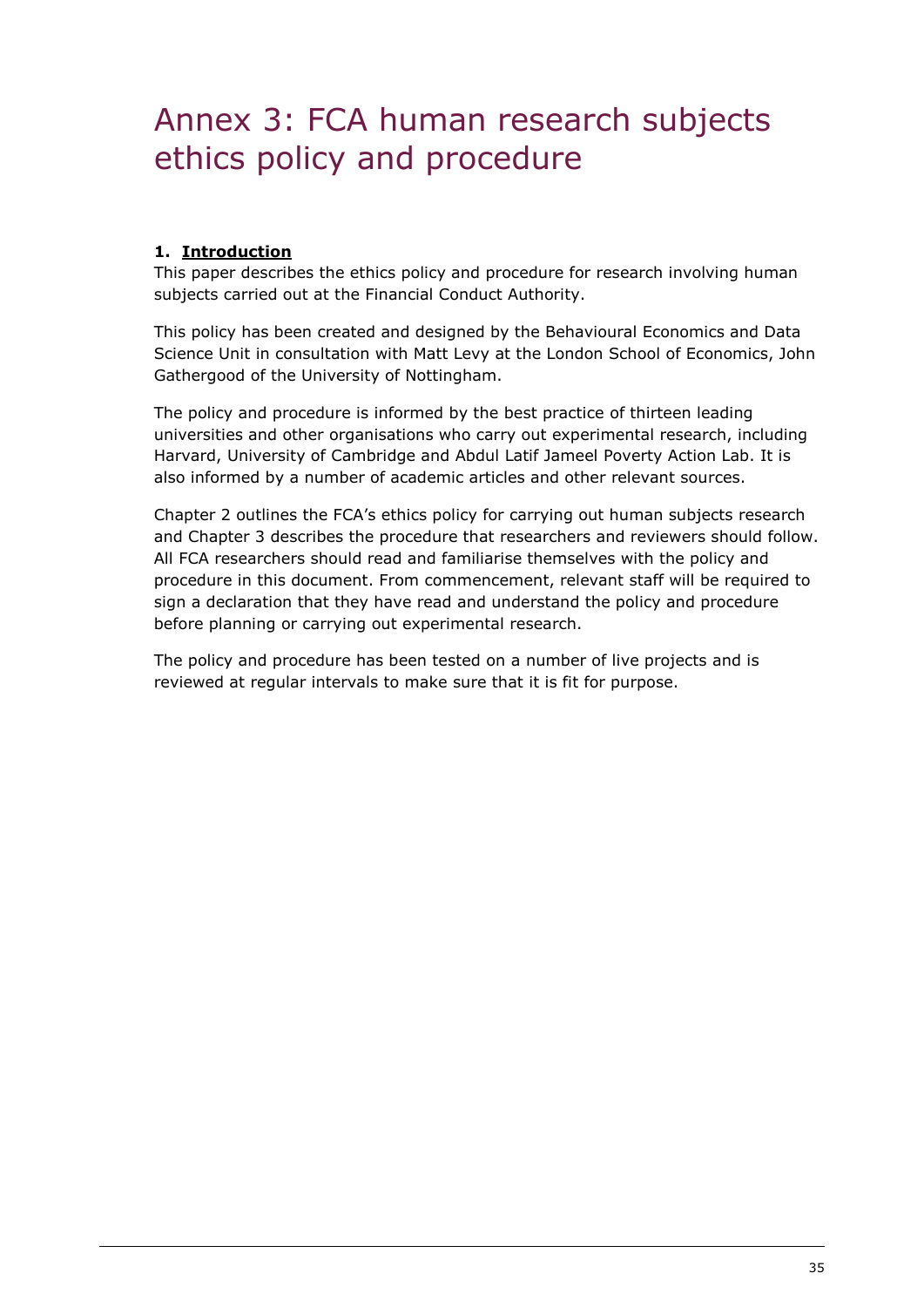# **2. Ethics policy**

# 2.1 Rationale for policy

As a regulator carrying out research involving human subjects, it is important that we acknowledge ethical considerations in our work and attempt to mitigate any ethical risks which may arise. There are two fundamental reasons for this.

- **As a researcher**, we investigate human behaviour in the pursuit of knowledge, which is generally held to be a good thing in most societies. However, various ethical considerations may arise when becoming involved in others' decision making or behaviour with an objective other than to help the person in question and with the possibility that the person could be worse off following intervention. The conflict between responsibility to each individual and responsibility to society has long been recognised in medical research and numerous rules, guidelines and authorisation procedures have been established to control the parameters in which research can take place. This is now also the case in most university faculties and many other organisations which carry out research.
- **As a regulator**, we hold a position of responsibility with regard to the firms we regulate and other direct or indirect beneficiaries of our work. It is important that we formally recognise that our responsibility and remit brings with it the duty to protect those who may be involved in and affected by any research we carry out. While a general duty to protect consumers is written into our operational objectives, it is also important to consider the specific ethical implications of human subject research, as this does not specifically feature in any legislation or objectives relating to the FCA, and because research may necessarily involve potential benefits to some parties and potential negative outcomes for others.

Given the increasing popularity and ease of carrying out RCTs (particularly A/B testing), having an agreed framework and process for considering the ethical implications of our research work will allow us to make sound judgements on projects.

# 2.2 Scope

The following document takes in all research projects which include human subjects.

The scope of the proposed review process may exclude a number of situations, which are outlined in the draft flowchart in Section 2.2. For example, any project which has already undergone a robust ethics review by another institution should not be subject to this process. Similarly, research involving observing historical, anonymised data is likely to have no ethical implications relevant to our review (ethical considerations with regard to privacy of information or data are legislated for under the Data Protection Act 1998) and so will not be subject to review.

## 2.3 Principles

Many organisations set out overarching principles on research ethics which detail the main objectives for carrying out research and the theoretical underpinnings of the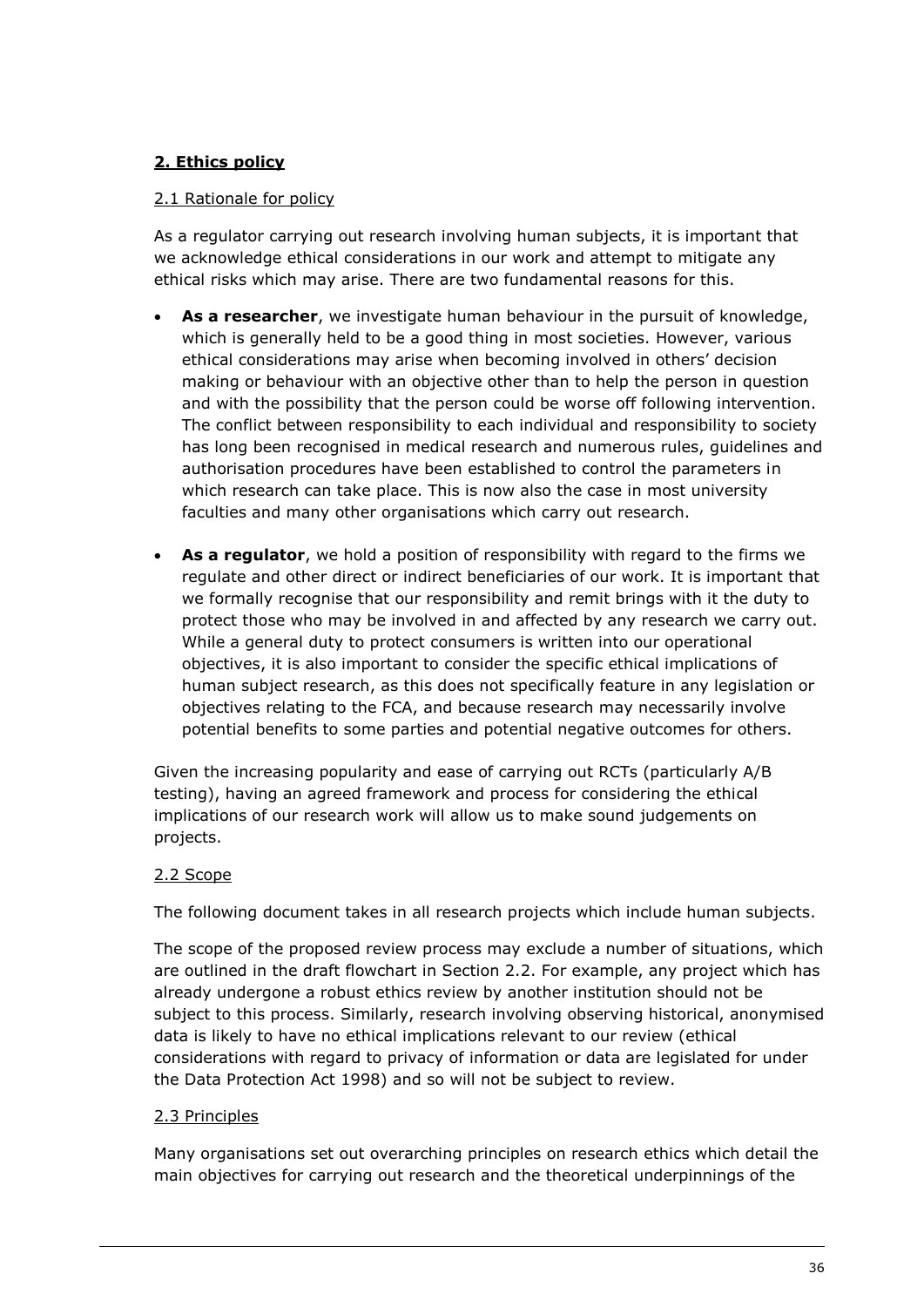conflicts that an ethics process seeks to control. These often relate explicitly to the code of conduct for these institutions.

The FCA already has an operational objective to "secure an appropriate degree of protection for consumers". Indeed, it is often this, among the other objectives, which forms the basis of the rationale to test. This objective remains an important and overarching principle as an ethical guide, but more detail is required for the specific circumstances of human subjects research.

Based on a review of similar organisations and the literature regarding ethical principles (see references) our four proposed principles are:

#### **1. Protecting the rights, dignity and welfare of the individual**

Researchers must endeavour to protect individuals from harm resulting from their participation in research. In cases where research includes vulnerable individuals (for example by virtue of their financial position or health situation) or sensitive data (for example data pertaining to a specific individual's financial position), additional measures to protect individuals should be considered where appropriate. However, research should be inclusive, and should not target or exclude particular groups without good reason. In general, the group which takes part in research should be similar in composition to those who would be likely to benefit from the gains of research as far as possible.

#### **2. Balance between individual and society**

Researchers must endeavour to balance the potential advantages to future beneficiaries of the results of research with the potential advantages and disadvantages to current participants.

Researchers should endeavour to take into account the counterfactual to carrying out research. In cases where policies will otherwise be implemented on the basis of no research or inadequate evidence, a trial may be the ethically preferable option.

## **3. Balance between risks and benefits**

Researchers should endeavour to ensure that potential risks (such as financial losses or emotional distress) arising from participation in a trial or experiment are proportionate to potential gains.

#### **4. Responsible and robust research**

Researchers should endeavour to produce good quality, scientifically rigorous research, which is transparent and adheres to the FCA's Records Management policy, such that methods can be replicated.

Researchers should endeavour to remain aware of any conflicts of interest (for example, between clients' desire for or expectations of particular results and scientific rigour) and manage them appropriately. Researchers should endeavour to publish the results.

#### 2.4 Guidelines for assessing ethicality

Each case should be judged on its own merits, but the following factors may be taken into account when judging the ethicality of particular research projects:

• Whether participants give informed consent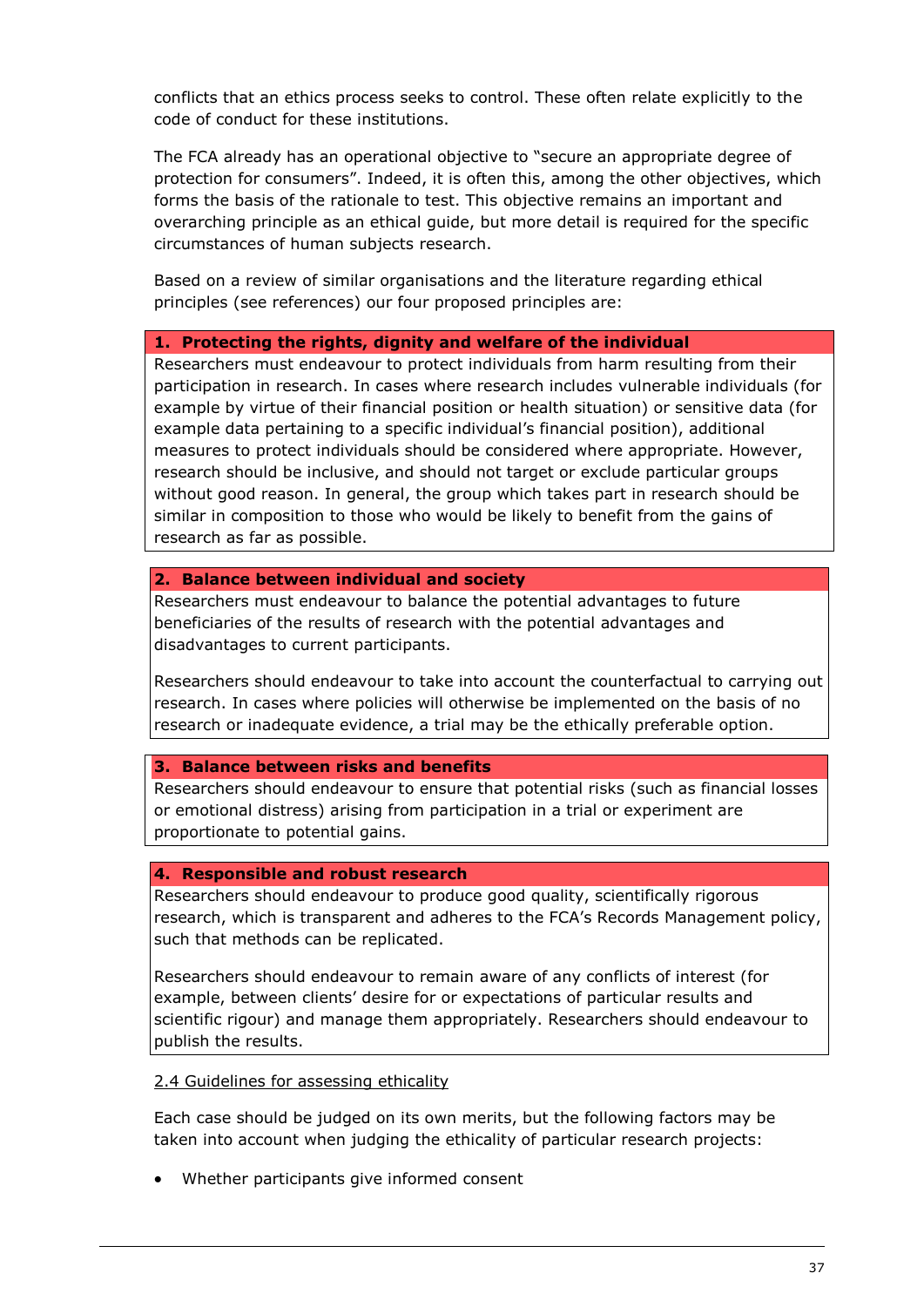- Existing evidence on the treatments to be tested
- The proposed sample size and whether the research is a pilot ahead of larger scale implementation
- Whether the research includes additional risk factors

These factors are discussed in more detail below.

# **2.4.1 Informed consent**

The FCA carries out a number of randomised controlled trials, which as is customary, do not seek informed consent from participants. While allowing individuals to make an active choice with regard to participation in research mitigates the risk of subjects being involved in research against their wishes, it may also mean that the research may suffer from selection bias, as well as attrition of the sample. Awareness of being part of a trial is also highly likely to affect individuals' behaviour, which may distort results. In many cases, requiring informed consent for a field trial is logistically unfeasible, particularly in cases where data at the individual level is unavailable.

For these reasons, informed consent will not usually be required for field trials (although it is likely to be appropriate for other types of randomised controlled trials, such as laboratory experiments). However, there is a level of experimentation which most reasonably informed individuals are comfortable with in everyday life (for example, A/B testing on shopping websites). With this in mind, researchers should be mindful of Principle 3 (balancing risks and benefits) when designing research and should consider that the potential risks arising from participation in the trial would be acceptable to most reasonably informed individuals, given the potential benefits.

# **2.4.2 Existing evidence**

Medical research often relies on the principle of equipoise, that there is genuine uncertainty over whether a treatment will be beneficial (Edwards, Lilford, Braunholtz, Jackson, Hewison, & Thornton, 1998). Observing equipoise means that trials should only be conducted in cases where there is no prior evidence that the treatment is more effective than the control. While there is some debate over the threshold at which indications that a treatment is more effective becomes "evidence", this addresses to some extent medical researchers' conflict between their responsibilities to their current patient and their responsibilities to the health of future patients. Since this conflict is less acute at the FCA (the FCA's responsibilities are towards all consumers rather than individual consumers), it is likely that striving for equipoise may not be suitable in the context of trials conducted by the FCA.

In fact, we would usually regard ethical practice to involve trialling treatments based on theory and/or evidence of efficacy in other situations (see figure below). This prevents the trialling of treatments for which the potential risks are completely unknown (and therefore could be significant), as well as avoiding wasting time and the goodwill of participants.

There must, of course, be a balance. We do not advocate trialling interventions for which there is already strong evidence, although we would consider interventions with evidence of efficacy in other areas when applied to new contexts. We would also seek to trial when the intervention in question would otherwise be rolled out to everyone in any case and there is no prior evidence of its efficacy. Finally, we would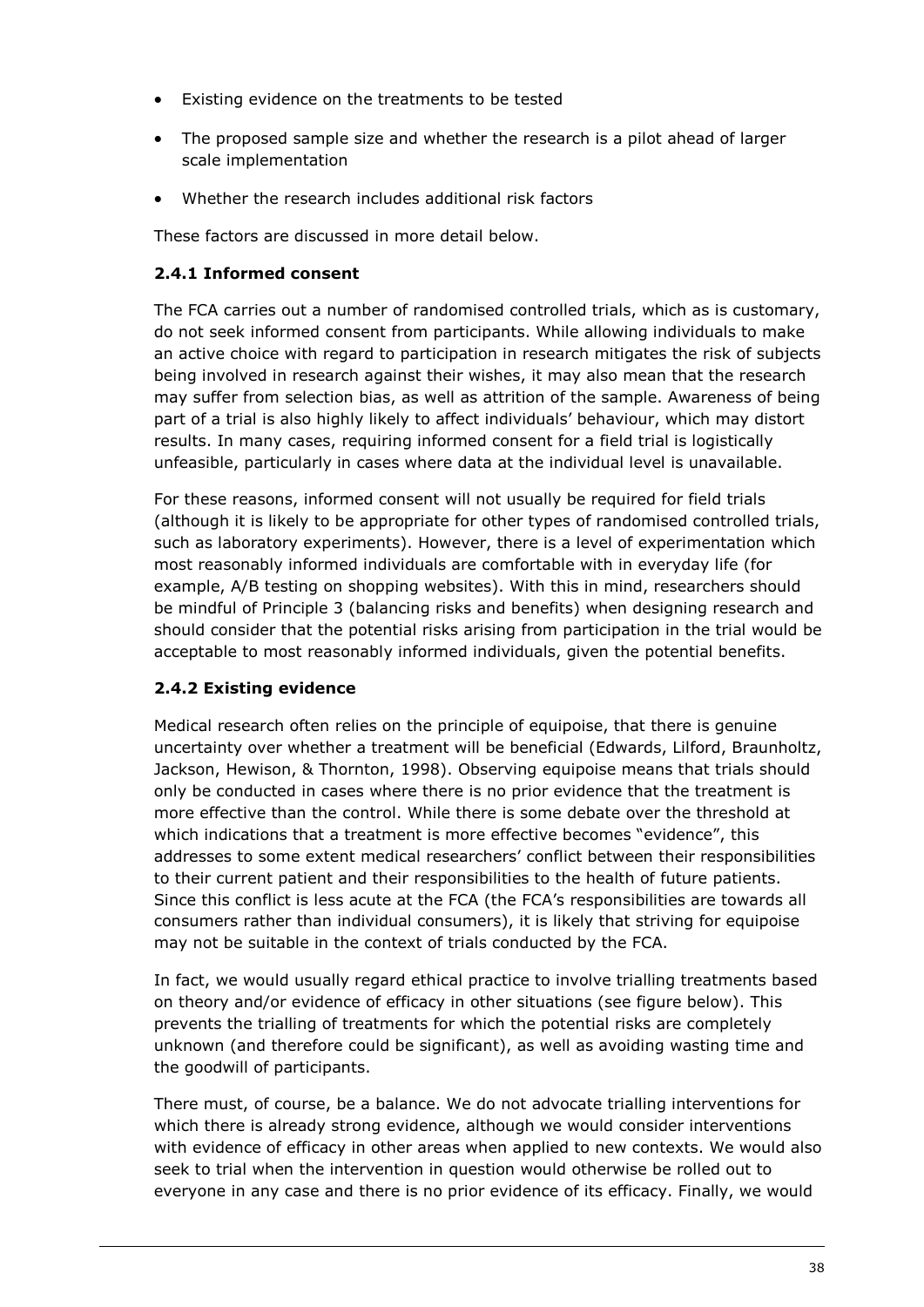be unlikely to approve trials which test an intervention for which there is negative evidence, unless the intervention was current practice or agreed future practice and was to be tested as the control group against a new idea. However, we may consider trials which involve removing services rather than adding them if there is sufficient evidence that this would be unlikely to be harmful.



*Figure 4: Spectrum of existing evidence*

# **2.4.3 Sample size and pilots**

Researchers should choose a sample size which is sufficient to detect effects of the treatments (judgement and knowledge of similar experiments should be applied when deciding which effect size is most appropriate). However, researchers should avoid selecting an unnecessarily large sample when more overall benefit could be gained from testing a smaller sample and then applying the most effective intervention to the rest of the population.

In cases where field trials are to be carried out ahead of large scale implementation of e.g. a new policy, carrying out a pilot on a smaller sample of the whole population could help to mitigate the level of detriment potentially arising from any risks of participating in the trial. Where possible, pilots should be carried out and should be discontinued when there is sufficient evidence in favour of and against different interventions. The rest of the eligible population should then receive the best performing treatment(s).

Pilots may be seen as distinct from general testing to inform policymaking, where a "control" does not currently exist, or where there is no clear plan to introduce (a) specific new intervention(s).

## **2.4.4 Additional risk factors**

Many university and institutional ethics policies make special provision for groups and factors which may present additional risks. These may include: vulnerable individuals, intrusive methods, sensitive topics or use of sensitive data and others. Factors relevant to the FCA are discussed below.

*a) Vulnerable individuals*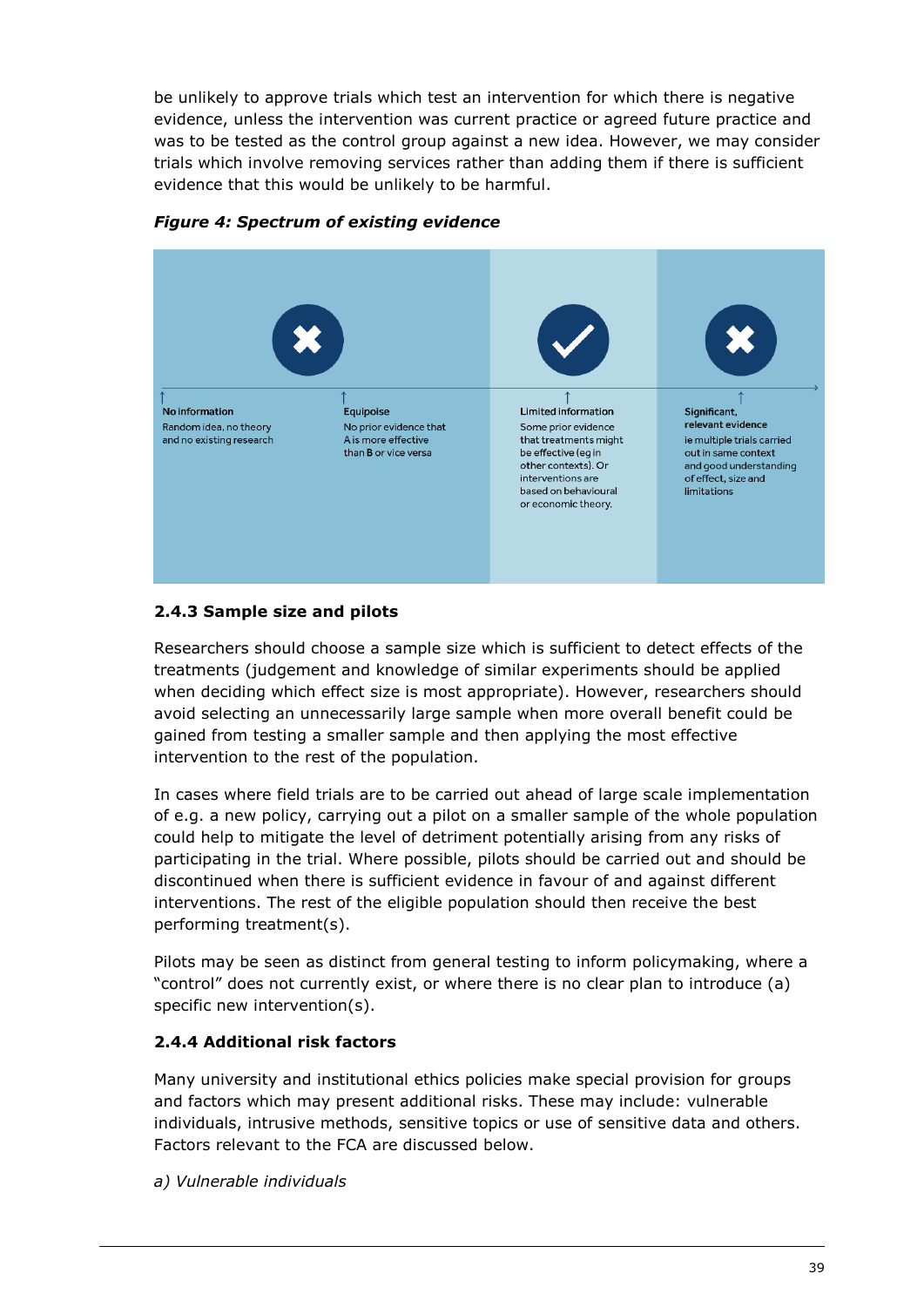It is likely that field trials carried out by the FCA may include vulnerable consumers, since many individuals' vulnerable status will not be observed. In some cases, it is possible that a large proportion of the population in a research project may be classed as "vulnerable", for example, pensioners or those taking out high cost, short term loans. If this is likely to be the case, researchers should explicitly state how they intend to ensure that vulnerable consumers are not taking on more risk than non-vulnerable individuals by participating in the trial, with regard to the specific circumstances of the research. In cases where vulnerable consumers take on the same amount of risk as others but the impact of this risk may be higher, researchers should consider whether the extent of the impact and whether the person taking on the risk would be likely to agree to take part in the trial if asked.

In cases where informed consent is desirable and achievable, researchers should take into account the individuals' capacity to consent. In general, it is not likely that research at the FCA should require participation from those deemed unable to consent (e.g. children).

# *b) Financial inducements*

Some university and institutional ethics procedures have special provision for financial inducements, to manage cases in which an individual participates in or continues with a trial against their will because they need the money. Many market research companies do not provide financial inducements at all. However, a large proportion of Psychology and Economics research relies on (usually small) financial rewards to incentivise effort in a task, whether linked to performance or not.

It may be appropriate for the FCA to provide financial inducements to participants, particularly in laboratory trials which aim to mimic real life stakes in an experimental setting. If financial inducements are to be used, this should be made clear in the trial protocol and attention should be given to any adverse effects which could result from them. Researchers should mitigate the risk of adverse effects by ensuring that any compensation is commensurate with the participant's contribution and is paid afterwards in order to avoid participants feeling obliged to continue with the experiment if they would like to drop out, because they have already received payment. However, using financial inducements should not preclude the trial from being approved, if properly managed.

## *c) Use of sensitive data*

The sensitive data most likely to be used in FCA research concerns individuals' financial data (e.g. spending and saving, balance, investments). For field trials, customer data may be used by both the firm and the FCA for the purposes of FCAinstigated research.

In many cases, the customer may have already agreed for their data to be used for the purposes of research through their contract with the firm. In other cases, the legal requirements on data protection may be covered by the Data Protection Act 1998 and/or the Financial Services and Markets Act 2000.

Sensitive data should be anonymised at the first possible point and ideally before it reaches the FCA. Researchers should ensure that they adhere both to the Data Protection Act and Financial Services and Market Act 2000. In addition, they should consider whether the use of sensitive data for research purposes complies with the four principles above and make a record of this in the trial protocol.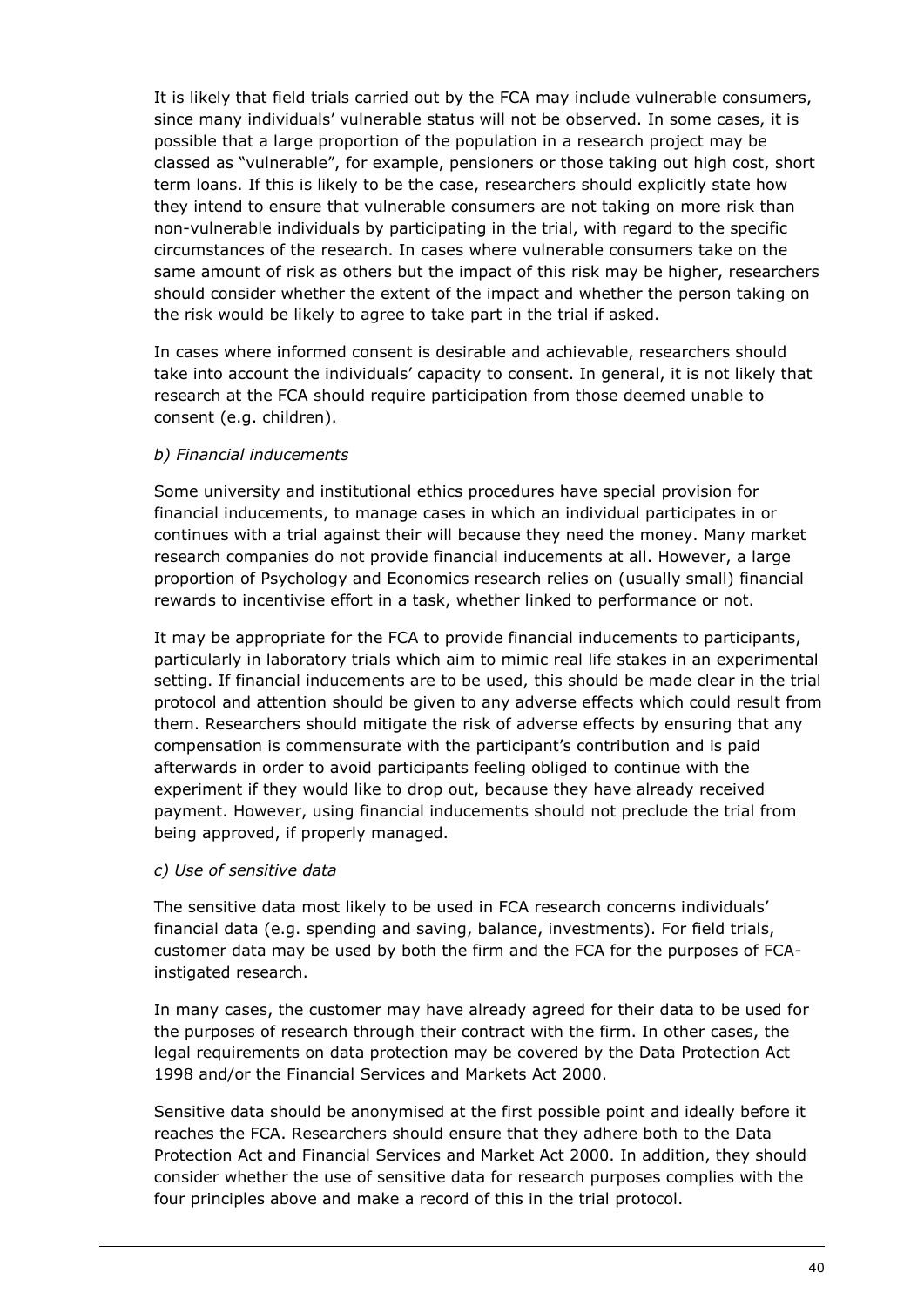# *d) Secondary use of data*

There may be cases where researchers may wish to reuse data collected for a specific purpose for other research purposes. Again, any reuse should comply with the Data Protection Act and Financial Services and Markets Act 2000. In addition, researchers should consider whether the reuse of data for others purposes complies with the principles above and make a record of this in the trial protocol.

# *e) Psychological manipulation (deception, emotional manipulation)*

In some laboratory experiments, it may be necessary to obscure the true purpose of the experiment in order to observe real behaviour or unconscious processes. For example, explaining that an experiment will be testing participants' understanding and memory of documents may encourage participants to put in more effort to remember and interpret those documents than they would in real life. Telling participants that that the experiment is about something else and presenting the documents as a peripheral activity may elicit more accurate results.

In experiments involving psychological manipulation including deception, researchers should acquire informed consent to participate in the experiment and should give reasons for the use of psychological manipulation in the trial protocol (though not necessarily to the participants) as well as considering any associated risks.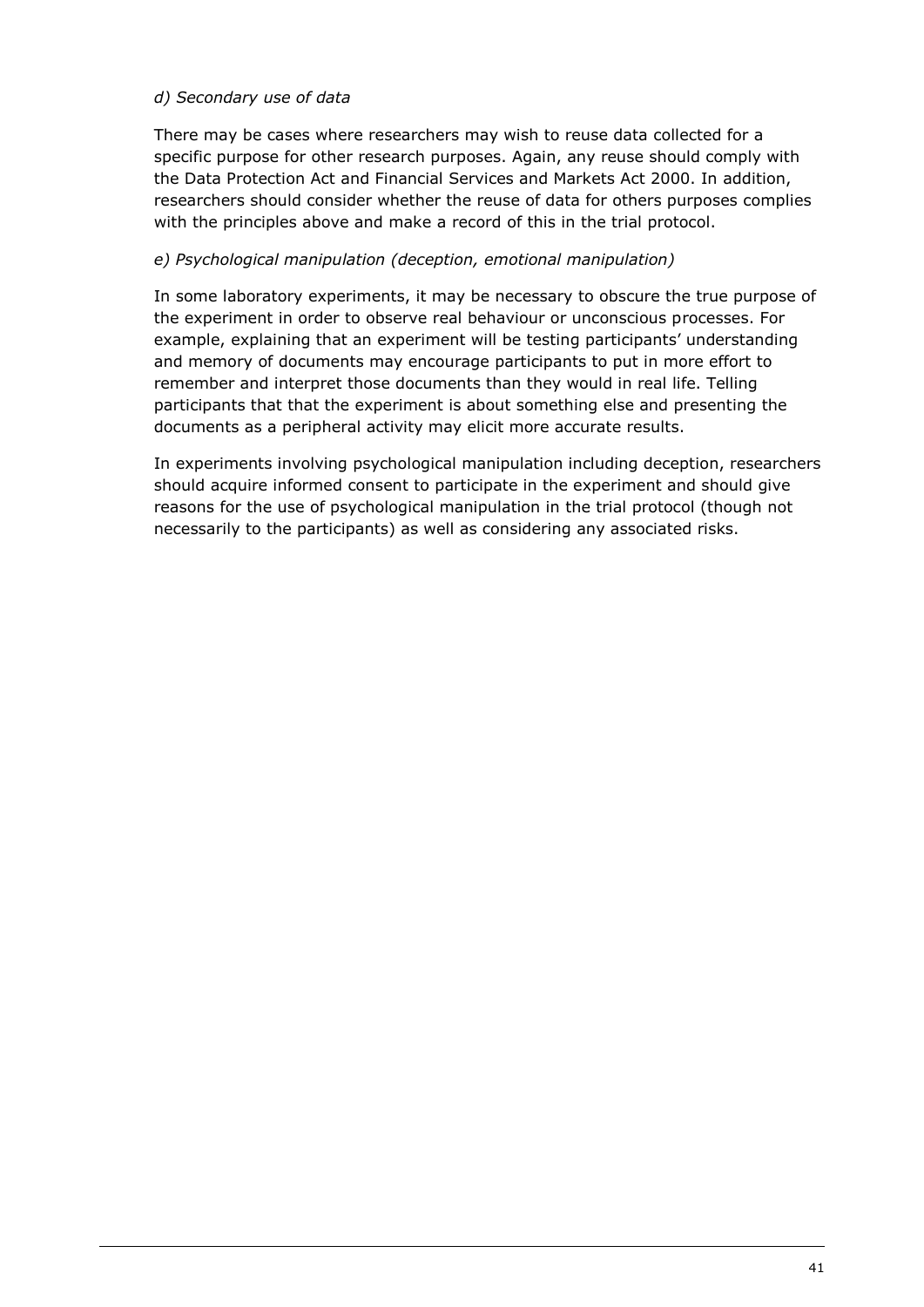# **3. Ethics procedure**

The proposed process is based on our review of the literature on research ethics and the procedures of other institutions. It takes into account the need to ensure that ethics is properly considered and risks are appropriately mitigated, while balancing this against the need for a process which is workable and flexible. The procedure was chosen from a number of alternative options as the one which best balanced the need for flexibility to allow important and insightful research with active consideration and mitigation of risks to participants.

# **3.2.1 Scope**

The first stage of the ethics procedure involves the researcher determining whether their proposal is in scope of the formal review procedure, using the flowchart below. A large proportion of research will be outside the scope of the formal procedure and will require no further work.



# **3.2.2 Application**

The application to be submitted will consist of the trial protocol (which includes questions on ethics; see Annex 1) and any supporting documents thought to be relevant by the researchers. This will usually include examples of the stimuli/treatments and details of any collaborators. Reviewers may ask researchers to provide more information as necessary and appropriate.

# **3.2.3 Review**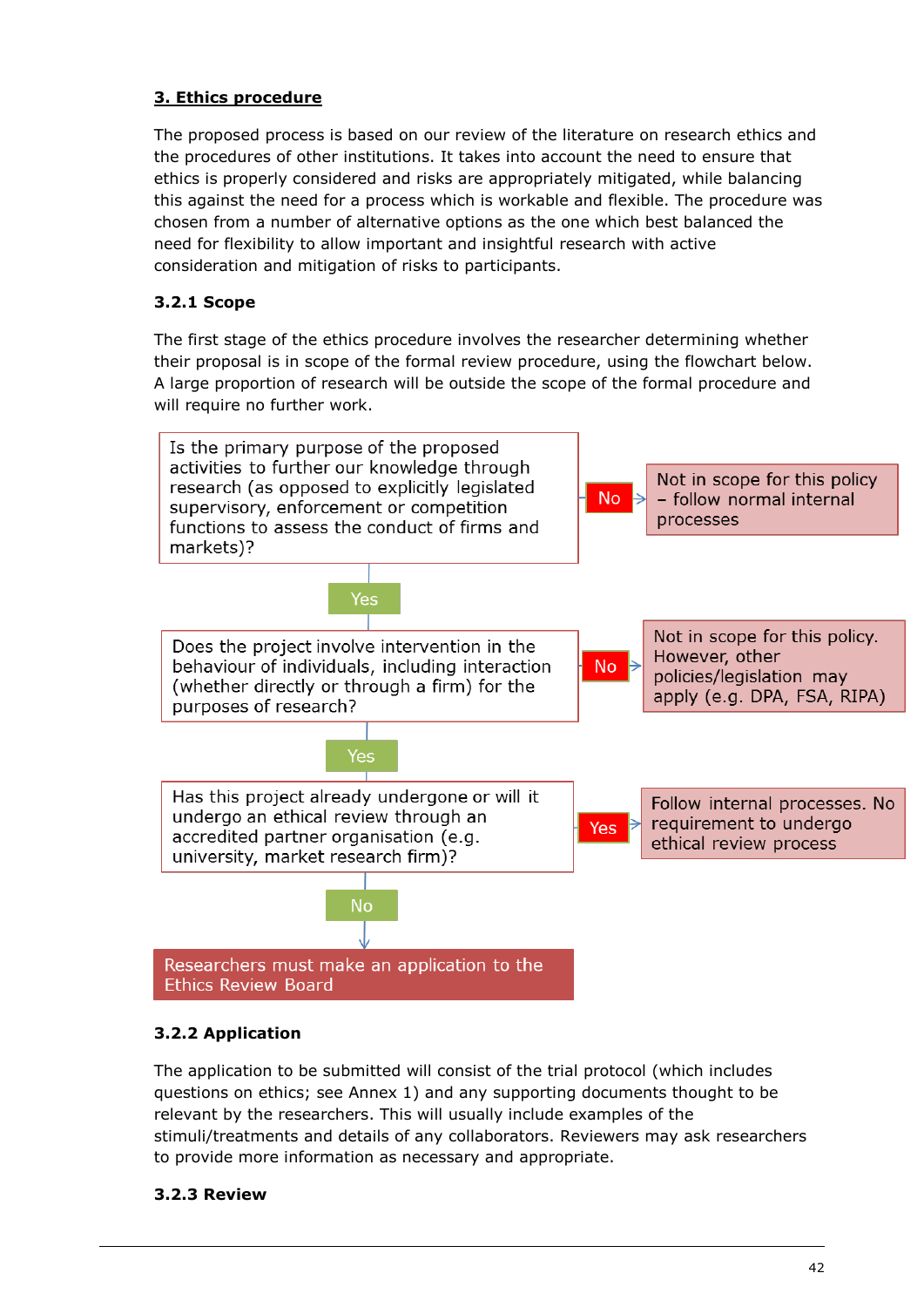## Standard cases

Review will be carried out by an independent FCA manager or senior manager who is not managing the project. In some cases, the reviewer may decide to involve another manager to review the application.

#### High risk or contentious cases

In cases that are judged by the reviewer/s to be high risk or in need of further scrutiny, the application will be escalated to two members of an agreed pool of internal and external reviewers (see below). At least one reviewer should be external to the FCA. If the two members fail to agree or come to a conclusion, a further member will be brought in.

If, following review and appropriate modifications, the two pool members are not able to reach agreement that the proposal meets ethical standards according to the policy, the proposal will be escalated to the director of MIDA. Taking into account the comments and submissions of the initial reviewers and the pool members and any other relevant material as appropriate, the director will then make the final decision.

The pool consists of:

- Internal: GCD representative, MIDA representative, Communications representative, CED representative, Policy representative
- External: Academic, Consumer Panel member

Project managers are responsible for finding two or more reviewers from the Board and should approach reviewers in alphabetical order, starting off from where the last project finished on the list.

Pool members agree to review projects within 5 working days of receipt of the application, unless the project is particularly unusual or complex or requires more than two reviewers, in which case reviewers should inform researchers of any expected delay.

If external to the FCA, pool members should sign an NDA with the FCA if necessary, which allows information to be shared.

Pool membership should be reconsidered annually, to ensure that the composition remains appropriate.

## **3.2.3 Follow up**

All decisions should be recorded in an ethics log.

All applications and their decisions should be taken to a quarterly review meeting with the relevant director for follow-up discussion. This is to provide a check on consistency and to make sure the procedure is working well and is fit for purpose, as well as to ensure that the relevant director has an overview of all cases, including standard ones.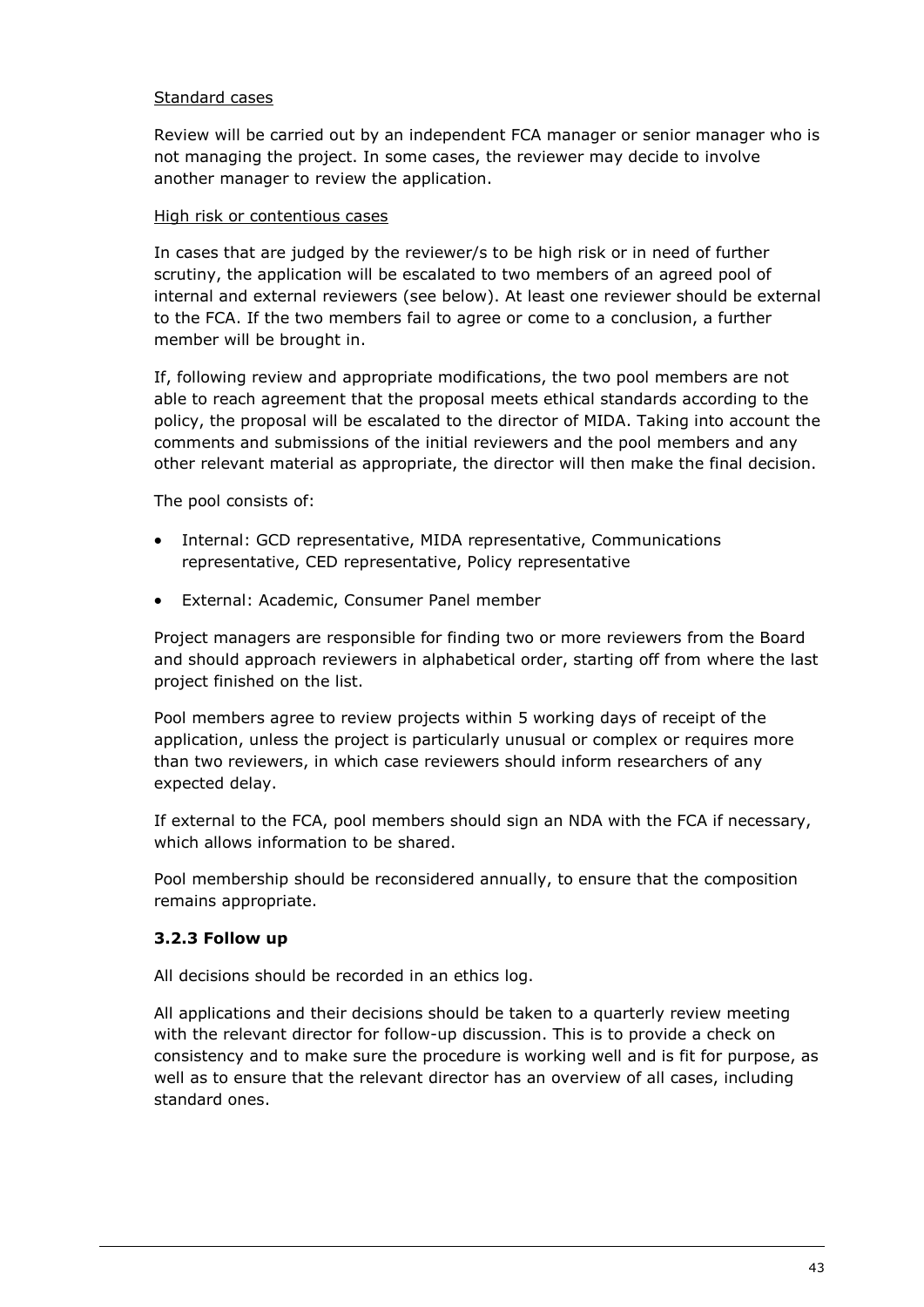#### **References**

#### *Academic papers*

Edwards, SJL; Lilford, RJ; Braunholtz, DA; Jackson, JC; Hewison, J; & Thornton, J. (1998) Ethical issues in the design and conduct of randomised controlled trials. *Health Technology Assessment Vol 2, No 15.*

Haynes, L., Service, O., Goldacre, B. & Torgerson, D. Test, learn, adapt: developing public policy with randomised controlled trials. *Cabinet Office*

Hutchinson, D. & Styles, B. A guide to running randomised controlled trials for educational researchers. *National Foundation for Educational Research*

Meyer, Michelle N. (2015) Two cheers for corporate experimentation: the A/B illusion and the virtues of data-driven innovation. *13 Colo. Tech L.J. 273*

Miller, Franklin G. & Kaptchuk, Ted J. (2004) Sham procedures and the ethics of clinical trials. *Journal of the Royal Society of Medicine 97 (12)*

Oakley, A., Strange, V., Toroyan, T., Wiggins, M., Roberts, I. & Stephenson, J. (2003) Using random allocation to evaluate social interventions: three recent UK examples. *American Academy of Political and Social Science.*

Ziliak, S.T. & Teather-Posadas, E.R. (Forthcoming.) The unprincipled randomisation principle in economics and medicine. *Oxford University Press Handbook on Professional Economic Ethics* (New York: Oxford University Press, 2014), Eds. George DeMartino and Deirdre N. McCloskey

*University procedures*

[Harvard University](http://cuhs.harvard.edu/index.php?option=com_content&view=article&id=92&Itemid=486)

[London School of Economics](http://www.lse.ac.uk/intranet/researchAndDevelopment/researchDivision/policyAndEthics/QuickGuide-Research-Ethics-web.pdf)

[Massachusetts Institute of Technology](http://couhes.mit.edu/forms-templates)

[Sheffield University](https://www.sheffield.ac.uk/polopoly_fs/1.112672!/file/Approval-Procedure.pdf)

[Teesside University](https://www.tees.ac.uk/docs/DocRepo/Research/ethics.pdf)

[University of Edinburgh](http://www.psy.ed.ac.uk/psy_research/research_ethics.php)

[University of Cambridge](http://www.bio.cam.ac.uk/psyres)

[University College London](http://ethics.grad.ucl.ac.uk/accepted-ethical-standards.php)

[Yale University](http://www.yale.edu/hrpp/forms-templates/behavioral.html)

*Other organisations*

[Abdul Latif Jameel Poverty Action Lab](http://www.povertyactionlab.org/methodology/who/who-participates-randomized-evaluations)

[British Psychological Society](http://www.bps.org.uk/sites/default/files/documents/code_of_human_research_ethics.pdf)

[British Sociological Association](https://www.york.ac.uk/media/abouttheuniversity/governanceandmanagement/governance/ethicscommittee/hssec/documents/BSA%20statement%20of%20ethical%20practice.pdf)

[Social Research Association ethics guidelines](http://the-sra.org.uk/wp-content/uploads/ethics03.pdf)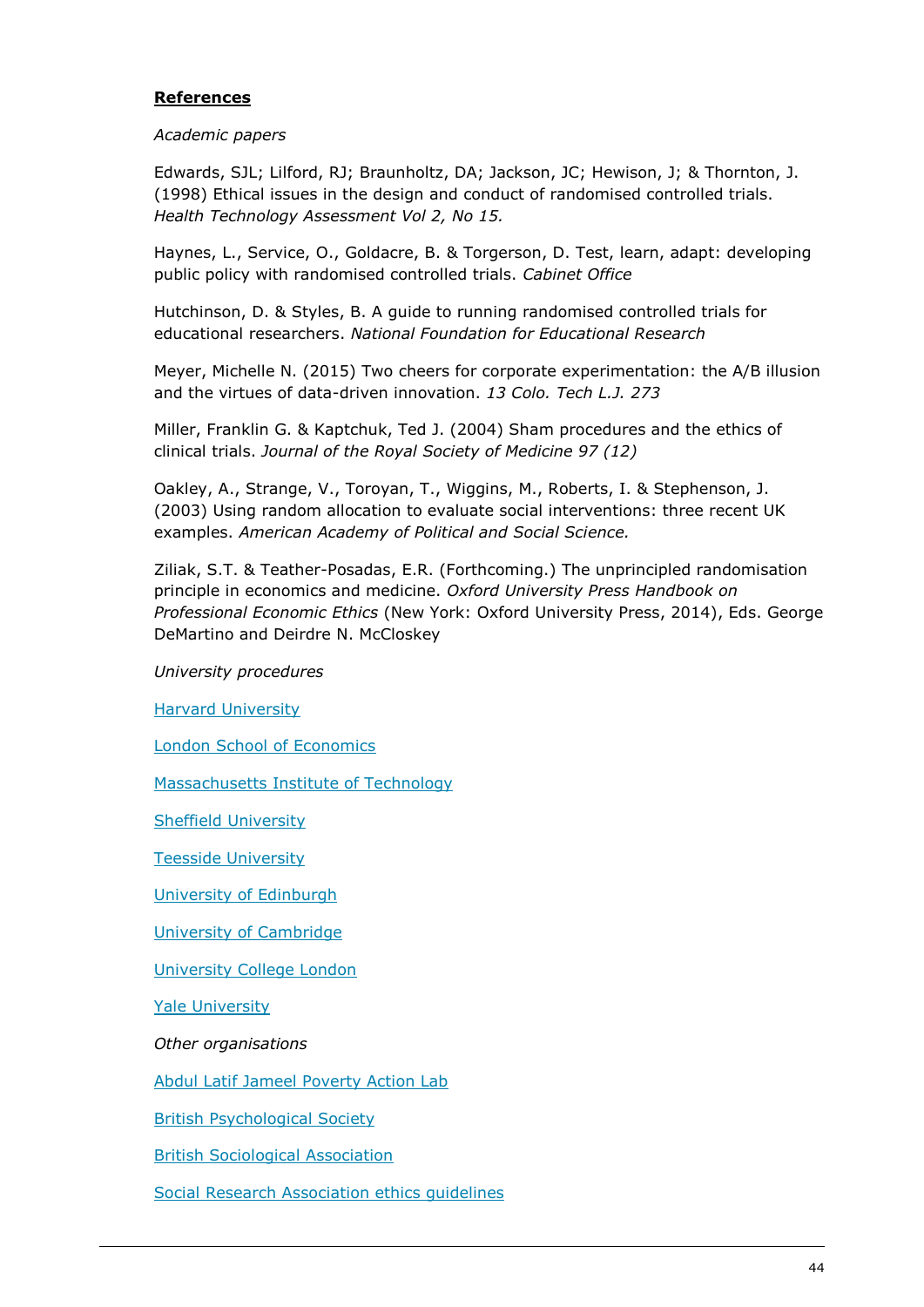#### *Other references*

Anon. [The ethics of experimentation](http://www.digital-tonic.co.uk/digital-tonic-blog/the-ethics-of-experimentation/)

Harford, T. [The random risks of trials.](http://timharford.com/2014/04/the-random-risks-of-randomised-trials/)

Metcalf, Jacob. Getting the formula right: Social trust, A/B testing and research **[ethics](http://www.ethicalresolve.com/getting-the-formula-right-social-trust-ab-testing-and-research-ethics/)** 

Neal, David. [The ethical review process for clinical trials in the European Union.](http://www.ema.europa.eu/docs/en_GB/document_library/Presentation/2010/06/WC500093372.pdf) *NHS National Research Ethics Service.*

Zoido-Oses, Paula. [The problem with nudge policies is that they threaten our](http://blogs.lse.ac.uk/politicsandpolicy/the-problem-with-nudge-policies-freedom-to-choose/)  [freedom to choose to act well](http://blogs.lse.ac.uk/politicsandpolicy/the-problem-with-nudge-policies-freedom-to-choose/)